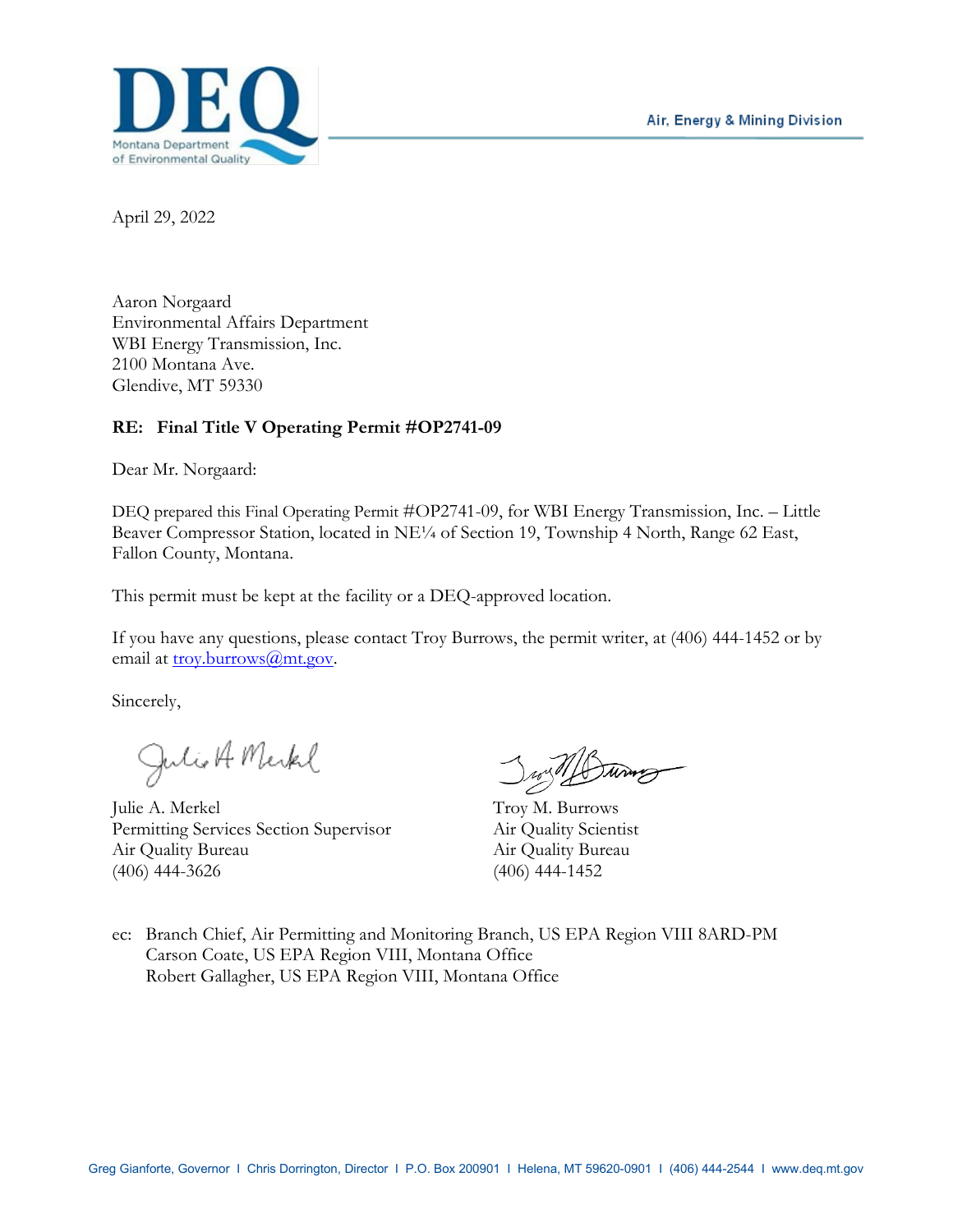**Montana Department of Environmental Quality** Air, Energy & Mining Division Air Quality Bureau

# **AIR QUALITY OPERATING PERMIT #OP2741-09**

TH

Ю

**WBI Energy Transmission, Inc. Little Beaver Compressor Station 2010 Montana Avenue Glendive, MT 59330**

| Final/Effective Date:<br><b>Expiration Date:</b><br><b>Complete Renewal Application Due:</b> | 04/29/2022<br>08/29/2024<br>02/29/2024 |
|----------------------------------------------------------------------------------------------|----------------------------------------|
| Date of Decision:                                                                            | 03/28/2022                             |
| Administrative Amendment Application                                                         | 02/18/2022                             |
| Received:<br><b>Application Deemed Substantively Complete:</b>                               | 02/18/2022                             |
| <b>Application Deemed Administratively Complete:</b><br>AFS Number: 030-025-0002A            | 02/18/2022                             |

 $\frac{1}{2}$ ä.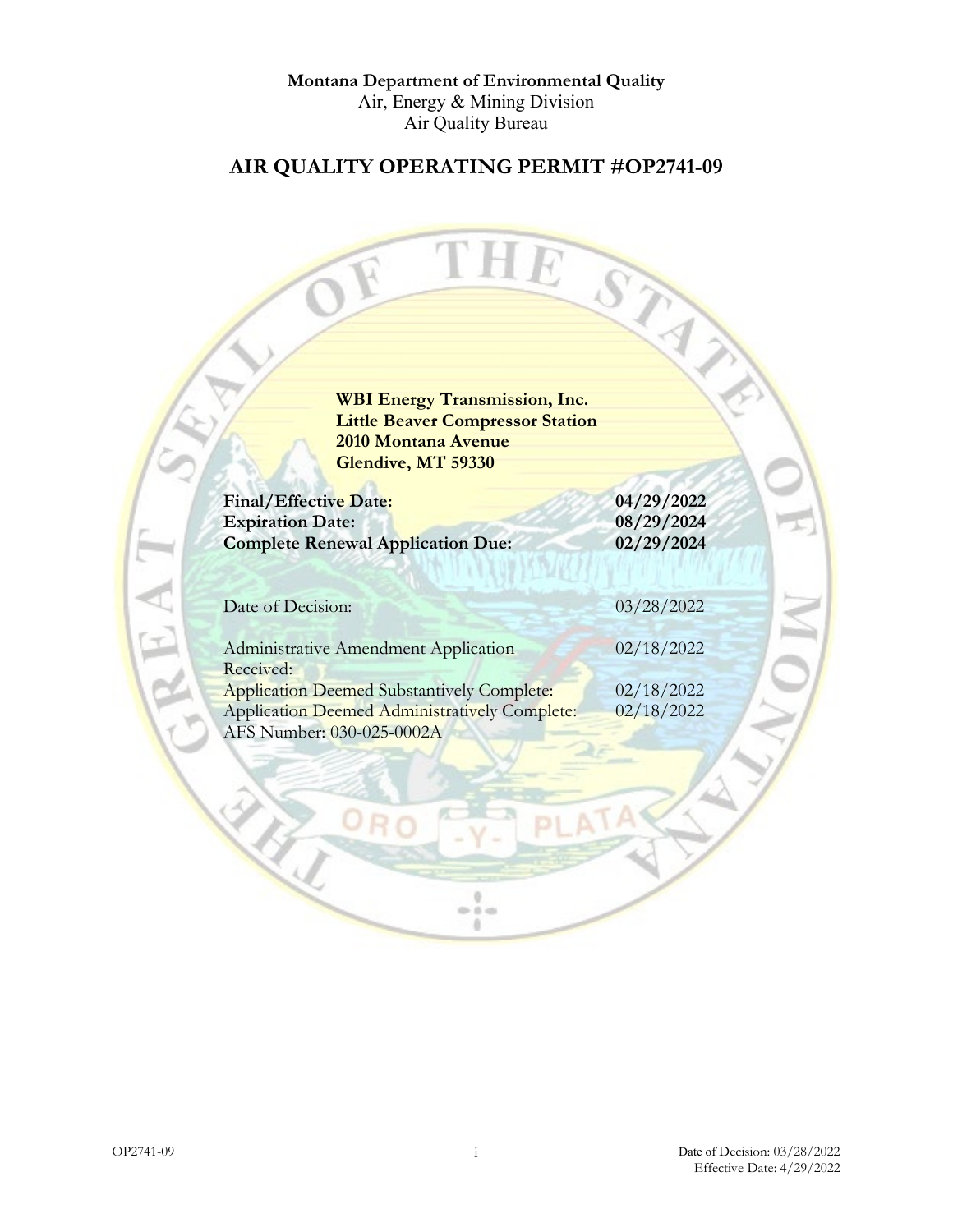# Montana Air Quality Operating Permit<br>Department of Environmental Quality

| А.        |                                                                                       |                              |  |
|-----------|---------------------------------------------------------------------------------------|------------------------------|--|
| <b>B.</b> |                                                                                       |                              |  |
| C.        | EU009: 880-hp Ingersoll Rand 48KVG Compressor Engine with NSCR and an AFR controller8 |                              |  |
| D.        |                                                                                       |                              |  |
| Е.        |                                                                                       |                              |  |
| F.        |                                                                                       |                              |  |
| G.        | EU008: 440-horsepower (hp) Ingersoll Rand 8SVG Compressor Engine19                    |                              |  |
|           |                                                                                       |                              |  |
|           |                                                                                       |                              |  |
|           |                                                                                       |                              |  |
|           |                                                                                       |                              |  |
|           |                                                                                       |                              |  |
|           |                                                                                       |                              |  |
| А.        |                                                                                       |                              |  |
| <b>B.</b> |                                                                                       |                              |  |
| C.        |                                                                                       |                              |  |
| D.        |                                                                                       |                              |  |
| Е.        |                                                                                       |                              |  |
|           |                                                                                       |                              |  |
| F.        |                                                                                       |                              |  |
| G.        |                                                                                       |                              |  |
| Н.        |                                                                                       |                              |  |
| Ι.        |                                                                                       |                              |  |
| J.        |                                                                                       |                              |  |
| Κ.        |                                                                                       |                              |  |
| L.        |                                                                                       |                              |  |
| М.        |                                                                                       |                              |  |
| N.        |                                                                                       |                              |  |
| O.        |                                                                                       |                              |  |
| Ρ.        |                                                                                       |                              |  |
| Q.        |                                                                                       |                              |  |
| R.        |                                                                                       |                              |  |
| S.        |                                                                                       |                              |  |
| T.        |                                                                                       |                              |  |
| U.        |                                                                                       |                              |  |
| V.        |                                                                                       |                              |  |
| W.        |                                                                                       |                              |  |
| Х.        |                                                                                       |                              |  |
| Υ.        |                                                                                       |                              |  |
| Z.        |                                                                                       |                              |  |
|           |                                                                                       |                              |  |
|           | BB. Stratospheric Ozone Protection - Servicing of Motor Vehicle Air Conditioners 32   |                              |  |
|           |                                                                                       |                              |  |
|           |                                                                                       |                              |  |
|           |                                                                                       |                              |  |
|           |                                                                                       |                              |  |
|           |                                                                                       |                              |  |
| OP2741-09 | $11\,$                                                                                | Date of Decision: 03/28/2022 |  |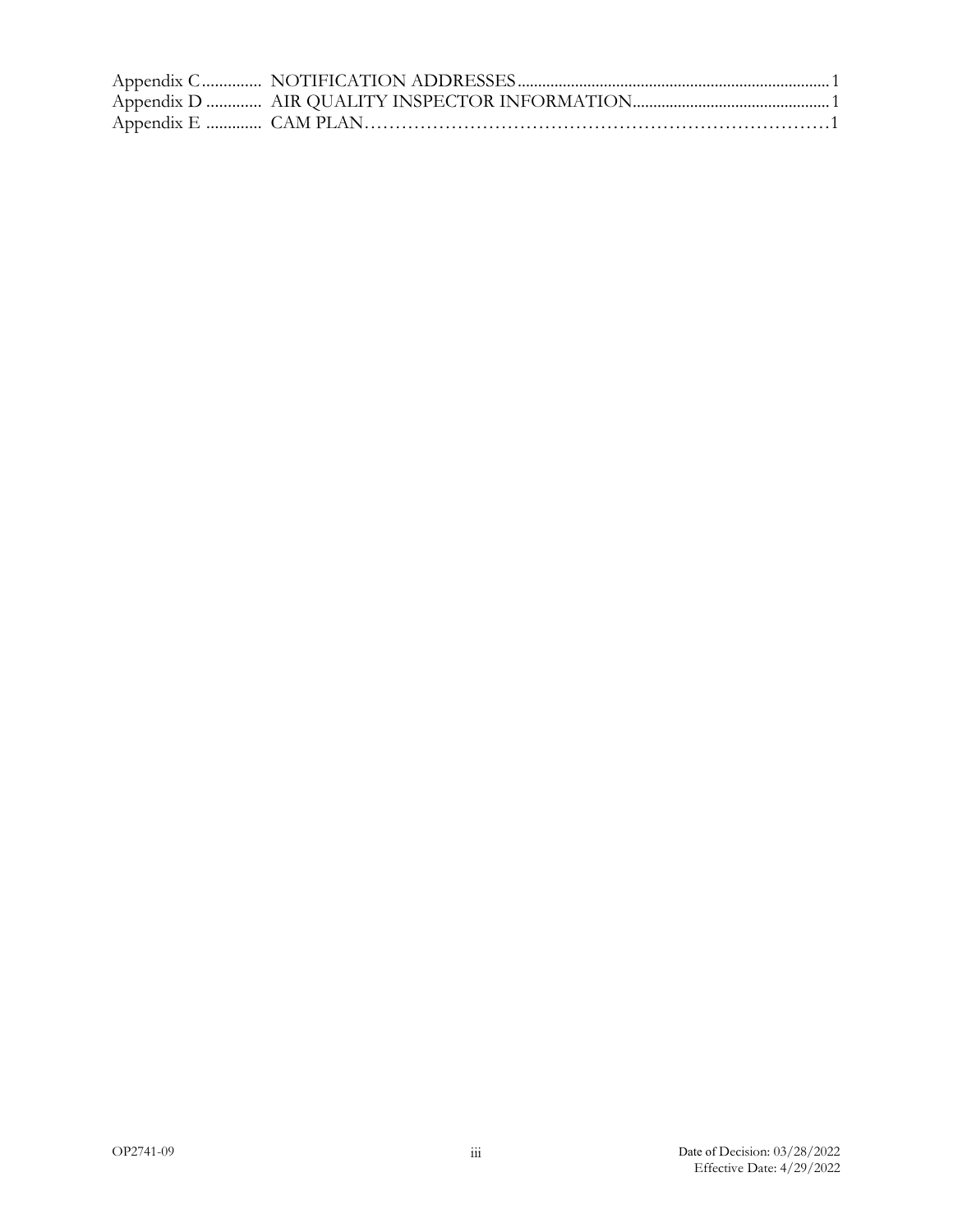Terms not otherwise defined in this permit or in the Definitions and Abbreviations Appendix of this permit have the meaning assigned to them in the referenced regulations.

#### **SECTION I - GENERAL INFORMATION**

<span id="page-4-0"></span>The following general information is provided pursuant to ARM 17.8.1210(1).

**Company Name:** WBI Energy Transmission, Inc.

**Mailing Address:** 2010 Montana Avenue

**City:** Glendive **State:** Montana **Zip:** 59330

**Plant Name:** Little Beaver Compressor Station (951, #7)

**Plant Location:** NE<sup>1/4</sup> of Section 19, Township 4 North, Range 62 East, in Fallon County

**Responsible Official:** Marc Dempewolf, Director – Pipeline Operations

**Alternate Responsible Official:** Jeff Rust

**Facility Contact Person:** Jill Linn

**Primary SIC Code:** 4922 and 1311

**Nature of Business:** Natural Gas Transmission

**Description of Process:** The WBI Little Beaver Compressor Station serves as a natural gas compressor station. The natural gas gathered from fields in the Baker, Montana area is compressed at the Little Beaver Station en route to a WBI facility in Belle Fourche, South Dakota and Baker, Montana.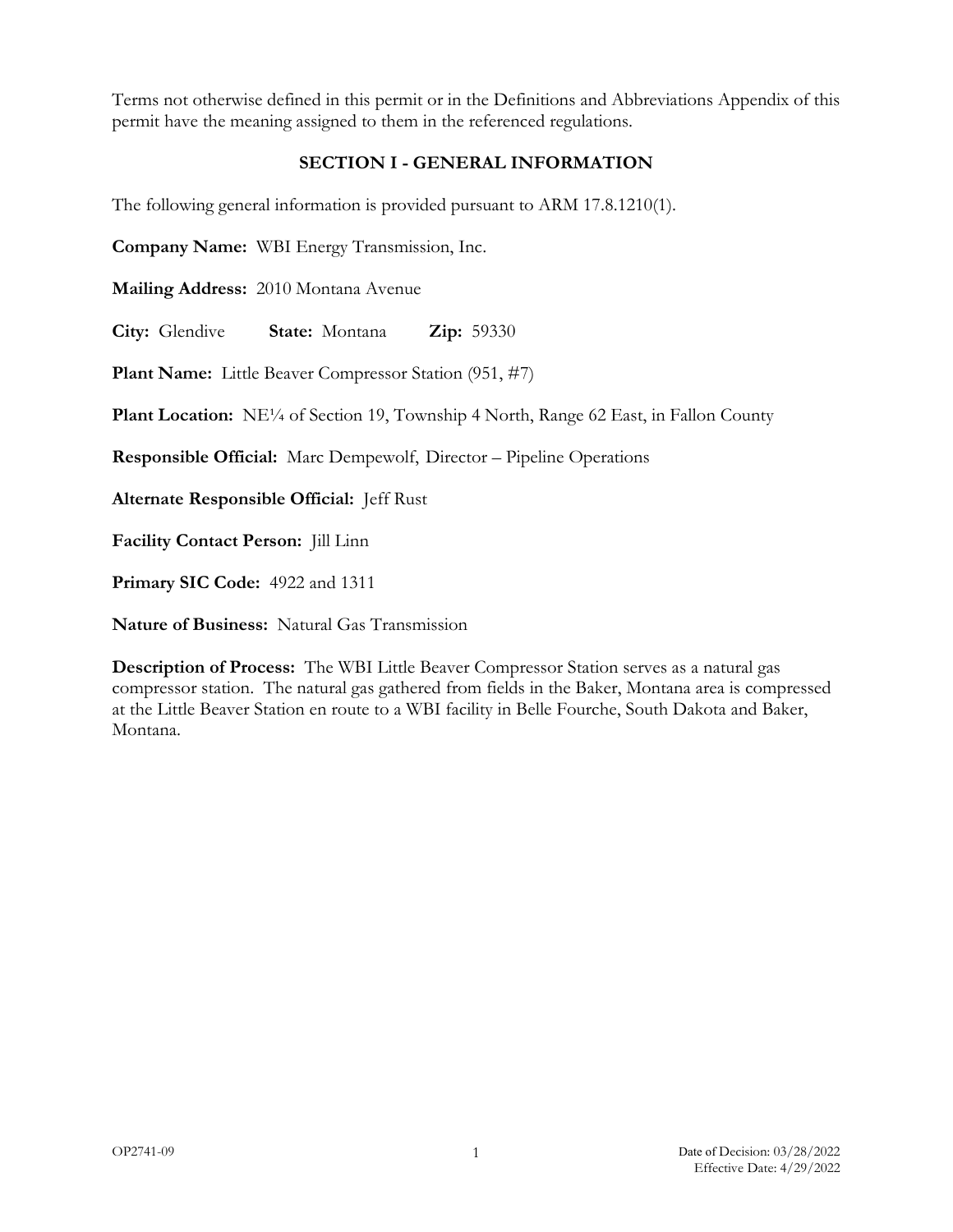# **SECTION II - SUMMARY OF EMISSION UNITS**

| <b>Emissions</b><br>Unit ID | Description                                   | <b>Pollution Control</b><br>Device/Practice                                           |
|-----------------------------|-----------------------------------------------|---------------------------------------------------------------------------------------|
| EU8                         | 440-hp Ingersoll Rand 8SVG compressor engine  | None                                                                                  |
| EU9                         | 880-hp Ingersoll Rand 48XVG compressor engine | Non-selective catalytic<br>reduction (NSCR) and an air<br>fuel ratio (AFR) controller |
| EU10                        | 1100-hp Superior 8GTLE compressor engine      | Lean burn pkg. and an AFR<br>controller                                               |
| EU11                        | 1680-hp Waukesha 7044 GSI compressor engine   | Non-selective catalytic<br>reduction (NSCR) and an air<br>fuel ratio (AFR) controller |
| EU <sub>21</sub>            | 190-hp Waukesha WAK-6 generator engine        | None                                                                                  |
| EU <sub>22</sub>            | <b>REMOVED</b>                                | None                                                                                  |

<span id="page-5-0"></span>The emission units regulated by this permit are the following (ARM 17.8.1211):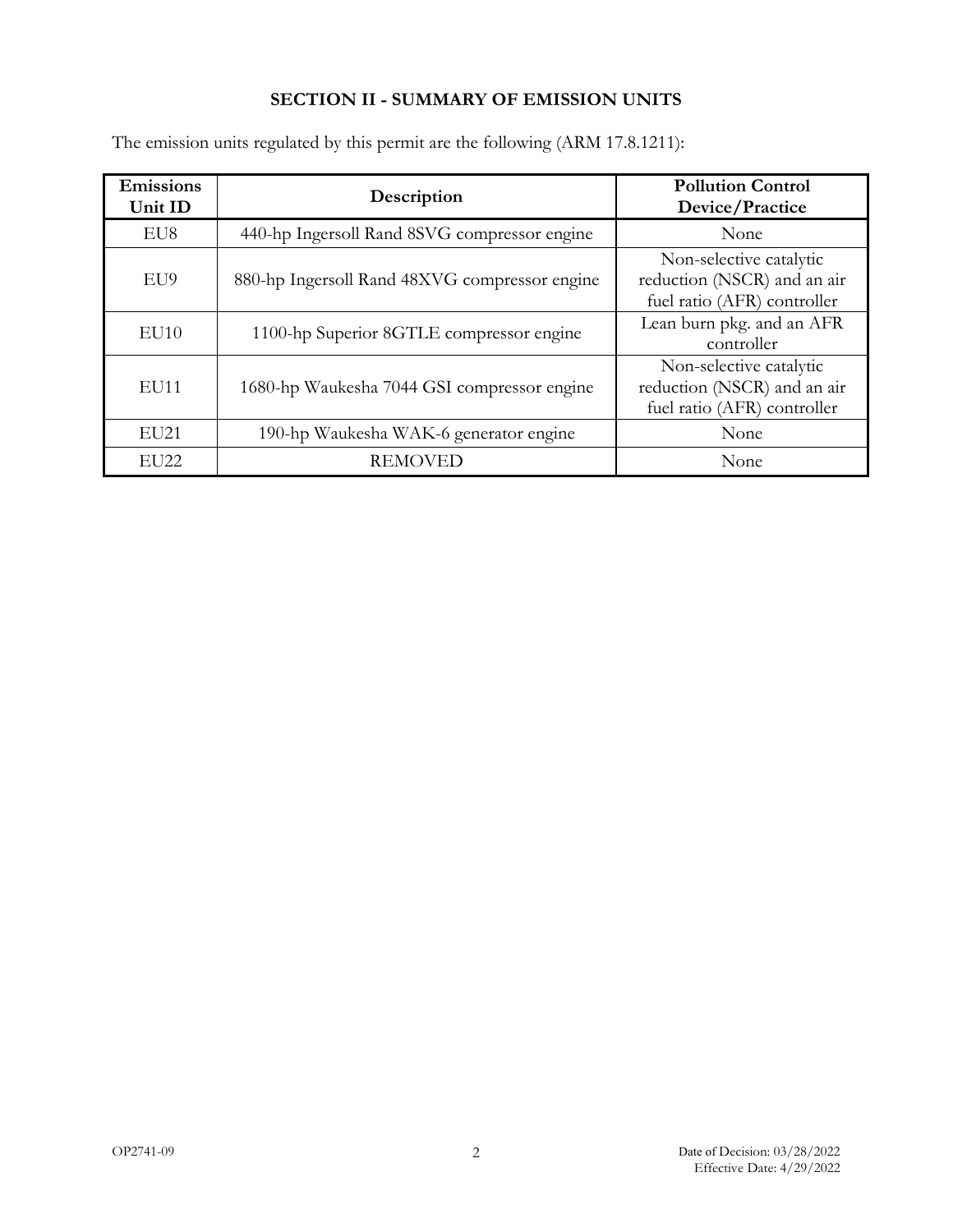# **SECTION III - PERMIT CONDITIONS**

<span id="page-6-0"></span>The following requirements and conditions are applicable to the facility or to specific emission units located at the facility (ARM 17.8.1211, 1212, and 1213).

| Condition | <b>Rule Citation</b>                                   | <b>Rule Description</b>                                                                         | Pollutant/Parameter                              | Limit                                                                  |
|-----------|--------------------------------------------------------|-------------------------------------------------------------------------------------------------|--------------------------------------------------|------------------------------------------------------------------------|
| A.1       | ARM 17.8.105                                           | <b>Testing Requirements</b>                                                                     | <b>Testing Requirements</b>                      |                                                                        |
|           |                                                        |                                                                                                 |                                                  |                                                                        |
| A.2.      | ARM 17.8.304(1)                                        | Visible Air<br>Contaminants                                                                     | Opacity                                          | 40%                                                                    |
| A.3       | ARM 17.8.304(2)                                        | Visible Air<br>Contaminants                                                                     | Opacity                                          | 20%                                                                    |
| A.4       | ARM 17.8.308(1)                                        | Particulate Matter,<br>Airborne                                                                 | <b>Fugitive Opacity</b>                          | 20%                                                                    |
| A.5       | ARM 17.8.308(2)                                        | Particulate Matter,<br>Airborne                                                                 | Reasonable<br>Precautions                        |                                                                        |
| A.6       | ARM 17.8.308                                           | Particulate Matter,<br>Airborne                                                                 | Reasonable<br>Precaution,<br>Construction        | 20%                                                                    |
| A.7       | ARM 17.8.309                                           | Particulate Matter, Fuel<br>Burning Equipment                                                   | Particulate Matter                               | $E = 0.882 * H^{-0.1664}$<br><b>or</b><br>$E = 1.026 * H^{-0.233}$     |
| A.8       | ARM 17.8.310                                           | Particulate Matter,<br><b>Industrial Processes</b>                                              | Particulate Matter                               | $E = 4.10 * P^{0.67}$<br><b>or</b><br>$E = 55 * P^{0.11} - 40$         |
| A.9       | ARM 17.8.322(4)                                        | Sulfur Oxide Emissions,<br>Sulfur in Fuel                                                       | Sulfur in Fuel (Liquid<br>or Solid Fuels)        | 1 pound per million<br><b>British Thermal Units</b><br>(lb/MMBtu)Fired |
| A.10      | ARM 17.8.322(5)                                        | Sulfur Oxide Emissions,<br>Sulfur in Fuel                                                       | Sulfur in Fuel<br>(Gaseous)                      | 50 grains per 100<br>standard cubic feet<br>$gr/100$ scf)              |
| A.11      | ARM 17.8.324(3)                                        | Hydrocarbon Emissions,<br>Petroleum Products                                                    | Gasoline Storage<br>Tanks                        |                                                                        |
| A.12      | ARM 17.8.324                                           | Hydrocarbon Emissions,<br>Petroleum Products                                                    | 65,000 Gallon<br>Capacity                        |                                                                        |
| A.13      | ARM 17.8.324                                           | Hydrocarbon Emissions,<br>Petroleum Products                                                    | Oil-effluent Water<br>Separator                  |                                                                        |
| A.14      | ARM 17.8.342                                           | National Emission<br>Standards for Hazardous<br>Air Pollutant<br>(NESHAP) General<br>Provisions | Startup, Shutdown,<br>Malfunction (SSM)<br>Plans | Submittal                                                              |
| A.15      | <b>ARM</b><br>17.8.1211(1)(c)<br>and 40 CFR Part<br>98 | Greenhouse Gas<br>Reporting                                                                     | Reporting                                        |                                                                        |
| A.16      | ARM 17.8.1212                                          | <b>Reporting Requirements</b>                                                                   | Prompt Deviation<br>Reporting                    |                                                                        |
| A.17      | ARM 17.8.1212                                          | <b>Reporting Requirements</b>                                                                   | Compliance<br>Monitoring                         |                                                                        |
| A.18      | ARM 17.8.1207                                          | <b>Reporting Requirements</b>                                                                   | Annual Certification                             |                                                                        |

#### <span id="page-6-1"></span>**A. Facility-Wide**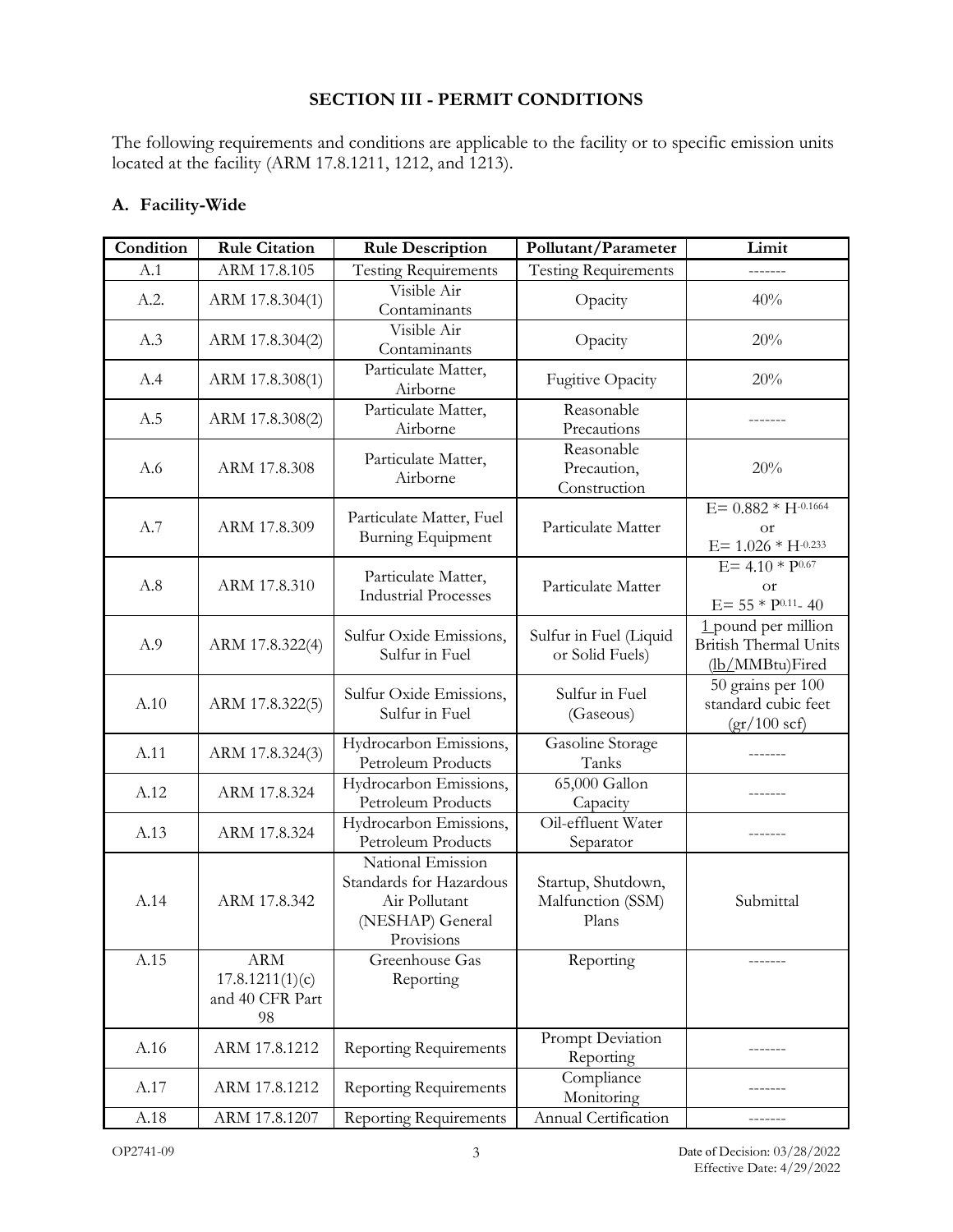# **Conditions**

<span id="page-7-0"></span>A.1. Pursuant to ARM 17.8.105, any person or persons responsible for the emission of any air contaminant into the outdoor atmosphere shall, upon written request of DEQ, provide the facilities and necessary equipment (including instruments and sensing devices) and shall conduct tests, emission or ambient, for such periods of time as may be necessary using methods approved by DEQ.

Compliance demonstration frequencies that list "as required by DEQ" refer to ARM 17.8.105. In addition, for such sources, compliance with limits and conditions listing "as required by DEQ" as the frequency, is verified annually using emission factors and engineering calculations by DEQ's compliance inspectors during the annual emission inventory review; in the case of Method 9 tests, compliance is monitored during the regular inspection by the compliance inspector.

- <span id="page-7-1"></span>A.2. Pursuant to ARM 17.8.304(1), WBI shall not cause or authorize emissions to be discharged into the outdoor atmosphere from any source installed on or before November 23, 1968, that exhibit an opacity of 40% or greater averaged over 6 consecutive minutes, unless otherwise specified by rule or in this permit.
- <span id="page-7-2"></span>A.3. Pursuant to ARM 17.8.304(2), WBI shall not cause or authorize emissions to be discharged into the outdoor atmosphere from any source installed after November 23, 1968, that exhibit an opacity of 20% or greater averaged over 6 consecutive minutes, unless otherwise specified by rule or in this permit.
- <span id="page-7-3"></span>A.4. Pursuant to ARM 17.8.308(1), WBI shall not cause or authorize the production, handling, transportation, or storage of any material unless reasonable precautions to control emissions of particulate matter are taken. Such emissions of airborne particulate matter from any stationary source shall not exhibit an opacity of 20% or greater averaged over 6 consecutive minutes, unless otherwise specified by rule or in this permit.
- <span id="page-7-4"></span>A.5. Pursuant to ARM 17.8.308(2), WBI shall not cause or authorize the use of any street, road, or parking lot without taking reasonable precautions to control emissions of airborne particulate matter, unless otherwise specified by rule or in this permit.
- <span id="page-7-5"></span>A.6. Pursuant to ARM 17.8.308, WBI shall not operate a construction site or demolition project unless reasonable precautions are taken to control emissions of airborne particulate matter.

Such emissions of airborne particulate matter from any stationary source shall not exhibit an opacity of 20% or greater averaged over 6 consecutive minutes, unless otherwise specified by rule or in this permit.

<span id="page-7-6"></span>A.7. Pursuant to ARM 17.8.309, unless otherwise specified by rule or in this permit, WBI shall not cause or authorize particulate matter caused by the combustion of fuel to be discharged from any stack or chimney into the outdoor atmosphere in excess of the maximum allowable emissions of particulate matter for existing fuel burning equipment and new fuel burning equipment calculated using the following equations:

For existing fuel burning equipment (installed before November 23, 1968):  $E = 0.882 * H^{-0.1664}$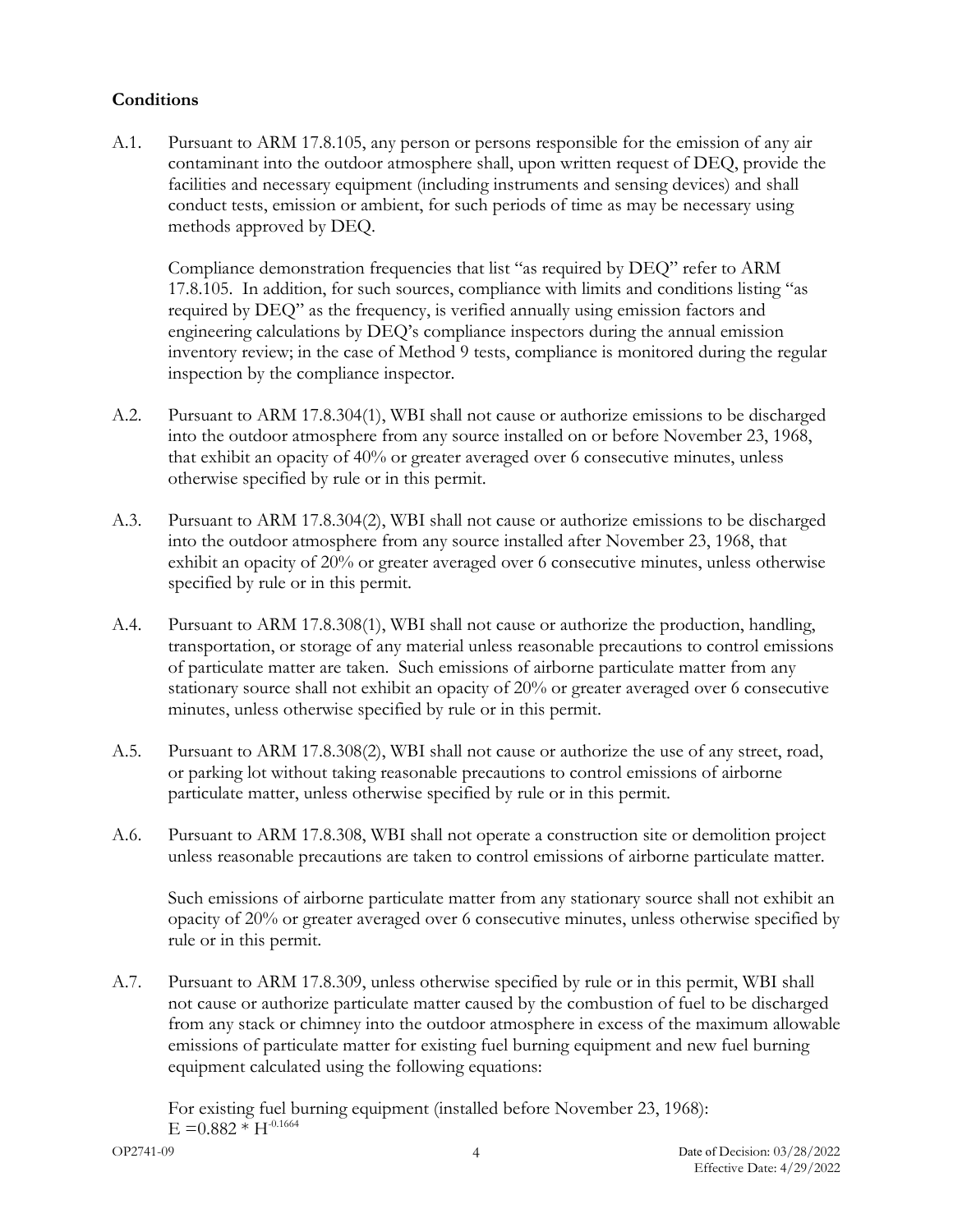For new fuel burning equipment (installed on or after November 23, 1968):  $E = 1.026 * H^{-0.233}$ 

Where H is the heat input capacity in million British thermal units per hour (MMBtu/hr) and E is the maximum allowable particulate emissions rate in lb/MMBtu.

<span id="page-8-0"></span>A.8. Pursuant to ARM 17.8.310, unless otherwise specified by rule or in this permit, WBI shall not cause or authorize particulate matter to be discharged from any operation, process, or activity into the outdoor atmosphere in excess of the maximum hourly allowable emissions of particulate matter calculated using the following equations:

For process weight rates up to 30 tons per hour:  $E = 4.10 * P^{0.67}$ 

For process weight rates in excess of 30 tons per hour:  $E = 55.0 * P^{0.11} - 40$ 

Where  $E =$  rate of emissions in pounds per hour (lb/hr) and  $p =$  process weight rate in tons per hour.

- <span id="page-8-1"></span>A.9. Pursuant to ARM 17.8.322(4), WBI shall not burn liquid or solid fuels containing sulfur in excess of 1 lb/MMBtu fired, unless otherwise specified by rule or in this permit.
- <span id="page-8-2"></span>A.10. Pursuant to ARM 17.8.322(5), WBI shall not burn any gaseous fuel containing sulfur compounds in excess of 50 gr/100 standard cubic feet (scf) of gaseous fuel, calculated as hydrogen sulfide at standard conditions, unless otherwise specified by rule or in this permit.
- <span id="page-8-3"></span>A.11. Pursuant to ARM 17.8.324(3), WBI shall not load or permit the loading of gasoline into any stationary tank with a capacity of 250 gallons or more from any tank truck or trailer, except through a permanent submerged fill pipe, unless such tank is equipped with a vapor loss control device or is a pressure tank as described in ARM 17.8.324(1), unless otherwise specified by rule or in this permit.
- <span id="page-8-4"></span>A.12. Pursuant to ARM 17.8.324, unless otherwise specified by rule or in this permit, WBI shall not place, store or hold in any stationary tank, reservoir or other container of more than 65,000 gallon capacity any crude oil, gasoline or petroleum distillate having a vapor pressure of 2.5 pounds per square inch absolute or greater under actual storage conditions, unless such tank, reservoir or other container is a pressure tank maintaining working pressure sufficient at all times to prevent hydrocarbon vapor or gas loss to the atmosphere, or is designed and equipped with a vapor loss control device, properly installed, in good working order and in operation.
- <span id="page-8-5"></span>A.13. Pursuant to ARM 17.8.324, unless otherwise specified by rule or in this permit, WBI shall not use any compartment of any single or multiple-compartment oil-effluent water separator, which compartment receives effluent water containing 200 gallons a day or more of any petroleum product from any equipment processing, refining, treating, storing or handling kerosene or other petroleum product of equal or greater volatility than kerosene, unless such compartment is equipped with a vapor loss control device, constructed so as to prevent emission of hydrocarbon vapors to the atmosphere, properly installed, in good working order and in operation.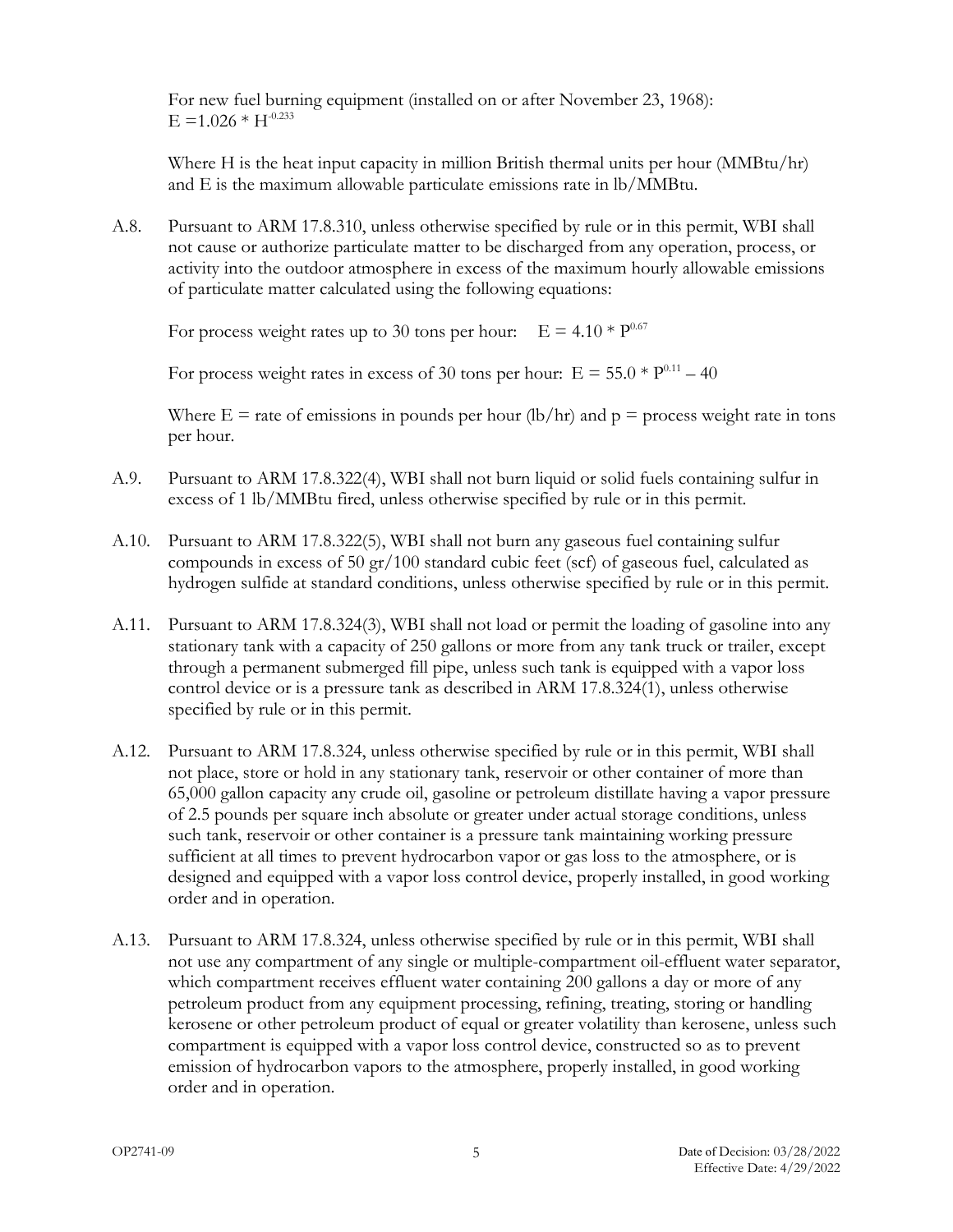- <span id="page-9-0"></span>A.14. Pursuant to ARM 17.8.342 and Title 40 of the Code of Federal Regulations (40 CFR) 63.6, WBI shall submit to DEQ a copy of any SSM plan required under  $40$  CFR  $63.6(e)$  $(3)$  within 30 days of the effective date of this operating permit (if not previously submitted), within 30 days of the compliance date of any new NESHAPs or Maximum Achievable Control Technology (MACT) standard, and within 30 days of the revision of any such SSM plan, when applicable. DEQ requests submittal of such plans in electronic form, when possible.
- <span id="page-9-1"></span>A.15. Pursuant to ARM 17.8.1211(1)(c) and 40 CFR Part 98, WBI shall comply with requirements of 40 CFR Part 98 – Mandatory Greenhouse Gas Reporting, as applicable (ARM 17.8.1211(1)(c), NOT an applicable requirement under Title V).
- <span id="page-9-2"></span>A.16. WBI shall promptly report deviations from permit requirements including those attributable to upset conditions, as upset is defined in the permit. To be considered prompt, deviations shall be reported to DEQ using the schedule and content as described in Section V.E (unless otherwise specified in an applicable requirement) (ARM 17.8.1212).
- <span id="page-9-3"></span>A.17. On or before February 15 and August 15 of each year, WBI shall submit to DEQ the compliance monitoring reports required by Section V.D. These reports must contain all information required by Section V.D, as well as the information required by each individual emissions unit. For the reports due by February 15 of each year, WBI may submit a single report, if it contains all the information required by Section V.B & V.D. Per ARM 17.8.1207,

*any application form, report, or compliance certification submitted pursuant to ARM Title 17, Chapter 8, Subchapter 12 (including Semiannual monitoring reports), shall contain certification by a responsible official of truth, accuracy, and completeness. This certification and any other certification required under ARM Title 17, Chapter 8, Subchapter 12, shall state that,* "based on information and belief formed after reasonable inquiry, the statements and information in the document are true, accurate and complete."

<span id="page-9-4"></span>A.18. By February 15 of each year, WBI shall submit to DEQ the compliance certification report required by Section V.B. The annual certification report required by Section V.B must include a statement of compliance based on the information available, which identifies any observed, documented or otherwise known instance of noncompliance for each applicable requirement. Per ARM 17.8.1207,

> *any application form, report, or compliance certification submitted pursuant to ARM Title 17, Chapter 8, Subchapter 12 (including annual certifications), shall contain certification by a responsible official of truth, accuracy, and completeness. This certification and any other certification required under ARM Title 17, Chapter 8, Subchapter 12, shall state that,* "based on information and belief formed after reasonable inquiry, the statements and information in the document are true, accurate and complete."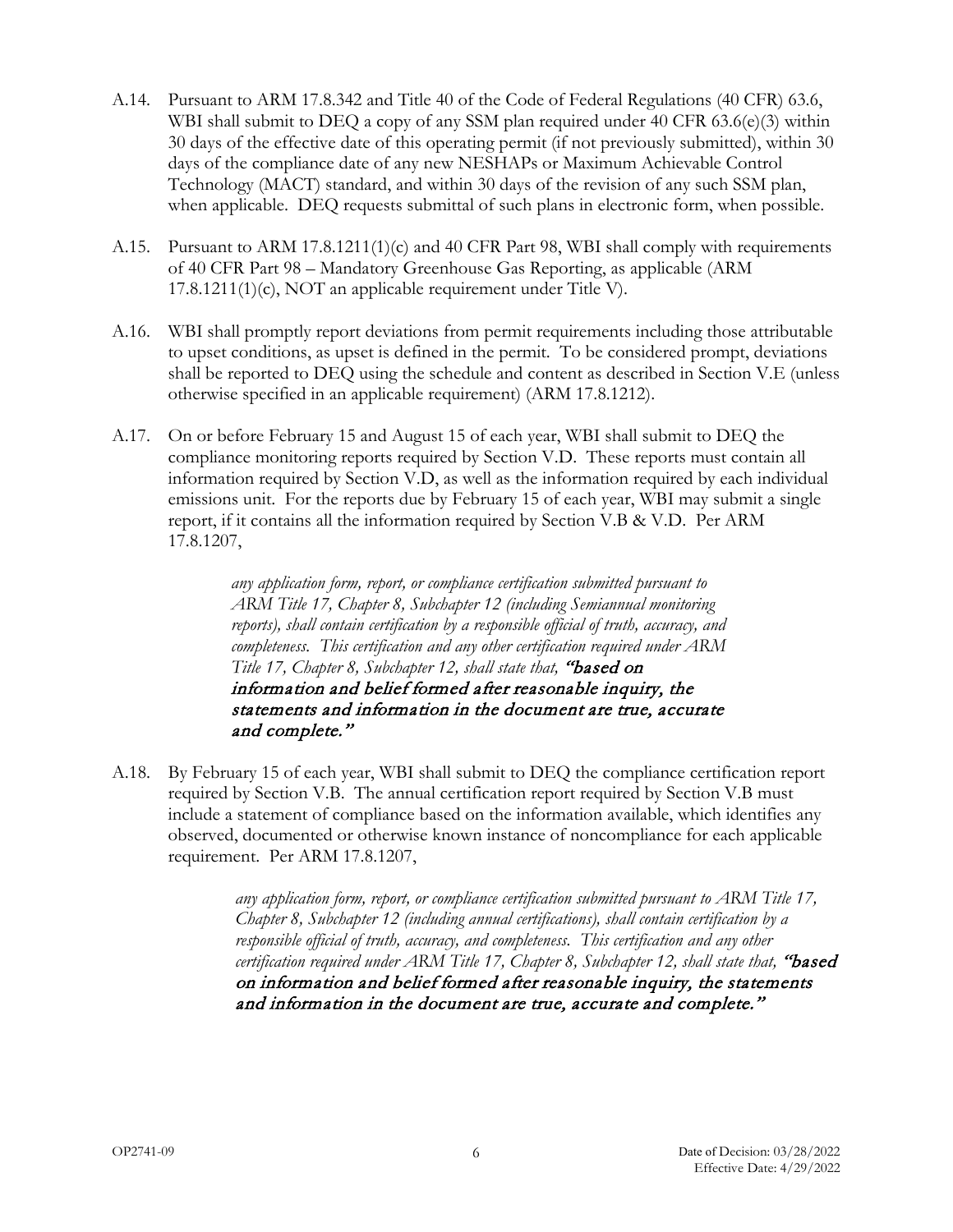| Condition(s)                | Pollutant/Parameter                      | Permit<br>Limit                     | Compliance<br>Demonstration<br>Method<br>Frequency |         | Reporting<br>Requirements |
|-----------------------------|------------------------------------------|-------------------------------------|----------------------------------------------------|---------|---------------------------|
| B.1, B.5, B.7,<br>B.9, B.10 | Opacity                                  | 40%                                 |                                                    |         |                           |
| B.2, B.5, B.7,<br>B.9, B.10 | Particulate from Fuel<br>Combustion      | $E = 0.882$<br>$* H^{-.01664}$      | Pipeline<br>Quality<br>Natural                     | Ongoing |                           |
| B.3, B.5, B.7,<br>B.9, B.10 | Sulfur Compounds in<br>Fuel<br>(Gaseous) | $50$ grains<br>100 SCF              | Gas                                                |         | Semiannual                |
| B.4, B.6, B.8,<br>B.9, B.10 | Stack Height                             | 35 Feet<br>Above<br>Ground<br>Level | Log<br>changes                                     | Ongoing |                           |

# <span id="page-10-0"></span>**B. EU008: 440-horsepower (hp) Ingersoll Rand 8SVG Compressor Engine**

# **Conditions**

- <span id="page-10-1"></span>B.1. WBI shall not cause or authorize emissions to be discharged into the outdoor atmosphere from any source that exhibits an opacity of 40% or greater averaged over 6 consecutive minutes (ARM 17.8.304(1)).
- <span id="page-10-4"></span>B.2. WBI shall not cause or authorize particulate matter caused by the combustion of fuel to be discharged from any stack or chimney into the outdoor atmosphere in excess of  $E = 0.882$  \* H -0.1664 for existing fuel burning equipment, where:  $H =$  heat input capacity in MMBtu/hr and  $E =$  maximum allowable particulate emission rate in lb/MMBtu (ARM 17.8.309).
- <span id="page-10-5"></span>B.3. WBI shall not burn any gaseous fuel containing sulfur compounds in excess of 50 grains per 100 scf of gaseous fuel, calculated as hydrogen sulfide at standard conditions (ARM 17.8.322(5)).
- <span id="page-10-6"></span>B.4. The compressor engine stack shall be 35 feet above ground level (ARM 17.8.749).

#### **Compliance Demonstration**

- <span id="page-10-2"></span>B.5. Compliance with Sections III.B.1., III.B.2., and III.B.3. may be satisfied by burning pipeline quality natural gas (as defined by WBI's FERC Gas Tariff) (ARM 17.8.1213).
- <span id="page-10-7"></span>B.6. WBI shall maintain the stack height on the engine at 35 feet above ground level (ARM 17.8.1213).

#### **Recordkeeping**

<span id="page-10-3"></span>B.7. WBI shall maintain on site a record noting any instance in which any fuel other than pipeline quality natural gas (as defined by WBI's FERC Gas Tariff) was used in the engine to monitor compliance with Sections III.B.1., III.B.2., and III.B.3. The record shall include date, time,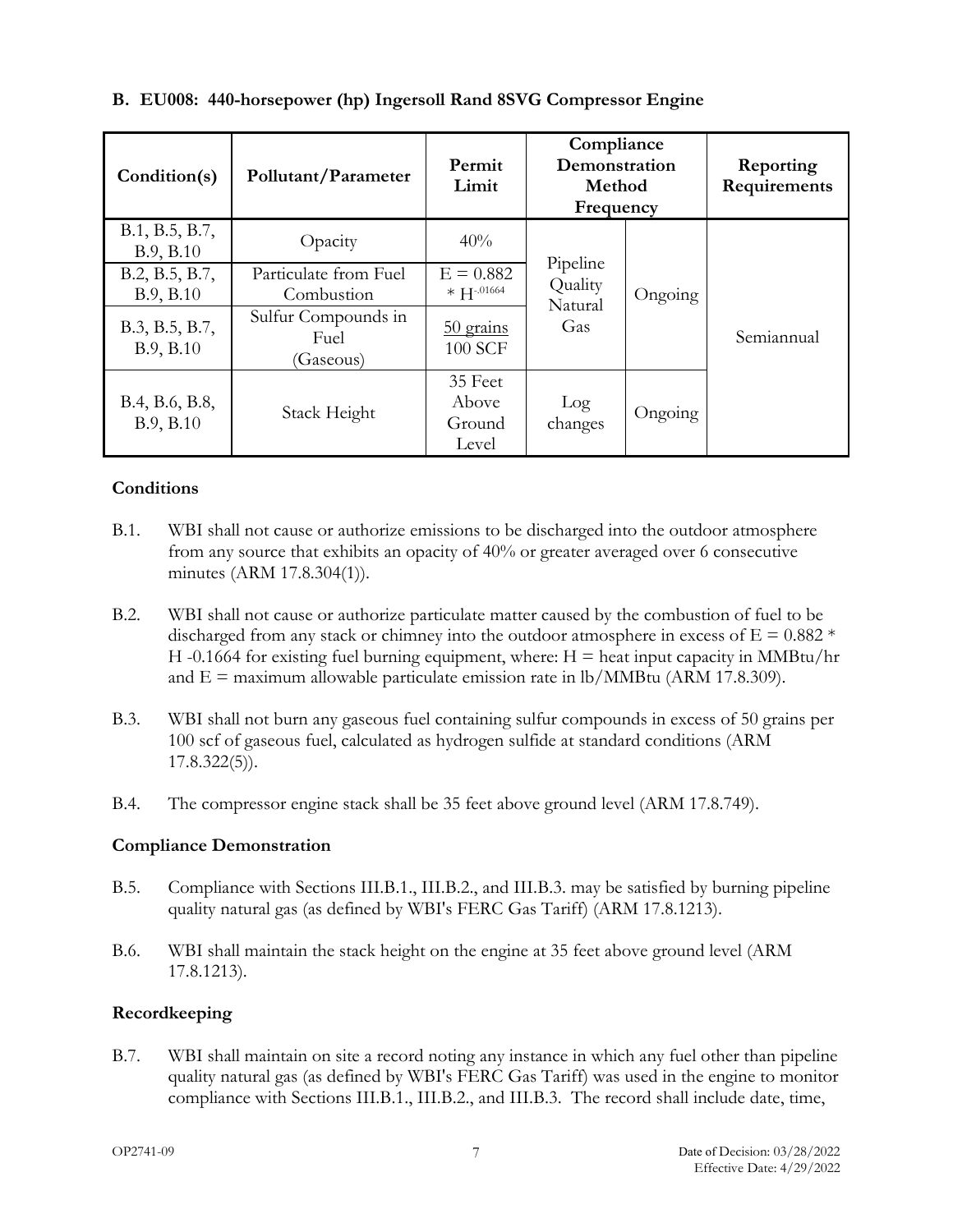duration, alternate fuel used, reason for other fuel use, and operator's initials (ARM 17.8.1212).

<span id="page-11-3"></span>B.8. WBI shall maintain a log of any changes to the stack height on the engine as described in III.B.6 (ARM 17.8.1212).

# **Reporting**

- <span id="page-11-1"></span>B.9. The annual compliance certification required by Section V.B. must contain a certification statement for the above applicable requirements (ARM 17.8.1212).
- <span id="page-11-2"></span>B.10. The semiannual monitoring report shall provide (ARM 17.8.1212):
	- a. Any fuel usage that deviates from pipeline quality natural gas; and
	- b. Any changes in stack height on the engine.

# <span id="page-11-0"></span>**C. EU009: 880-hp Ingersoll Rand 48KVG Compressor Engine with NSCR and an AFR controller**

| Condition(s)                                 | Pollutant/Parameter                      | Permit<br>Limit                     | Compliance<br>Demonstration<br>Method<br>Frequency |            | Reporting<br>Requirements |
|----------------------------------------------|------------------------------------------|-------------------------------------|----------------------------------------------------|------------|---------------------------|
| C.1, C.7, C.11,<br>C.18, C.19                | Opacity                                  | 40%                                 |                                                    |            |                           |
| C.2, C.7, C.11,<br>C.18, C.19                | Particulate from Fuel<br>Combustion      | $E = 0.882$<br>$* H^{-.01664}$      | Pipeline<br>Quality<br>Natural                     | Ongoing    |                           |
| C.3, C.7, C.11,<br>C.18, C.19                | Sulfur Compounds in<br>Fuel<br>(Gaseous) | 50 grains<br><b>100 SCF</b>         | Gas                                                |            |                           |
| C.4, C.8, C.12,<br>C.15, C.17,<br>C.18, C.19 | NO <sub>x</sub>                          | $5.82$ lb/hr                        | Portable<br>Analyzer                               | Semiannual | Semiannual                |
| C.5, C.9, C.14,<br>C.18, C.19                | Stack Height                             | 30 Feet<br>Above<br>Ground<br>Level | Log<br>changes                                     | Ongoing    |                           |
| C.6, C.10,<br>C.16, C.18,<br>C.19            | NO <sub>x</sub><br>CAM Plan              | <b>ARM</b><br>17.8.1506             | Provisions<br>of CAM<br>Plan<br>Appendix<br>Е      | Ongoing    |                           |

# **Conditions**

<span id="page-11-4"></span>C.1. WBI shall not cause or authorize emissions to be discharged into the outdoor atmosphere from any source that exhibits an opacity of 40% or greater averaged over 6 consecutive minutes (ARM 17.8.304(1)).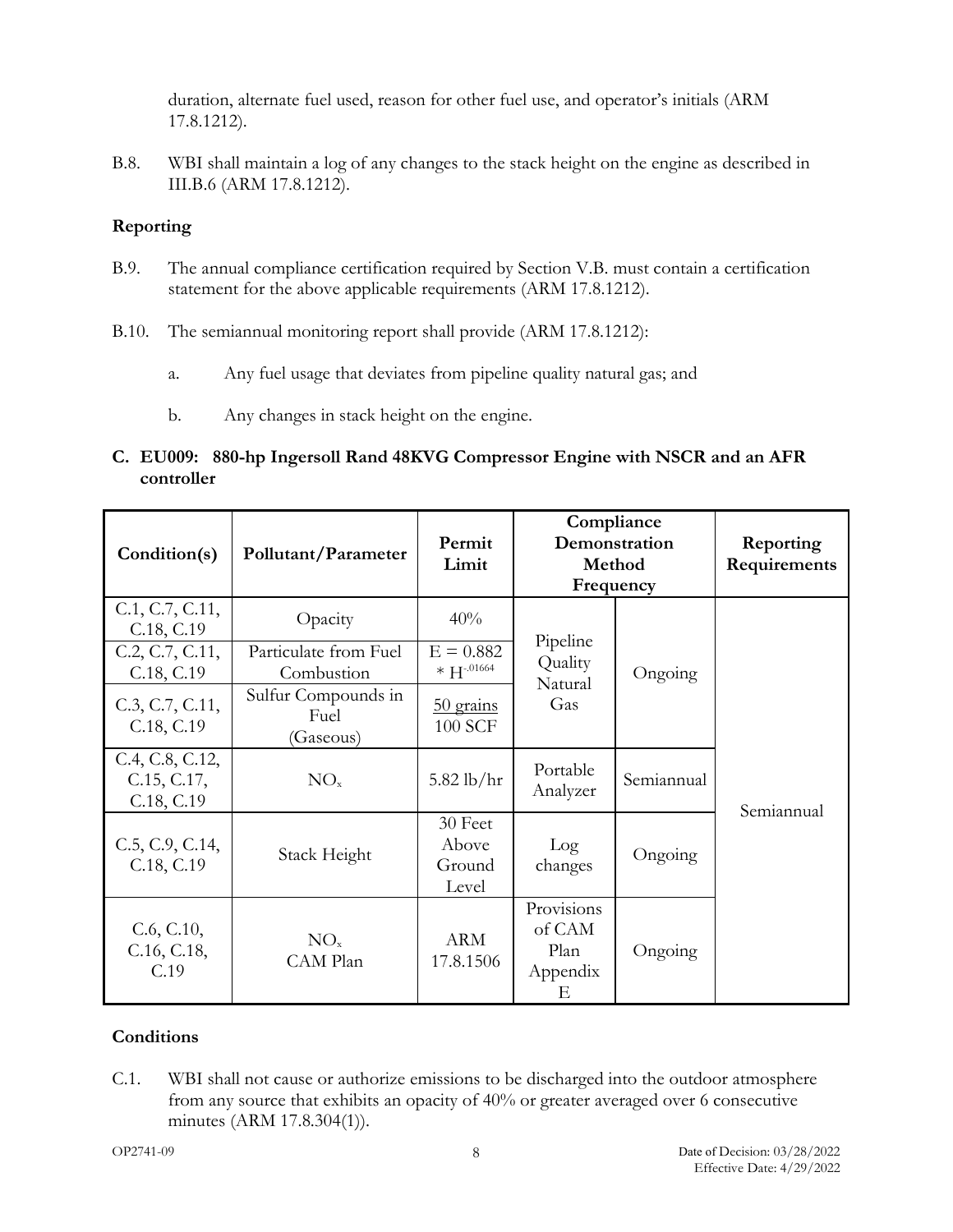- <span id="page-12-1"></span>C.2. WBI shall not cause or authorize particulate matter caused by the combustion of fuel to be discharged from any stack or chimney into the outdoor atmosphere in excess of  $E = 0.882$  \*  $H-0.1664$  for existing fuel burning equipment, where:  $H =$  heat input capacity in MMBtu/hr and  $E =$  maximum allowable emission rate in lb/MMBtu (ARM 17.8.309).
- <span id="page-12-2"></span>C.3. WBI shall not burn any gaseous fuel containing sulfur compounds in excess of 50 grains per 100 scf of gaseous fuel, calculated as hydrogen sulfide at standard conditions (ARM 17.8.322  $(5)$ ).
- <span id="page-12-3"></span>C.4. Oxides of Nitrogen (NOx) emissions from the compressor engine shall not exceed 5.82 pound per hour (lb/hr) (ARM 17.8.749).
- <span id="page-12-5"></span>C.5. The compressor engine stack shall be 30 feet above ground level (ARM 17.8.749).
- <span id="page-12-7"></span>C.6. WBI shall provide a reasonable assurance of compliance with emission limitations or standards for the anticipated ranges of operation of the 880-hp Ingersoll Rand Natural Gas Compressor Engine for NOx as described in the Compliance Assurance Monitoring (CAM) Plan included in Appendix E (ARM 17.8.1506).

#### **Compliance Demonstration**

- <span id="page-12-0"></span>C.7. Compliance with Sections III.C.1., III.C.2., and III.C.3. may be satisfied by burning pipeline quality natural gas (as defined by WBI's FERC Gas Tariff) (ARM 17.8.1213).
- <span id="page-12-4"></span>C.8. Semiannually or whenever changes are made that may cause emissions to exceed permitted levels; WBI shall conduct an emissions test with a portable analyzer to monitor the NOx emissions from the compressor engine. If the compressor engine operates less than 500 hours during a semi-annual period (January 1 to June 30 or July 1 to December 31), the semi-annual test for that operating period may be waived. If the compressor engine operates for less than 500 hours during all the subsequent semi-annual periods, at a minimum, a compliance test must be completed for the engine once every 5 years. The portable analyzer shall be capable of achieving performance specifications equivalent to EPA traditional methods defined in 40 CFR 60, Appendix A, or shall be capable of meeting the requirements of EPA Conditional Test Method 030 for the "Determination of Nitrogen Oxides, Carbon Monoxide, and Oxygen Emissions from Natural Gas-Fired Engines, Boilers and Process Heaters Using Portable Analyzers." WBI may use another testing procedure as approved in advance by DEQ. All compliance tests must be conducted in accordance with the Montana Source Test Protocol and Procedures Manual (ARM 17.8.106).
- <span id="page-12-6"></span>C.9. WBI shall monitor compliance with the NOx limitation in Section III.C.4 for the compressor engine by converting the emissions test results (ppm) to a mass emissions rate (lb/hr). Stack gas flow rates shall be determined using EPA Test Methods in 40 CFR 60, Appendix A. (ARM 17.8.1213 and ARM 17.8.1215).
- <span id="page-12-8"></span>C.10. WBI shall maintain a stack height on the engine at 30 feet above the ground level (ARM 17.8.1213).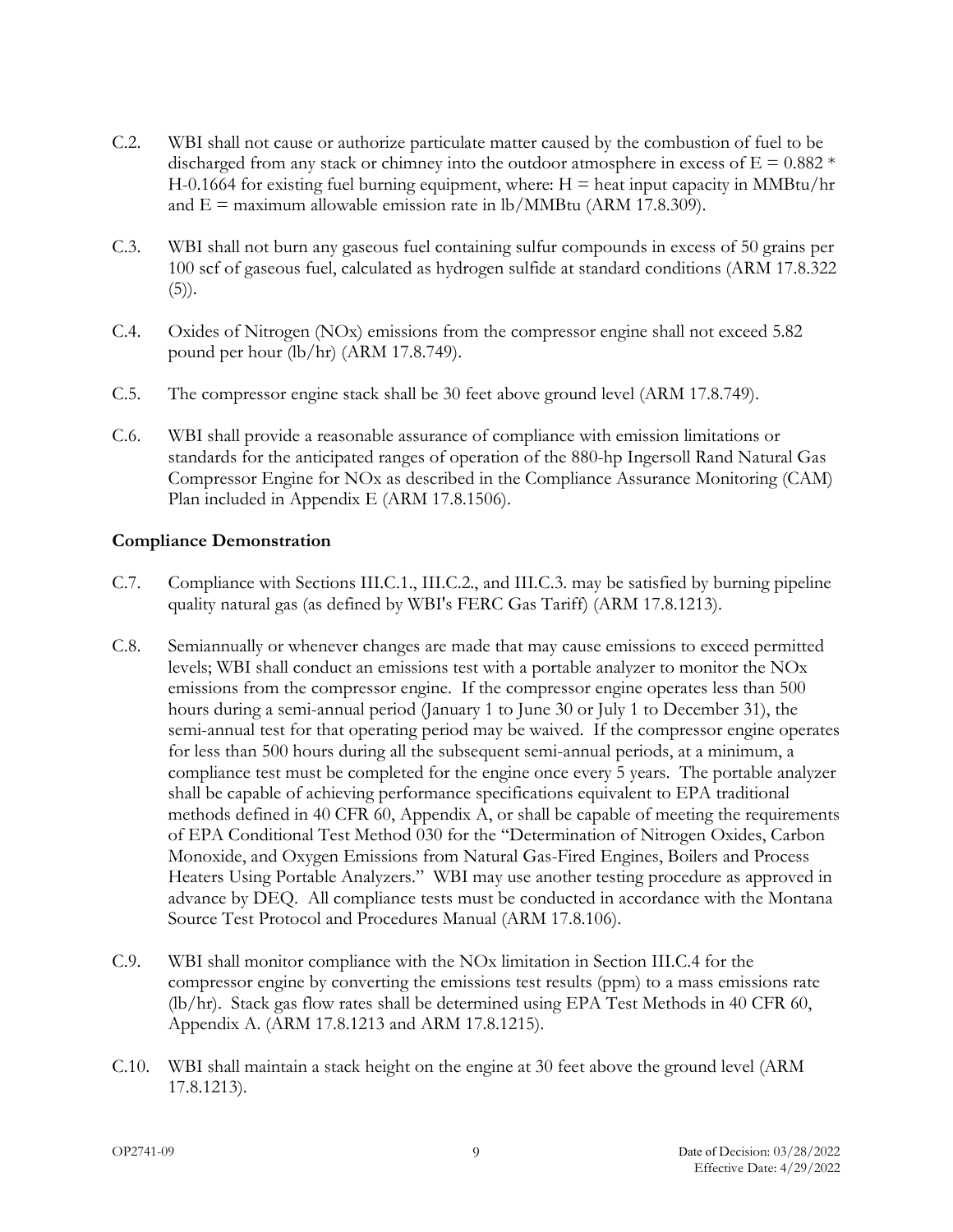<span id="page-13-0"></span>C.11. WBI shall monitor compliance by following the Compliance Assurance Monitoring (CAM) Plan (Appendix E). The CAM Plan, written by WBI in accordance with ARM 17.8.1504 is in Appendix E of this permit (ARM 17.8.1503 and ARM 17.8.1213).

# **Recordkeeping**

- <span id="page-13-3"></span>C.12. WBI shall maintain on site a record noting any instance in which any fuel other than pipeline quality natural gas (as defined by WBI's FERC Gas Tariff) was used in the post 1968 engine to monitor compliance with Sections III.C.1., III.C.2., and III.C.3. The record shall include date, time, duration, alternate fuel used, reason for other fuel use, and operator's initials (ARM 17.8.1212).
- C.13. During the emissions test with the portable analyzer WBI shall record information for the compressor engine and emissions analyzer as described in the Montana Source Test Protocol and Procedures Manual or an alternative procedure submitted by WBI and approved by DEQ (ARM 17.8.1212).
- <span id="page-13-6"></span>C.14. All source test recordkeeping shall be performed in accordance with the test methods used and the Montana Source Test Protocol and Procedures Manual (ARM 17.8.106 and ARM 17.8.1212).
- <span id="page-13-4"></span>C.15. WBI shall maintain a log of any changes to the stack height on the engine as described in III.C.9 (ARM 17.8.1212).
- <span id="page-13-7"></span>C.16. WBI shall maintain a record of hours of operation of the compressor engine. These records shall be maintained on site for a period of at least 5 years (ARM 17.8.1212).
- <span id="page-13-5"></span>C.17. Records shall be prepared, and data kept in accordance with ARM 17.8.1513 and the CAM Appendix E of this permit (ARM 17.8.1212 and ARM 17.8.1513).

#### **Reporting**

- <span id="page-13-1"></span>C.18. All source test reports shall be submitted in accordance with the Montana Source Test Protocol and Procedures Manual (ARM 17.8.106 and ARM 17.8.1212).
- <span id="page-13-2"></span>C.19. The annual compliance certification report required by Section V.B. must contain a certification statement for the above applicable requirements (ARM 17.8.1212).
- C.20. The semiannual reporting shall provide (ARM 17.8.1212):
	- a. Any fuel usage that deviates from pipeline quality natural gas;
	- b. Any change of stack height on the engine;
	- c. A summary of the emissions source test data and emission calculations as required by Sections III.C.12. and III.C.13. for the engine;
	- d. A summary of the log of hours of operation required in Section III.C.15; and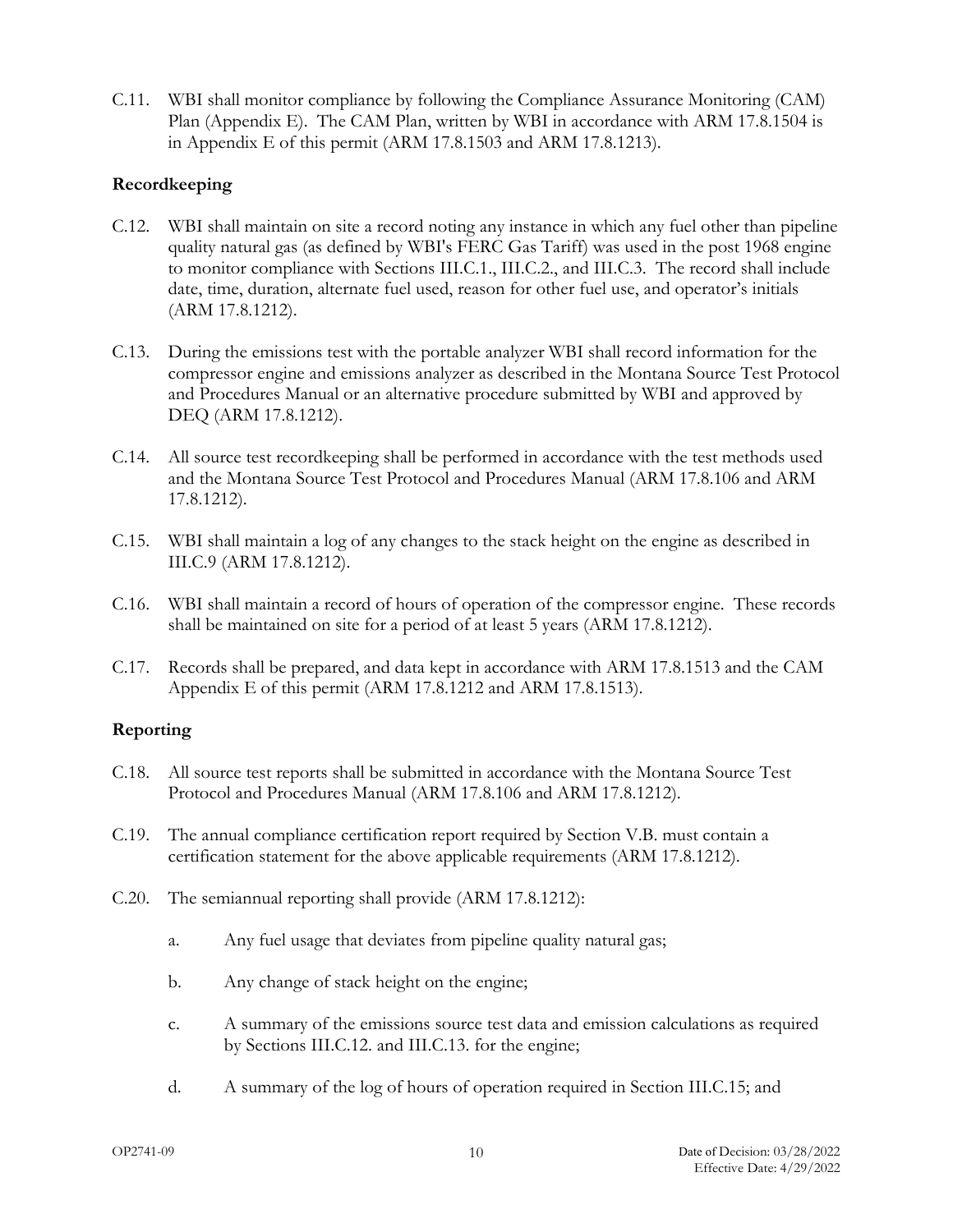e. A summary of compliance with ARM 17.8, Subchapter 15 and Appendix E of this permit.

| Condition(s)                                          | Pollutant/Parameter                   | Permit<br>Limit                     | Compliance<br>Demonstration<br>Method<br>Frequency |            | Reporting<br>Requirements |
|-------------------------------------------------------|---------------------------------------|-------------------------------------|----------------------------------------------------|------------|---------------------------|
| D.1, D.8, D.11,<br>D.17, D.18                         | Opacity                               | 20%                                 |                                                    |            |                           |
| D.2, D.8, D.11,<br>D.17, D.18                         | Particulate from Fuel<br>Combustion   | $E =$<br>$1.026*$<br>$H^{-0.233}$   | Pipeline<br>Quality<br>Natural<br>Gas              | Ongoing    |                           |
| D.3, D.8, D.11,<br>D.17, D.18                         | Sulfur Compounds in<br>Fuel (Gaseous) | 50 grains<br><b>100 SCF</b>         |                                                    |            |                           |
| D.4, D.9, D.12,<br>D.14, D.15,<br>D.16, D.17,<br>D.18 | NO <sub>x</sub>                       | 4.85<br>lb/hr                       | Portable                                           |            | Semiannual                |
| D.5, D.9, D.12,<br>D.14, D.15,<br>D.16, D.17,<br>D.18 | CO                                    | 7.28<br>lb/hr                       | Analyzer                                           | Semiannual |                           |
| D.6, D.8, D.11,<br>D.17, D.18                         | <b>VOC</b>                            | 2.43<br>lb/hr                       | Pipeline<br>Quality<br>Natural<br>Gas              | Ongoing    |                           |
| D.7, D.10, D.13,<br>D.17, D.18                        | Stack Height                          | 32 Feet<br>Above<br>Ground<br>Level | Log<br>changes                                     | Ongoing    |                           |

# <span id="page-14-0"></span>**D. EU010: 1100-hp Superior 8GTLE Compressor Engine**

#### **Conditions**

- <span id="page-14-1"></span>D.1. WBI shall not cause or authorize emissions to be discharged into the outdoor atmosphere from any source that exhibits an opacity of 20% or greater averaged over 6 consecutive minutes (ARM 17.8.304(2)).
- <span id="page-14-2"></span>D.2. WBI shall not cause or authorize particulate matter caused by the combustion of fuel to be discharged from any stack or chimney into the outdoor atmosphere in excess  $E = 1.026 * H$ -0.233 for existing fuel burning equipment, where:  $H =$  heat input capacity in MMBtu/hr and  $E =$  maximum allowable emission rate in lb/MMBtu (ARM 17.8.309).
- <span id="page-14-3"></span>D.3. WBI shall not burn any gaseous fuel containing sulfur compounds in excess of 50 grains per 100 scf of gaseous fuel, calculated as hydrogen sulfide at standard conditions (ARM 17.8.322(5)).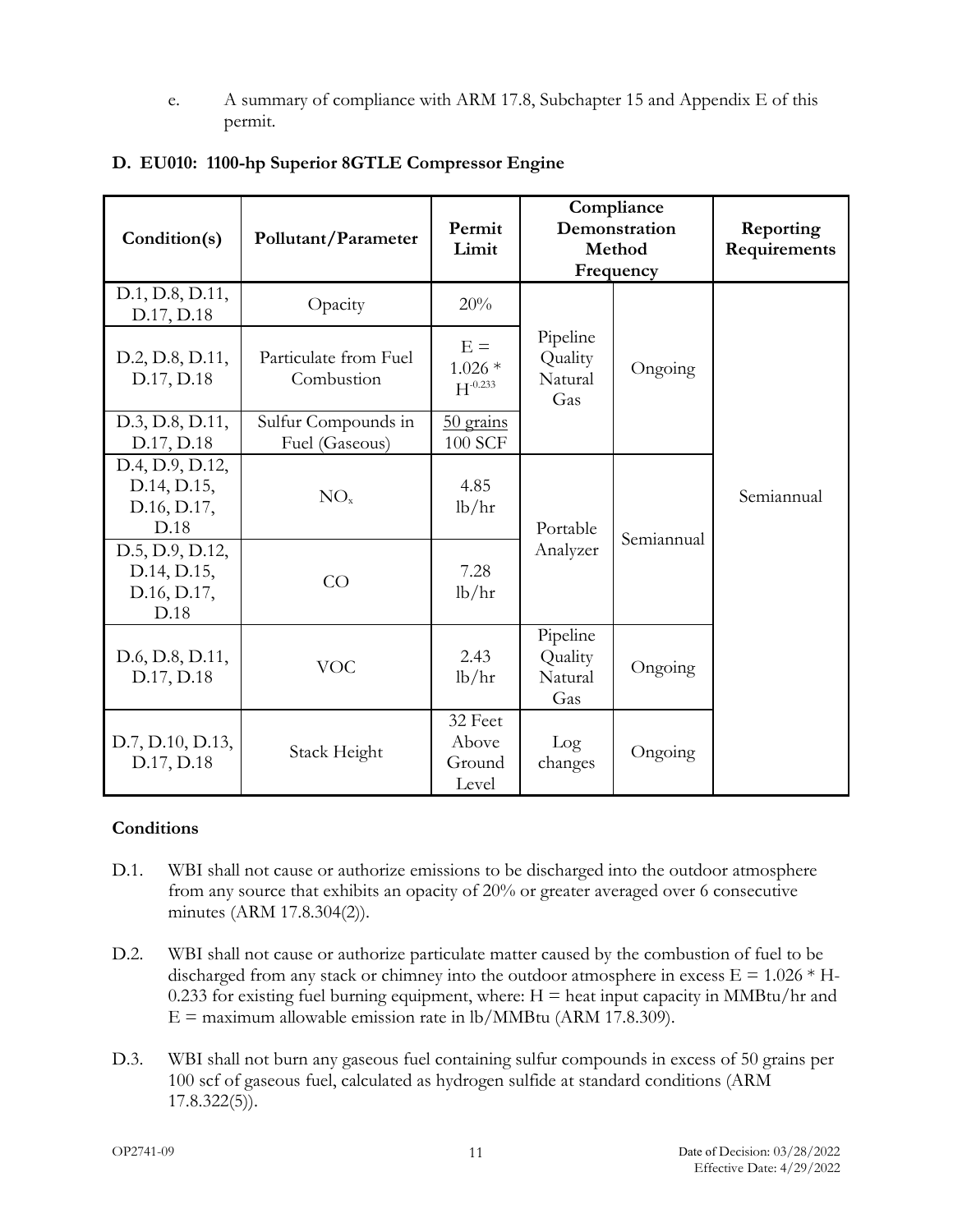- <span id="page-15-2"></span>D.4. NOx emissions from each compressor engine shall not exceed 4.85 lb/hr (ARM 17.8.752).
- <span id="page-15-5"></span>D.5. Carbon Monoxide (CO) emissions from each compressor engine shall not exceed 7.28 lb/hr (ARM 17.8.752).
- <span id="page-15-6"></span>D.6. Volatile Organic Compound (VOC) emissions from each compressor engine shall not exceed 2.43 lb/hr (ARM 17.8.752).
- <span id="page-15-7"></span>D.7. The compressor engine stack shall be 32 feet above ground level (ARM 17.8.749).

# **Compliance Demonstration**

- <span id="page-15-0"></span>D.8. Compliance with Sections III.D.1., III.D.2., III.D.3., and III.D.6. may be satisfied by burning pipeline quality natural gas (as defined by WBI's FERC Gas Tariff) (ARM 17.8.1213).
- <span id="page-15-3"></span>D.9. Semiannually or whenever changes are made which may cause emissions to exceed permitted levels, WBI shall conduct an emissions test with a portable analyzer to monitor the NOx and CO emissions from the compressor engine. If the compressor engine operates less than 500 hours during a semi-annual period (January 1 to June 30 or July 1 to December 31), the semi-annual test for that operating period may be waived. If the compressor engine operates for less than 500 hours during all the subsequent semi-annual periods, at a minimum, a compliance test must be completed for the engine once every 5 years. The portable analyzer shall be capable of achieving performance specifications equivalent to EPA traditional methods defined in 40 CFR 60, Appendix A, or shall be capable of meeting the requirements of EPA Conditional Test Method 030 for the "Determination of Nitrogen Oxides, Carbon Monoxide, and Oxygen Emissions from Natural Gas-Fired Engines, Boilers and Process Heaters Using Portable Analyzers." WBI may use another testing procedure as approved in advance by DEQ. All compliance tests must be conducted in accordance with the Montana Source Test Protocol and Procedures Manual (ARM 17.8.106). WBI shall monitor compliance with the NOx and CO limitations in Section III.D.4 and III.D.5 for the compressor engine by converting the emissions test results (ppm) to a mass emissions rate (lb/hr). Stack gas flow rates shall be determined using EPA Test Methods in 40 CFR 60, Appendix A (ARM 17.8.1213 and ARM 17.8.1215).
- <span id="page-15-8"></span>D.10. WBI shall maintain a stack height on the engine at 32 feet above ground level as required in Section III.D.7 (ARM 17.8.1213).

# **Recordkeeping**

- <span id="page-15-1"></span>D.11. WBI shall maintain on site a record noting any instance in which any fuel other than pipeline quality natural gas (as defined by WBI's FERC Gas Tariff) was used in the post 1968 engine to monitor compliance with Sections III.D.1., III.D.2., III.D.3., and III.D.6. The record shall include date, time, duration, alternate fuel used, reason for other fuel use, and operator's initials (ARM 17.8.1212).
- <span id="page-15-4"></span>D.12. During the emissions test with the portable analyzer WBI shall record information for the compressor engine and emissions analyzer as described in the Montana Source Test Protocol and Procedures Manual or an alternative procedure submitted by WBI and approved by DEQ (ARM 17.8.1212).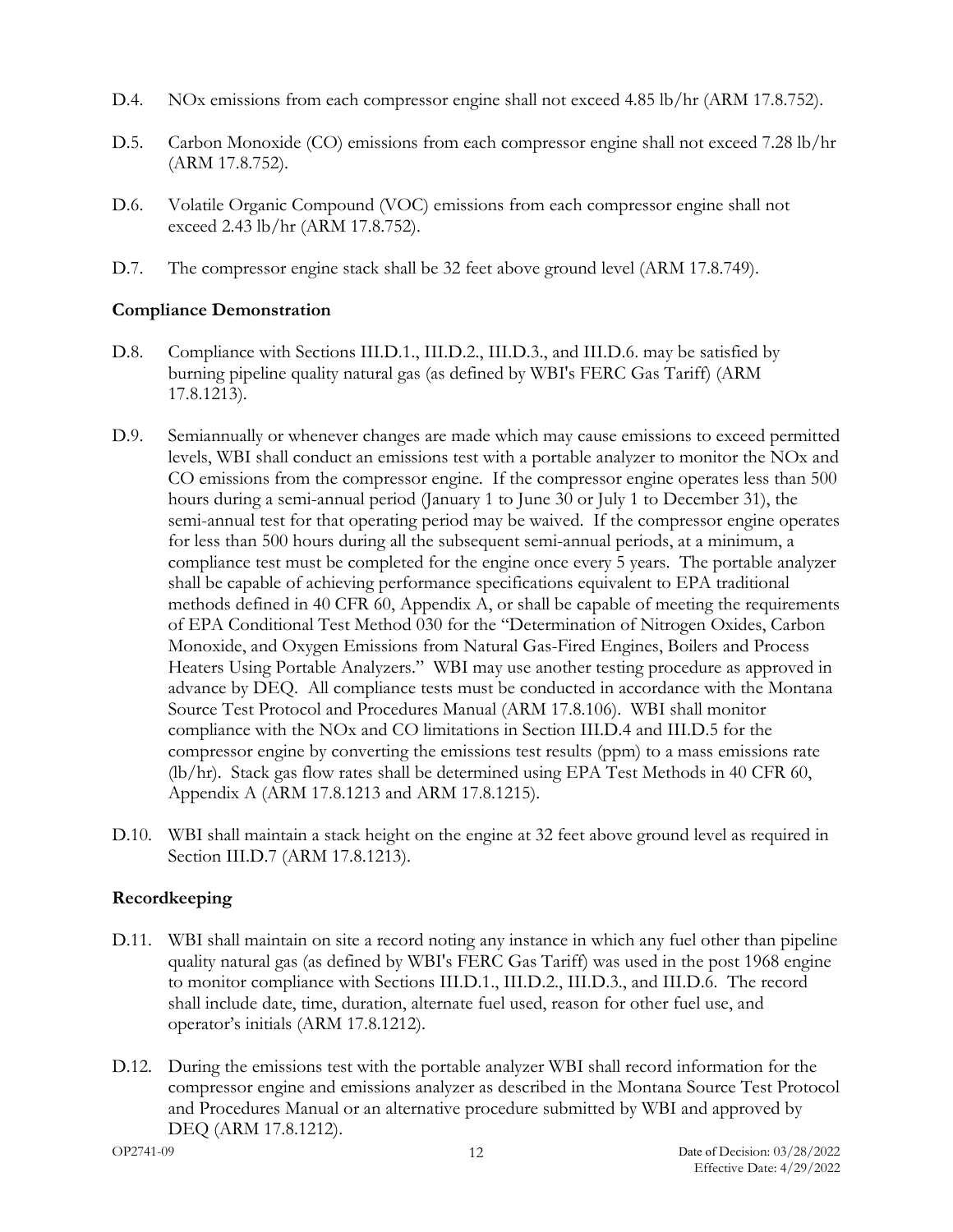- <span id="page-16-6"></span>D.13. WBI shall maintain a log of any changes in stack height of the engine as described in III.D.10 (ARM 17.8.1212).
- <span id="page-16-3"></span>D.14. All source test recordkeeping shall be performed in accordance with the test methods used and the Montana Source Test Protocol and Procedures Manual (ARM 17.8.106 and ARM 17.8.1212).
- <span id="page-16-4"></span>D.15. WBI shall maintain a record of hours of operation of the compressor engine. This record shall be maintained on site for a period of 5 years (ARM 17.8.1212).

# **Reporting**

- <span id="page-16-5"></span>D.16. All source test reports shall be submitted in accordance with the Montana Source Test Protocol and Procedures Manual (ARM 17.8.106 and ARM 17.8.1212).
- <span id="page-16-1"></span>D.17. The annual compliance certification report required by Section V.B. must contain a certification statement for the above applicable requirements (ARM 17.8.1212).
- <span id="page-16-2"></span>D.18. The semiannual reporting shall provide (ARM 17.8.1212):
	- a. Any fuel usage that deviates from pipeline quality natural gas;
	- b. Any change in stack height of the engine;
	- c. A summary of the emissions test data and emission calculations as required by Sections III.D.12. and III.D.13. for the engine; and
	- d. A summary of the log of hours of operation required in Section III.D.15.

#### <span id="page-16-0"></span>**E. EU011: 1,680-bhp or Less Natural Gas Compressor Engine**

| Condition(s)                      | Pollutant/Parameter                   | Permit<br>Limit               | Compliance<br>Demonstration<br>Method<br>Frequency |         | Reporting<br>Requirements |
|-----------------------------------|---------------------------------------|-------------------------------|----------------------------------------------------|---------|---------------------------|
| E.1, E.10,<br>E.15, E.21,<br>E.22 | Opacity                               | 20%                           |                                                    |         |                           |
| E.2, E.10,<br>E.15, E.20,<br>E.21 | Particulate From Fuel<br>Combustion   | $E = 1.026$<br>$* H^{-0.233}$ | Burning<br>Pipeline<br>Quality<br>Natural Gas      | Ongoing | Semiannual                |
| E.3, E.10,<br>E.15, E.20,<br>E.21 | Sulfur Compounds in<br>Fuel (Gaseous) | $50$ grains<br>100 Scf        |                                                    |         |                           |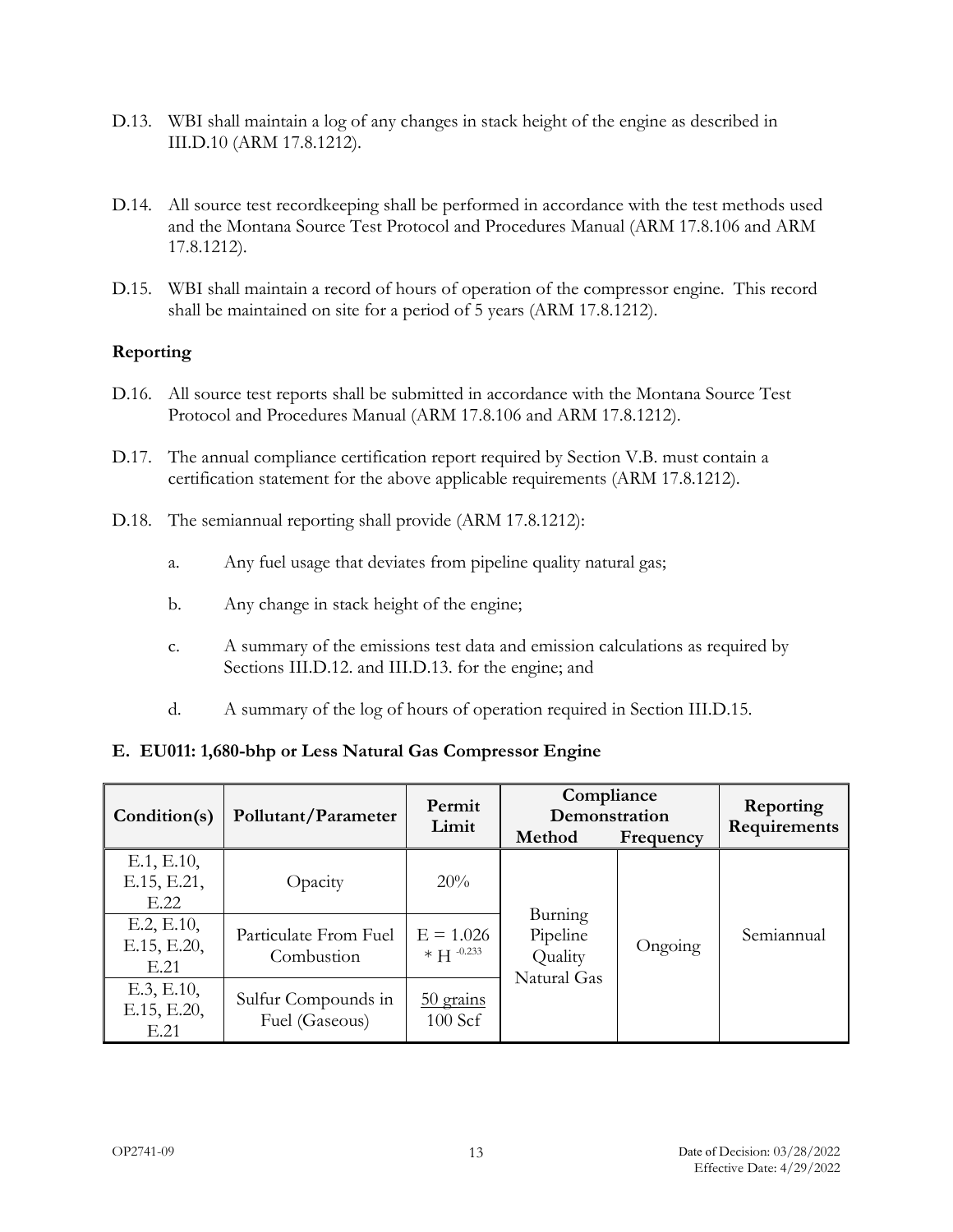| Condition(s)                                           | Pollutant/Parameter              | Permit<br>Limit                                       | Compliance<br>Demonstration<br>Method            | Reporting<br>Requirements |  |
|--------------------------------------------------------|----------------------------------|-------------------------------------------------------|--------------------------------------------------|---------------------------|--|
| E.4, E.11,<br>E.14, E.16,<br>E.20, E.21,<br>E.22       | $NOx$ (lb/hr)                    | 1.0<br>$g/bhp-hr$<br>$*$ bhp $*$<br>0.002205<br>lb/g  | Portable                                         |                           |  |
| E.5, E.11,<br>E.14, E.16,<br>E.20, E.21,<br>E.22       | $CO$ (lb/hr)                     | 2.0<br>$g/b$ hp-hr<br>$*$ bhp $*$<br>0.002205<br>lb/g | Analyzer                                         | Semiannual                |  |
| E.6, E.10,<br>E.15, E.21,<br>E.22                      | $VOC$ (lb/hr)                    | 0.5<br>$g/b$ hp-hr<br>$*$ bhp $*$<br>0.002205<br>lb/g | Burning<br>Pipeline<br>Quality<br>Natural Gas    | Ongoing                   |  |
| E.7, E.12,<br>E.17, E.21,<br>E.22                      | Emissions Control                | <b>NSCR</b><br>Unit and<br><b>AFR</b><br>Controller   | Log                                              | Ongoing                   |  |
| E.8, E.11,<br>E.14, E.16,<br>E.18, E.20,<br>E.21, E.22 | Engine Replacement               | $10$ Day<br>Prior<br>Notice                           | Written<br>Notification/<br>Portable<br>Analyzer | At<br>Occurrence          |  |
| E.9, E.13,<br>E.19, E.22                               | $NOx$ and CO<br><b>CAM Plans</b> | <b>ARM</b><br>17.8.1506                               | Provisions of<br>CAM Plan<br>Appendix E          | Ongoing                   |  |

# **Conditions**

- <span id="page-17-0"></span>E.1. WBI shall not cause or authorize emissions to be discharged into the outdoor atmosphere from any source that exhibit an opacity of 20% or greater averaged over 6 consecutive minutes (ARM 17.8.304(2)).
- <span id="page-17-1"></span>E.2. WBI shall not cause or authorize particulate matter caused by the combustion of fuel to be discharged from any stack or chimney into the outdoor atmosphere in excess of  $E = 1.026$  \* H -0.233 for new fuel burning equipment, where: H= heat input capacity in MMBtu/hr and  $E =$  maximum allowable particulate emission rate in pounds per million British thermal units (lb/MMBtu) (ARM 17.8.309).
- <span id="page-17-2"></span>E.3. WBI shall not burn any gaseous fuel containing sulfur compounds in excess of 50 grains per 100 scf of gaseous fuel, calculated as hydrogen sulfide at standard conditions (ARM 17.8.322(5)).
- <span id="page-17-3"></span>E.4. NOx emissions from the 1,680-hp or Less Natural Gas Compressor Engine shall not exceed the limit as calculated by the following equation (ARM 17.8.749 and ARM 17.8.752).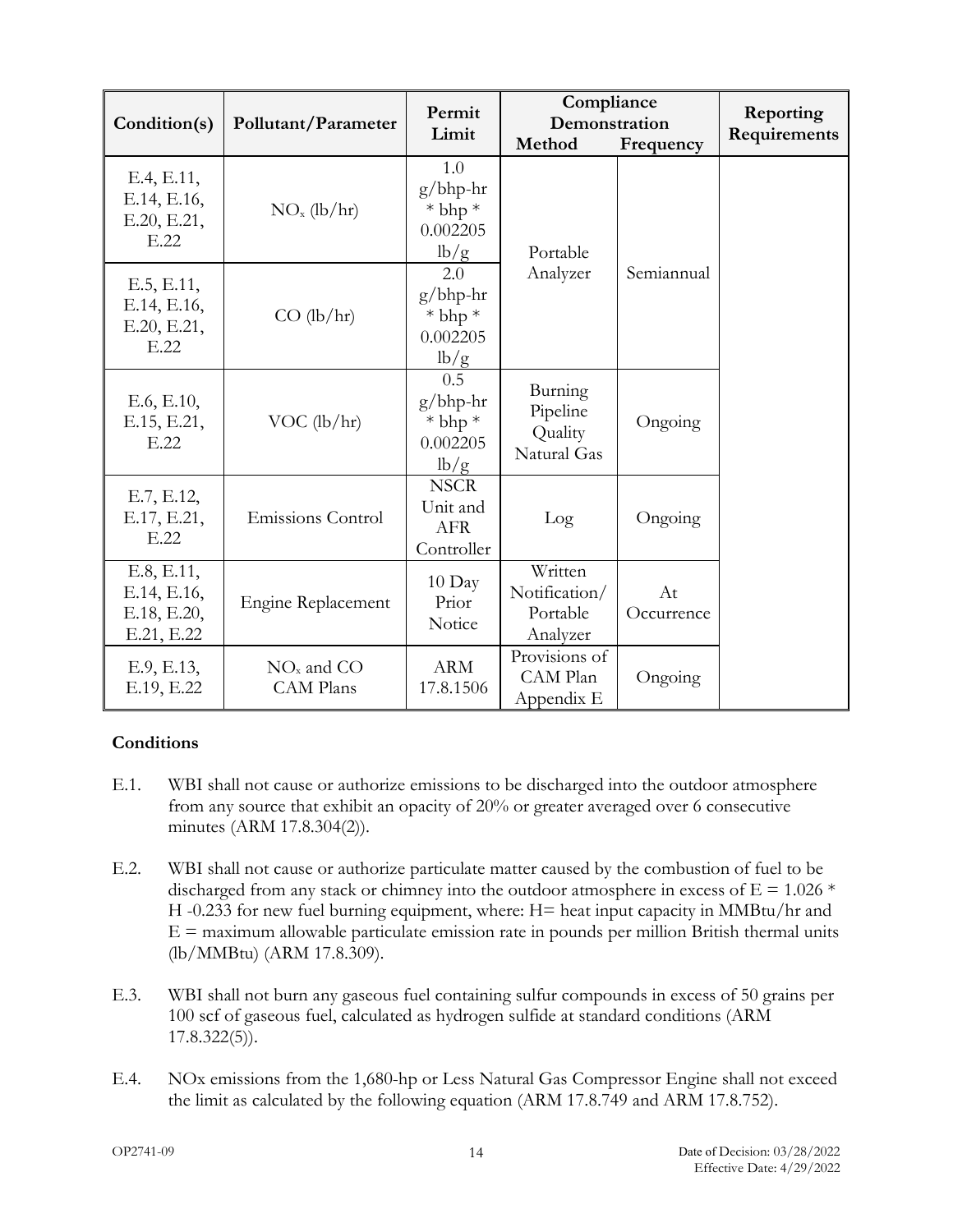Emission Limit (lb/hr) = 1.0 g/bhp-hr  $*$  maximum rated capacity of engine (bhp)  $*$  $0.002205$  lb/g

<span id="page-18-2"></span>E.5. CO emissions from the 1,680-bhp or Less Natural Gas Compressor Engine shall not exceed the limit as calculated by the following equation (ARM 17.8.749 and ARM 17.8.752).

Emission Limit (lb/hr) = 2.0 g/bhp-hr  $*$  maximum rated capacity of engine (bhp)  $*$  $0.002205$  lb/g

<span id="page-18-3"></span>E.6. VOC emissions from the 1,680-hp or Less Natural Gas Compressor Engine shall not exceed the limit as calculated by the following equation (ARM 17.8.749 and ARM 17.8.752).

Emission Limit (lb/hr) = 0.5 g/bhp-hr  $*$  maximum rated capacity of engine (bhp)  $*$  $0.002205$  lb/g

- <span id="page-18-4"></span>E.7. Emissions from the 1,680-hp or Less Natural Gas Compressor Engine shall be controlled with a non-selective catalytic reduction (NSCR) unit and an air-to-fuel ratio (AFR) controller (ARM 17.8.752).
- <span id="page-18-5"></span>E.8. WBI shall notify DEQ, in writing, 10 days prior to replacing the engine and the notification shall include the make, model, and horsepower ratings of the engine involved. The notification shall also include the actual dates of installation and identify the engine by the emitting unit number contained in Section II of this permit (ARM 17.8.745 and ARM 17.8.1215).
- <span id="page-18-6"></span>E.9. WBI shall provide a reasonable assurance of compliance with emission limitations or standards for the anticipated ranges of operation of the 1,680-hp or less Natural Gas Compressor Engine for NOx and CO (ARM 17.8.1506).

#### **Compliance Demonstration**

- <span id="page-18-0"></span>E.10. Monitoring compliance with the opacity, particulate from fuel combustion, sulfur compounds in fuel requirements (gaseous), and VOC limitation requirements (Sections III.E.1, III.E.2, III.E.3, and III.E.6) may be satisfied by burning pipeline quality natural gas (as defined by WBI's long-haul pipeline contracts) on an ongoing basis (ARM 17.8.1213).
- <span id="page-18-1"></span>E.11. Semiannually or whenever changes are made that may cause emissions to exceed permitted levels, including replacing an engine according to Section III.E.8, WBI shall conduct an emissions test with a portable analyzer to monitor the NOx and CO emissions from the compressor engines. If the compressor engine operates less than 500 hours during a semiannual period (January 1 to June 30 or July 1 to December 31), the semi-annual test for that operating period may be waived. If the compressor engine operates for less than 500 hours during all the subsequent semi-annual periods, at a minimum, a compliance test must be completed for the engine once every 5 years.

The portable analyzer shall be capable of achieving performance specifications equivalent to EPA traditional methods defined in 40 CFR 60, Appendix A, or shall be capable of meeting the requirements of EPA Conditional Test Method 030 for the "Determination of Nitrogen Oxides, Carbon Monoxide, and Oxygen Emissions from Natural Gas-Fired Engines, Boilers and Process Heaters Using Portable Analyzers." WBI may use another testing procedure as approved in advance by DEQ. All compliance tests must be conducted in accordance to the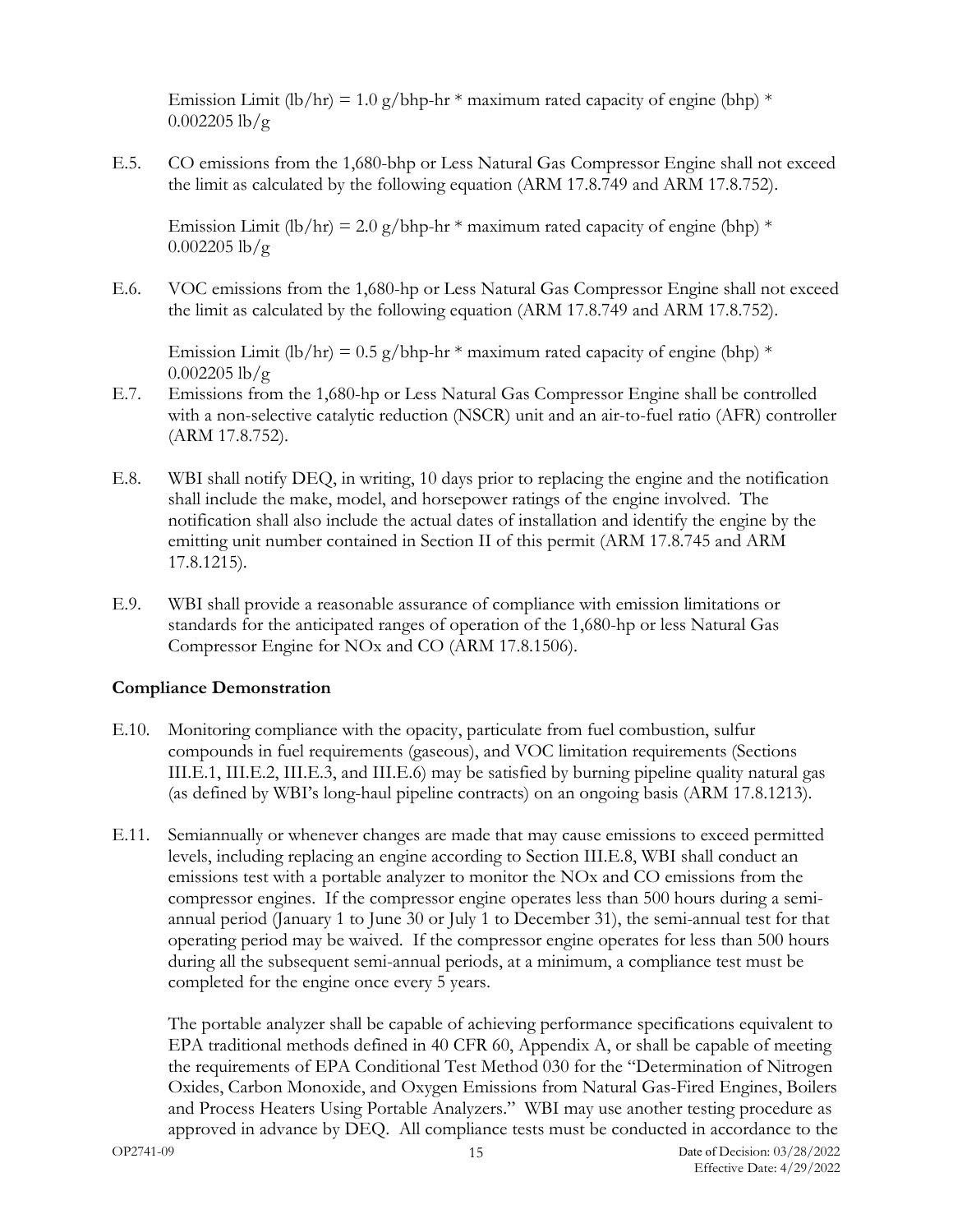Montana Source Test Protocol and Procedures Manual (ARM 17.8.106). WBI shall monitor compliance with the  $NO<sub>x</sub>$  and CO limitations in Sections III.E.4 and III.E.5 for the compressor engines by converting the emissions test results (ppm) to a mass emissions rate (lb/hr). Stack gas flow rates shall be determined using EPA Test Methods in 40 CFR 60, Appendix A (ARM 17.8.1213 and ARM 17.8.1215).

- <span id="page-19-3"></span>E.12. Monitoring compliance with the emission control requirements shall be satisfied by installing and maintaining a NSCR unit and an AFR controller on the 1,680-bhp or less natural gas compressor engine. WBI shall maintain a log of any instance in which the engines operated without the NSCR and AFR controller (ARM 17.8.1213).
- <span id="page-19-6"></span>E.13. WBI shall monitor compliance by following the Compliance Assurance Monitoring (CAM) Plan (Appendix E). The CAM Plan, written by WBI in accordance with ARM 17.8.1504 is in Appendix E of this Permit (ARM 17.8.1503 and ARM 17.8.1213).

#### **Recordkeeping**

- <span id="page-19-1"></span>E.14. All compliance source test recordkeeping shall be performed in accordance with the test method used and the Montana Source Test Protocol and Procedures Manual (ARM 17.8.106 and ARM 17.8.1212).
- <span id="page-19-0"></span>E.15. WBI shall maintain on site a record noting any instance in which any fuel other than pipeline quality natural gas was used in the post 1968 engine to monitor compliance with Sections III.E.1, III.E.2, III.E.3, and III.E.6. The record shall include date, time, duration, alternate fuel used, reason for other fuel use, and operator's initials (ARM 17.8.1212).
- <span id="page-19-2"></span>E.16. During the emissions test with the portable analyzer, WBI shall record information for the compressor engine and emissions analyzer as described in the Montana Source Test Protocol and Procedures Manual or an alternative procedure submitted by WBI and approved by DEQ (ARM 17.8.1212).
- <span id="page-19-4"></span>E.17. WBI shall maintain a record verifying that the NSCR unit and AFR controller on the 1,680 bhp or less natural gas compressor engine was operated and maintained to monitor compliance with Section III.E.7. The record shall include the following information (ARM 17.8.1212):
	- a. Name and company of the person performing the maintenance;
	- b. Maintenance activities that were performed; and
	- c. Date that the maintenance occurred.
	- d. Date of any instance when the engines operated without the NSCR and AFR controller.
- <span id="page-19-5"></span>E.18. WBI shall maintain, on site, a log of all engine replacements performed according to Section III.E.8. The log shall contain the information required in Section III.E.8 (ARM 17.8.1212 and ARM 17.8.1215).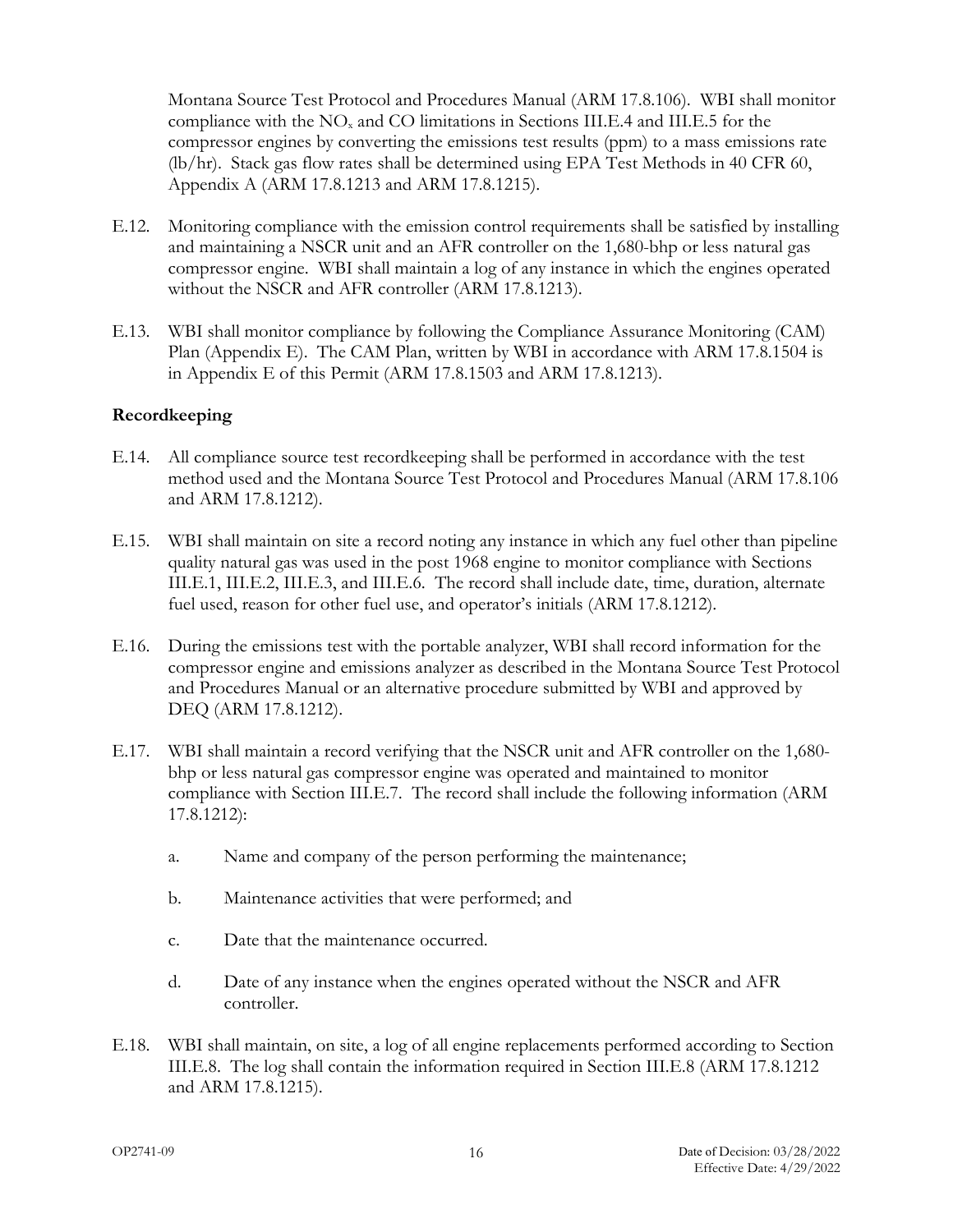<span id="page-20-4"></span>E.19. Records shall be prepared, and data kept in accordance with ARM 17.8.1513 and the CAM Plan in Appendix E of this permit (ARM 17.8.1212 and ARM 17.8.1513).

# **Reporting**

- <span id="page-20-3"></span>E.20. All compliance source test reports shall be submitted to DEQ in accordance with the Montana Source Test Protocol and Procedures Manual (ARM 17.8.106 and ARM 17.8.1212).
- <span id="page-20-1"></span>E.21. The annual compliance certification required by Section V.B must contain a certification statement for the above applicable requirements.
- <span id="page-20-2"></span>E.22. The semiannual monitoring reporting shall provide (ARM 17.8.1212):
	- a. A summary of the results of the last source testing that was performed;
	- b. Any fuel usage that deviates from pipeline quality natural gas;
	- c. Any instance that the NSCR units and AFR controllers were not operated and maintained as required by Section III.E.11; and
	- d. A summary of any maintenance performed on the NSCR units and AFR controllers as required by Section III.E.15;
	- e. A list of any notifications of engine replacement as required by Section III.E.8 and that the engine replacement log was maintained as required by Section III.E.18; and
	- f. A summary of compliance with ARM 17.8, Subchapter 15 and Appendix E of this permit.

# <span id="page-20-0"></span>**F. EU021: 190-hp Waukesha WAK-6 Generator Engine**

| Condition(s)                | Pollutant/Parameter                      | Permit<br>Limit                     | Compliance<br>Method               | Demonstration<br>Frequency | Reporting<br>Requirements |
|-----------------------------|------------------------------------------|-------------------------------------|------------------------------------|----------------------------|---------------------------|
| F.1, F.5, F.7,<br>F.9, F.10 | Opacity                                  | 40%                                 |                                    |                            |                           |
| F.2, F.5, F.7,<br>F.9, F.10 | Particulate from Fuel<br>Combustion      | $E =$<br>$0.882*$<br>$H^{-.01664}$  | Pipeline<br>Quality<br>Natural Gas | Ongoing                    | Semiannual                |
| F.3, F.5, F.7,<br>F.9, F.10 | Sulfur Compounds in<br>Fuel<br>(Gaseous) | $50$ grains<br>100 SCF              |                                    |                            |                           |
| F.4, F.6, F.8,<br>F.9, F.10 | Stack Height                             | 30 Feet<br>Above<br>Ground<br>Level | Log changes                        | Ongoing                    |                           |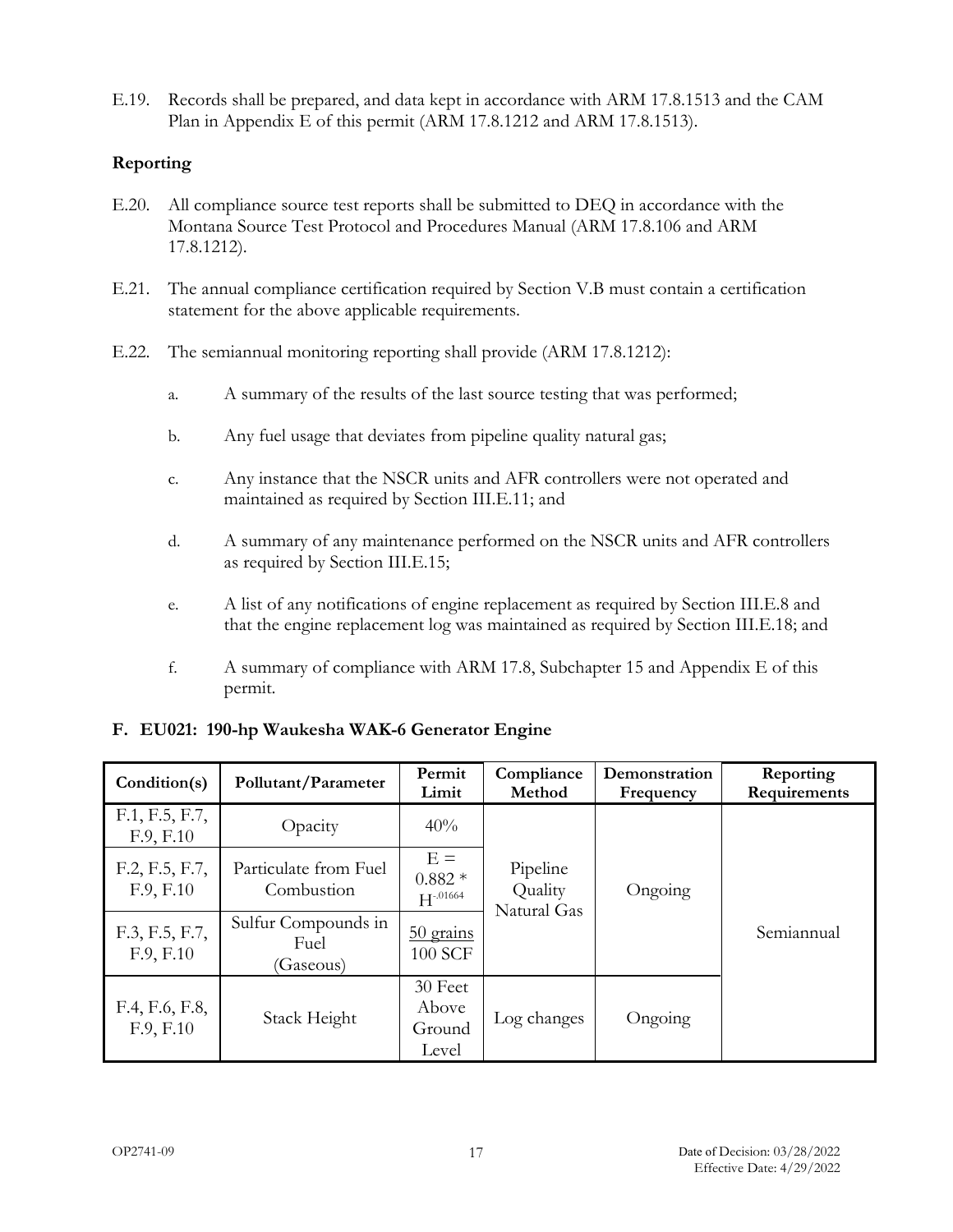# **Conditions**

- <span id="page-21-0"></span>F.1. WBI shall not cause or authorize emissions to be discharged into the outdoor atmosphere from any source that exhibits an opacity of 40% or greater averaged over 6 consecutive minutes (ARM 17.8.304(1)).
- <span id="page-21-5"></span>F.2. WBI shall not cause or authorize particulate matter caused by the combustion of fuel to be discharged from any stack or chimney into the outdoor atmosphere in excess of  $E = 0.882$  \*  $H-0.1664$  for existing fuel burning equipment, where:  $H =$  heat input capacity in MMBtu/hr and  $E =$  maximum allowable emission rate in lb/MMBtu (ARM 17.8.309).
- <span id="page-21-6"></span>F.3. WBI shall not burn any gaseous fuel containing sulfur compounds in excess of 50 grains per 100 standard cubic feet of gaseous fuel, calculated as hydrogen sulfide at standard conditions (ARM 17.8.322(5)).
- <span id="page-21-7"></span>F.4. The compressor engine stack shall be 30 feet above ground level (ARM 17.8.749).

#### **Compliance Demonstration**

- <span id="page-21-1"></span>F.5. Compliance with Sections III.F.1, III.F.2., and III.F.3. may be satisfied by burning pipeline quality natural gas (as defined by WBI's FERC Gas Tariff) (ARM 17.8.1213).
- <span id="page-21-8"></span>F.6. WBI shall maintain a stack height on the generator engine at 30 feet above ground level (ARM 17.8.1213).

#### **Recordkeeping**

- <span id="page-21-2"></span>F.7. WBI shall maintain on site a record noting any instance in which any fuel other than pipeline quality natural gas (as defined by WBI's FERC Gas Tariff) was used in the post 1968 engine to monitor compliance with Sections III.F.1, III.F.2., and III.F.3. The record shall include date, time, duration, alternate fuel used, reason for other fuel use, and operator's initials (ARM 17.8.1212).
- <span id="page-21-9"></span>F.8. WBI shall maintain a log of any changes in stack height of the engine as described in III.F.6 (ARM 17.8.1212).

#### **Reporting**

- <span id="page-21-3"></span>F.9. The annual compliance certification report required by Section V.B. must contain a certification statement for the above applicable requirements (ARM 17.8.1212).
- <span id="page-21-4"></span>F.10. The semiannual reporting shall provide (ARM 17.8.1212):
	- a. Any fuel usage that deviates from pipeline quality natural gas; and
	- b. Any change in stack height of the engine.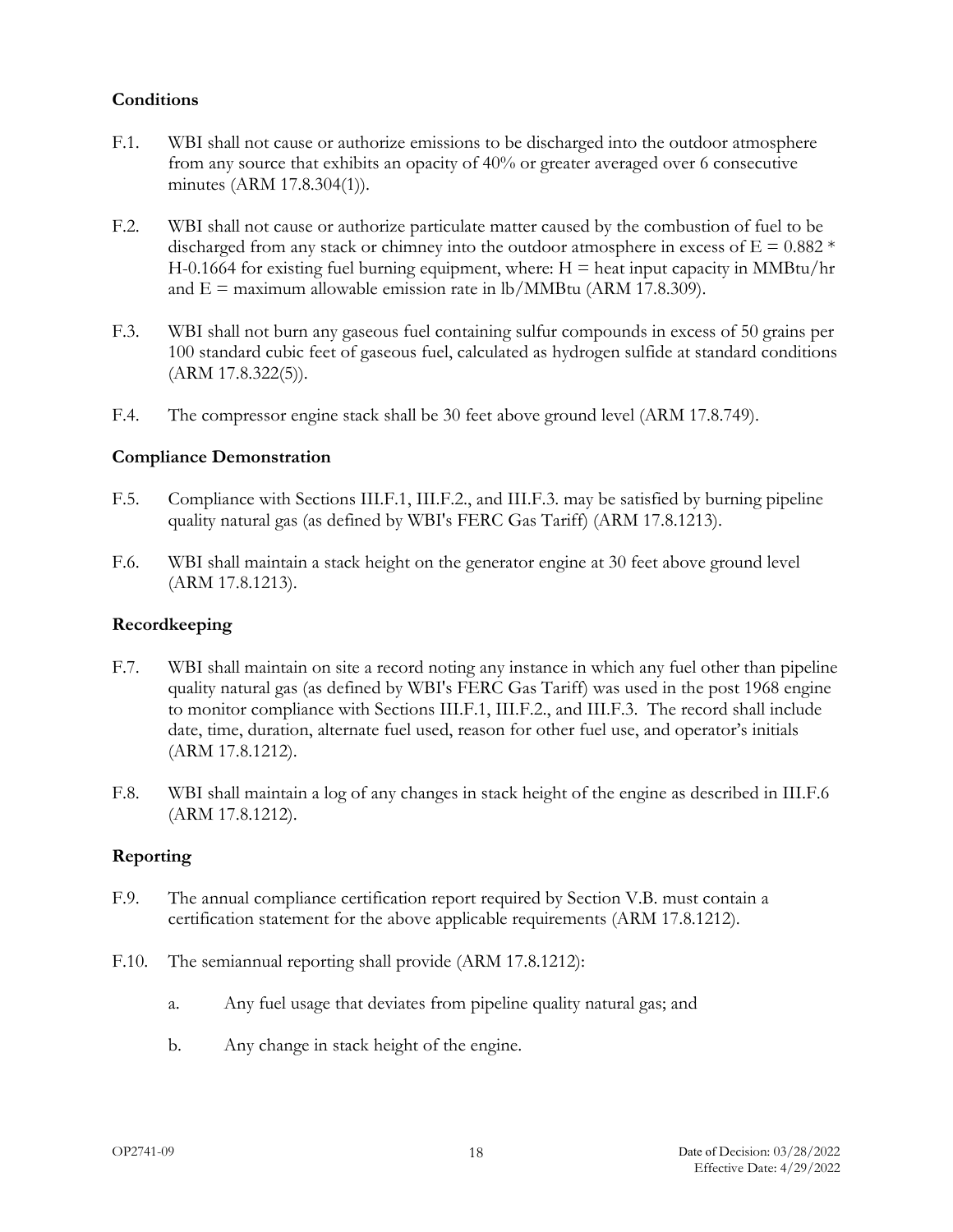- <span id="page-22-0"></span>**G. EU008: 440-horsepower (hp) Ingersoll Rand 8SVG Compressor Engine**
	- **EU009: 880-hp Ingersoll Rand 48KVG Compressor Engine with NSCR and an AFR controller**
	- **EU010: 1100-hp Superior 8GTLE Compressor Engine**
	- **EU011: 1,680-bhp or Less Natural Gas Compressor Engine 190-hp Waukesha WAK-6 Generator Engine**

| Condition(s)          | Pollutant/Parame<br>ter    | Permit Limit                      | Compliance<br>Method              | Demonstration<br>Frequency | Reporting<br>Requirements        |
|-----------------------|----------------------------|-----------------------------------|-----------------------------------|----------------------------|----------------------------------|
| G.1, G.2,<br>G.3, G.4 | 40 CFR 63,<br>Subpart ZZZZ | 40 CFR 63,<br>Subpart<br>7.7.7.7. | 40 CFR 63,<br>Subpart<br>7.7.7.7. | 40 CFR 63,<br>Subpart ZZZZ | 40 CFR 63,<br>Subpart<br>7.7.7.7 |

#### <span id="page-22-1"></span>**Conditions**

G.1 WBI shall comply with all applicable standards and limitations, and the reporting, recordkeeping, and notification requirements contained in 40 CFR 63, Subpart ZZZZ, National Emissions Standards for Hazardous Air Pollutants for Stationary Reciprocating Internal Combustion Engines, for any applicable internal combustion engine (ARM 17.8.342 and 40 CFR 63, Subpart ZZZZ).

#### <span id="page-22-2"></span>**Compliance Demonstration**

G.2 Compliance monitoring shall be performed in accordance with 40 CFR Part 63, Subpart ZZZZ, as applicable (ARM 17.8.342 and 40 CFR Part 63, Subpart ZZZZ).

#### <span id="page-22-3"></span>**Recordkeeping**

G.3 Recordkeeping shall be performed in accordance with 40 CFR 63, Subpart ZZZZ, as appropriate (ARM 17.8.342 and 40 CFR 63, Subpart ZZZZ).

#### <span id="page-22-4"></span>**Reporting**

G.4 A summary of any reporting required by 40 CFR 63, Subpart ZZZZ, as applicable, during that semiannual period (ARM 17.8.342 and 40 CFR 63, Subpart ZZZZ).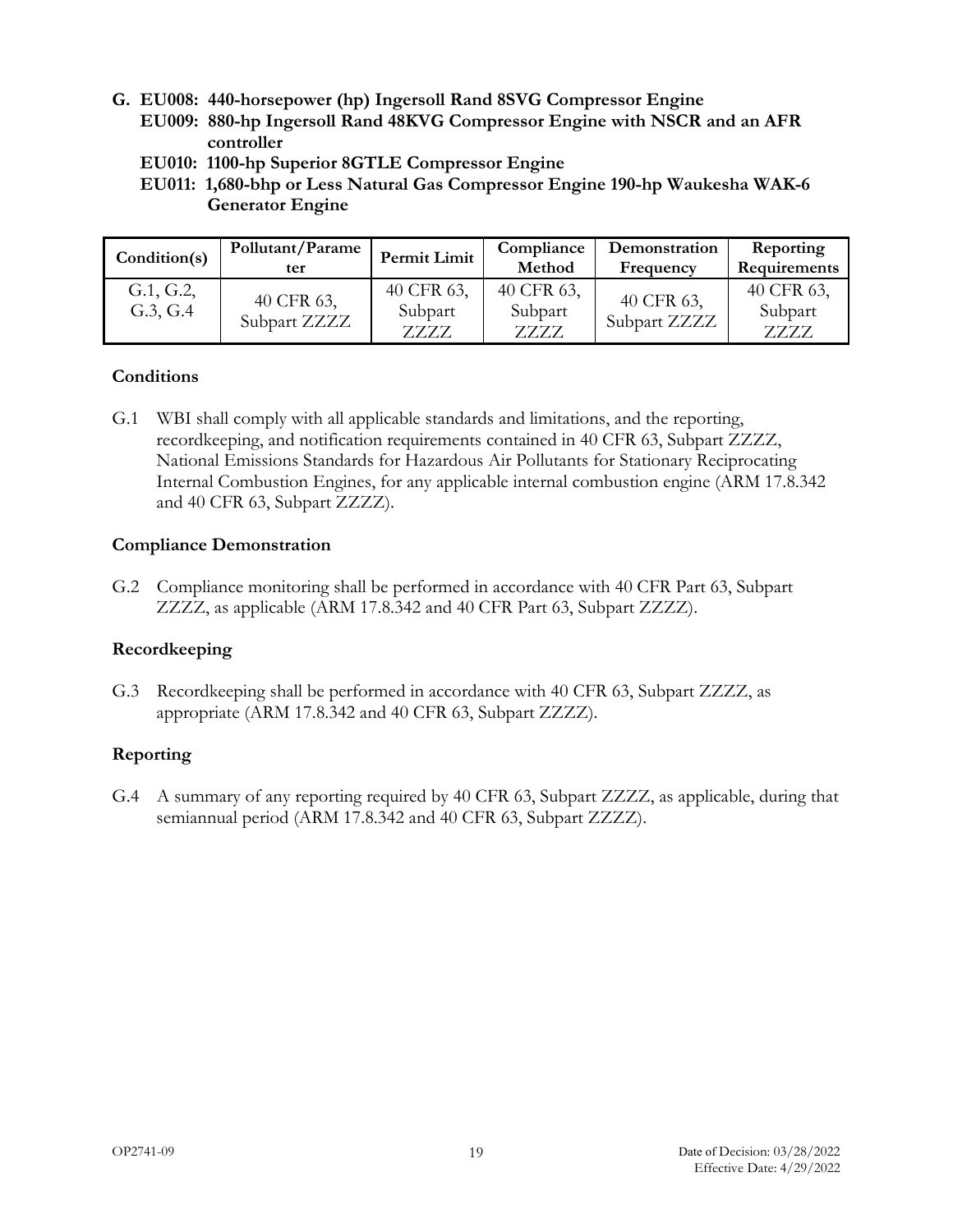# **SECTION IV - NON-APPLICABLE REQUIREMENTS**

<span id="page-23-0"></span>The permit application did not include a list of non-applicable requirements; therefore, DEQ has not provided any content for this Section for purposes of the Permit Shield described in ARM  $17.8.1214(1)(b)$ .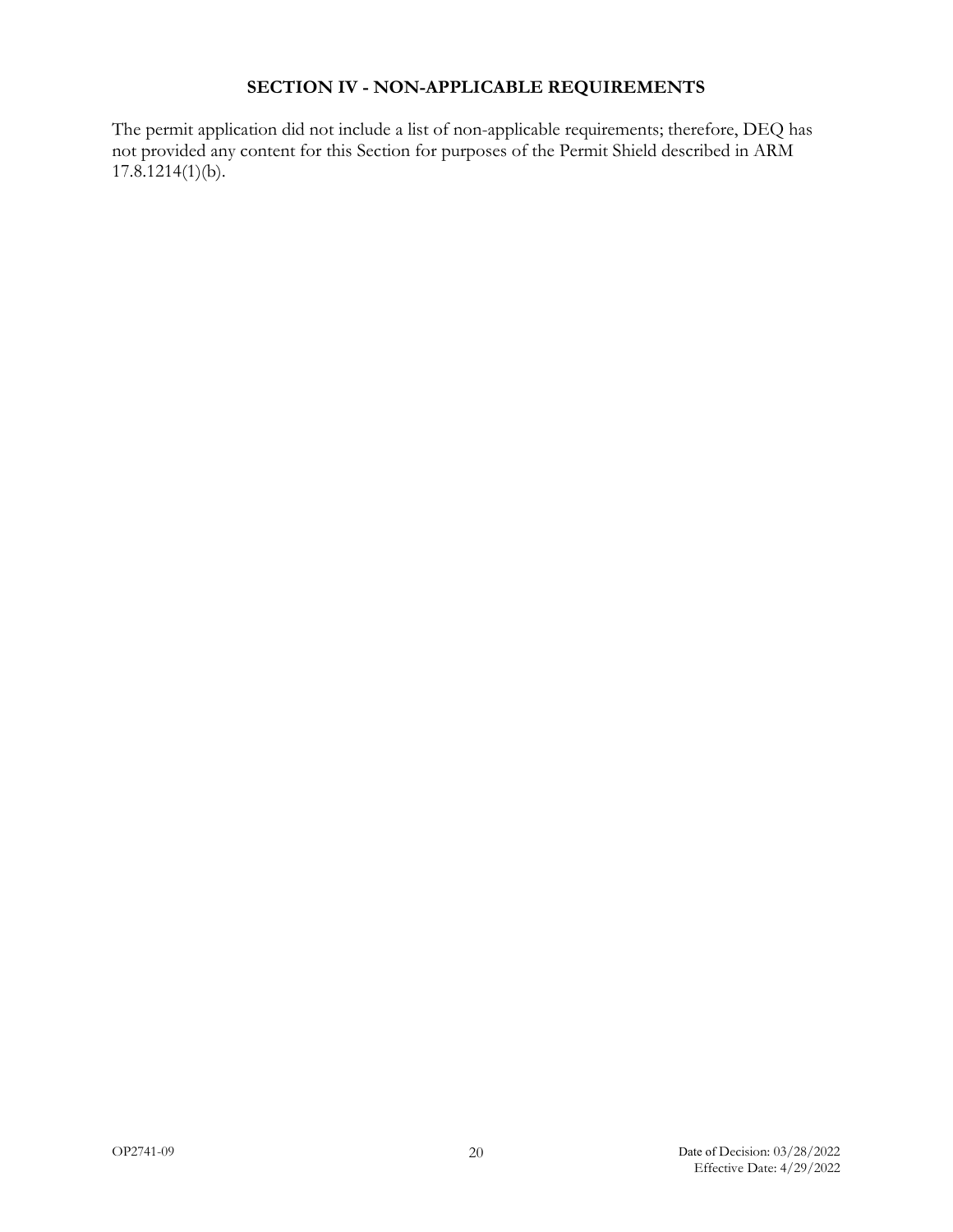# **SECTION V - GENERAL PERMIT CONDITIONS**

#### <span id="page-24-1"></span><span id="page-24-0"></span>**A. Compliance Requirements**

ARM 17.8, Subchapter 12, Operating Permit Program §1210(2)(a)-(c)&(e), §1206(6)(c)&(b)

- 1. The permittee must comply with all conditions of the permit. Any noncompliance with the terms or conditions of the permit constitutes a violation of the Montana Clean Air Act, and may result in enforcement action, permit modification, revocation and reissuance, or termination, or denial of a permit renewal application under ARM Title 17, Chapter 8, Subchapter 12.
- 2. The filing of a request by the permittee for a permit modification, revocation and reissuance, or termination, or of a notification of planned changes or anticipated noncompliance does not stay any permit condition.
- 3. It shall not be a defense for a permittee in an enforcement action that it would have been necessary to halt or reduce the permitted activity to maintain compliance with the conditions of the permit. If appropriate, this factor may be considered as a mitigating factor in assessing a penalty for noncompliance with an applicable requirement if the source demonstrates that both the health, safety or environmental impacts of halting or reducing operations would be more serious than the impacts of continuing operations, and that such health, safety, or environmental impacts were unforeseeable and could not have otherwise been avoided.
- 4. The permittee shall furnish to DEQ, within a reasonable time set by DEQ (not to be less than 15 days), any information that DEQ may request in writing to determine whether cause exists for modifying, revoking and reissuing, or terminating the permit, or to determine compliance with the permit. Upon request, the permittee shall also furnish to DEQ copies of those records that are required to be kept pursuant to the terms of the permit. This subsection does not impair or otherwise limit the right of the permittee to assert the confidentiality of the information requested by DEQ, as provided in 75-2-105, MCA.
- 5. Any schedule of compliance for applicable requirements with which the source is not in compliance with at the time of permit issuance shall be supplemental to, and shall not sanction noncompliance with, the applicable requirements on which it was based.
- 6. For applicable requirements that will become effective during the permit term, the source shall meet such requirements on a timely basis unless a more detailed plan or schedule is required by the applicable requirement or DEQ.

# <span id="page-24-2"></span>**B. Certification Requirements**

#### ARM 17.8, Subchapter 12, Operating Permit Program §1207 and §1213(7)(a)&(c)-(d)

1. Any application form, report, or compliance certification submitted pursuant to ARM Title 17, Chapter 8, Subchapter 12, shall contain certification by a responsible official of truth, accuracy, and completeness. This certification and any other certification required under ARM Title 17, Chapter 8, Subchapter 12, shall state that,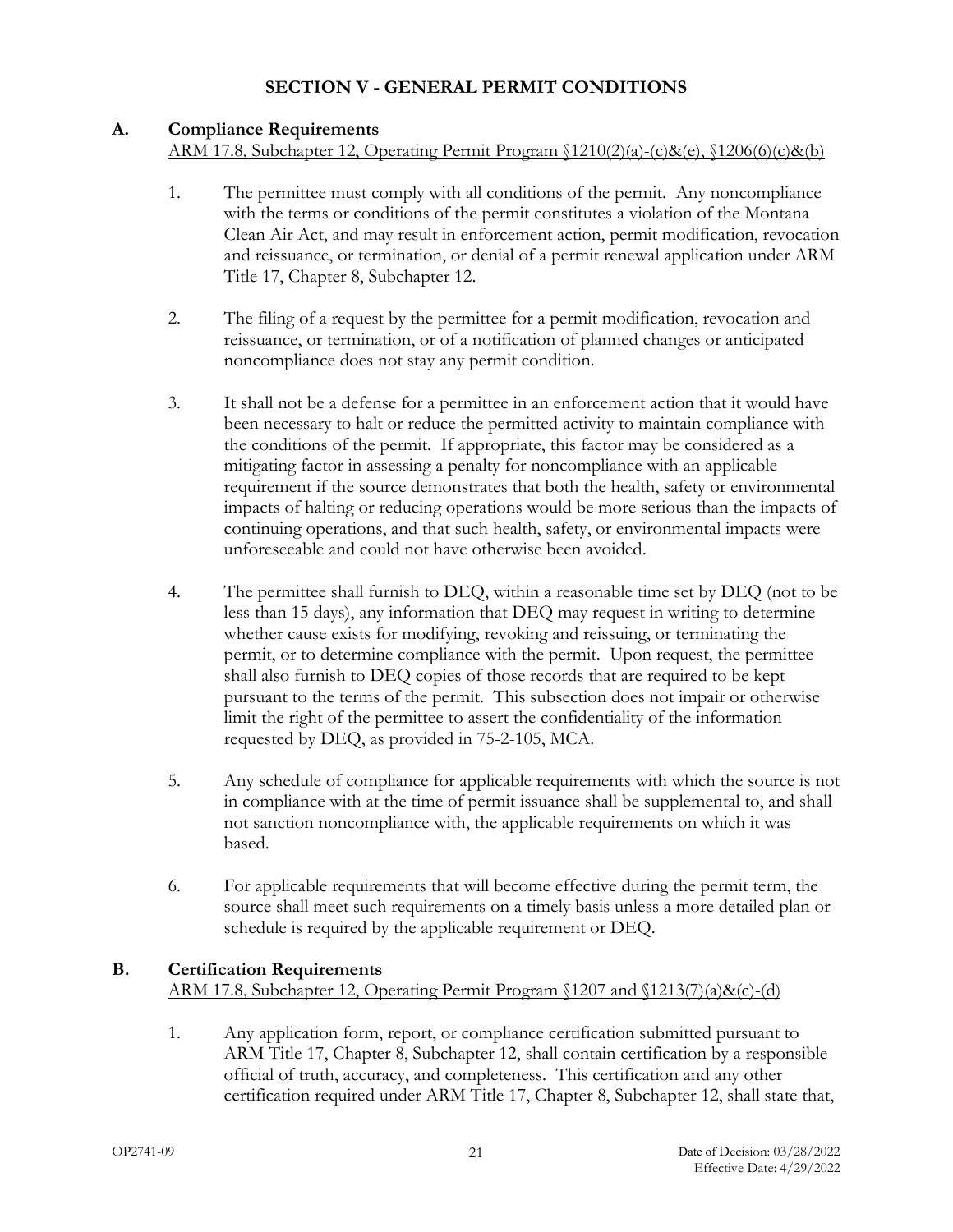based on information and belief formed after reasonable inquiry, the statements and information in the document are true, accurate and complete.

- 2. Compliance certifications shall be submitted by February 15 of each year, or more frequently if otherwise specified in an applicable requirement or elsewhere in the permit. Each certification must include the required information for the previous calendar year (i.e., January 1 – December 31).
- 3. Compliance certifications shall include the following:
	- a. The identification of each term or condition of the permit that is the basis of the certification;
	- b. The identification of the method(s) or other means used by the owner or operator for determining the status of compliance with each term and condition during the certification period, consistent with ARM 17.8.1212;
	- c. The status of compliance with each term and condition for the period covered by the certification, *including whether compliance during the period was continuous or intermittent* (based on the method or means identified in ARM 17.8.1213(7)(ii), as described above); and
	- d. Such other facts as DEQ may require to determine the compliance status of the source.
- 4. All compliance certifications must be submitted to the Environmental Protection Agency, as well as to DEQ, at the addresses listed in the Notification Addresses Appendix of this permit.

### <span id="page-25-0"></span>**C. Permit Shield**

ARM 17.8, Subchapter 12, Operating Permit Program §1214(1)-(4)

- 1. The applicable requirements and non-federally enforceable requirements are included and specifically identified in this permit and the permit includes a precise summary of the requirements not applicable to the source. Compliance with the conditions of the permit shall be deemed compliance with any applicable requirements and any non-federally enforceable requirements as of the date of permit issuance.
- 2. The permit shield described in 1 above shall remain in effect during the appeal of any permit action (renewal, revision, reopening, or revocation and reissuance) to the Board of Environmental Review (Board), until such time as the Board renders its final decision.
- 3. Nothing in this permit alters or affects the following:
	- a. The provisions of Section 7603 of the FCAA, including the authority of the administrator under that section;
	- b. The liability of an owner or operator of a source for any violation of applicable requirements prior to or at the time of permit issuance;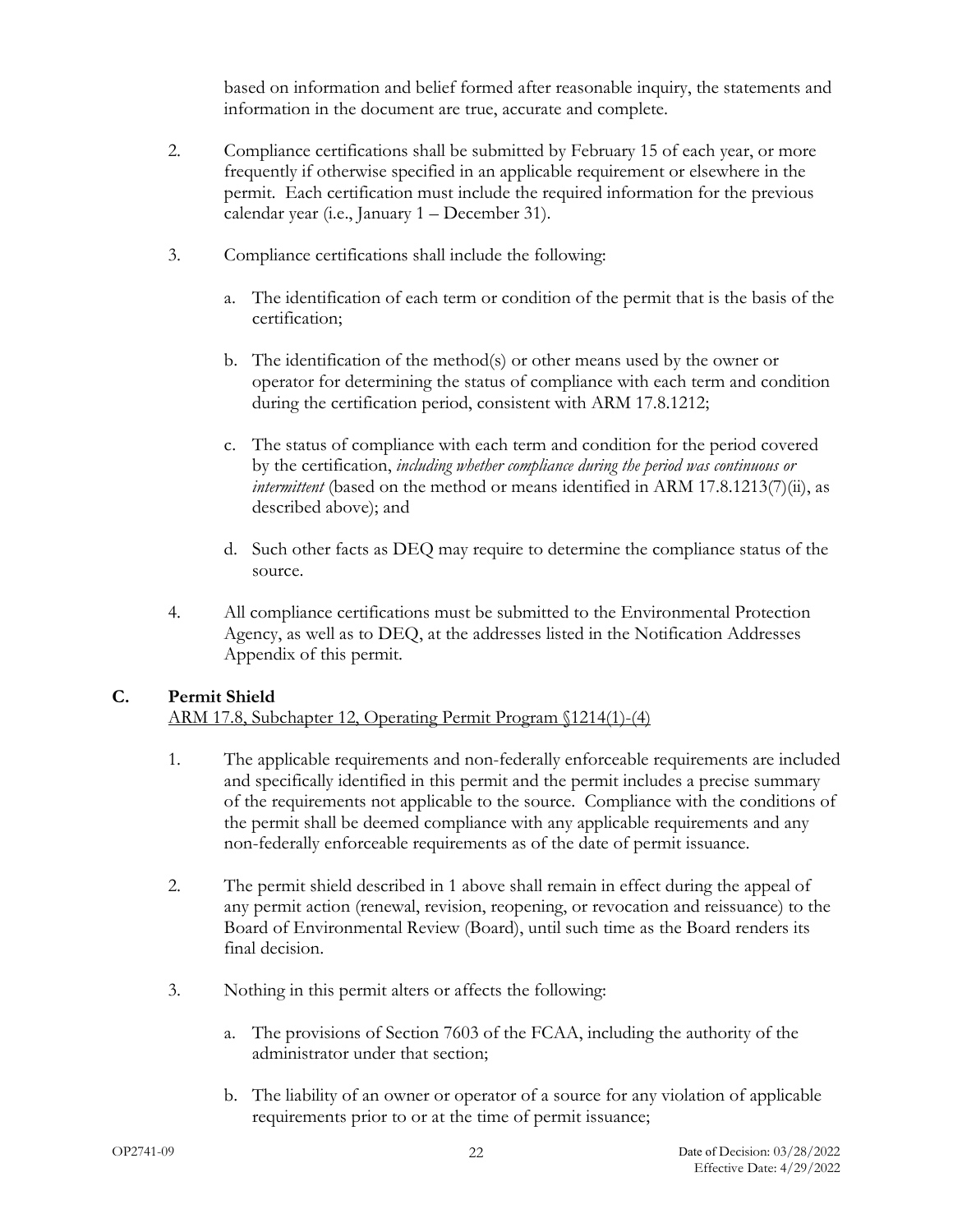- c. The applicable requirements of the Acid Rain Program, consistent with Section  $7651g(a)$  of the FCAA;
- d. The ability of the administrator to obtain information from a source pursuant to Section 7414 of the FCAA;
- e. The ability of DEQ to obtain information from a source pursuant to the Montana Clean Air Act, Title 75, Chapter 2, MCA;
- f. The emergency powers of DEQ under the Montana Clean Air Act, Title 75, Chapter 2, MCA; and
- g. The ability of DEQ to establish or revise requirements for the use of Reasonably Available Control Technology (RACT) as defined in ARM Title 17, Chapter 8. However, if the inclusion of a RACT into the permit pursuant to ARM Title 17, Chapter 8, Subchapter 12, is appealed to the Board, the permit shield, as it applies to the source's existing permit, shall remain in effect until such time as the Board has rendered its final decision.
- 4. Nothing in this permit alters or affects the ability of DEQ to take enforcement action for a violation of an applicable requirement or permit term demonstrated pursuant to ARM 17.8.106, Source Testing Protocol.
- 5. Pursuant to ARM 17.8.132, for the purpose of submitting a compliance certification, nothing in these rules shall preclude the use, including the exclusive use, of any credible evidence or information relevant to whether a source would have been in compliance. However, when compliance or noncompliance is demonstrated by a test or procedure provided by permit or other applicable requirements, the source shall then be presumed to be in compliance or noncompliance unless that presumption is overcome by other relevant credible evidence.
- 6. The permit shield will not extend to minor permit modifications or changes not requiring a permit revision (see Sections I & J).
- 7. The permit shield will extend to significant permit modifications and transfer or assignment of ownership (see Sections K & O).

# <span id="page-26-0"></span>**D. Monitoring, Recordkeeping, and Reporting Requirements** ARM 17.8, Subchapter 12, Operating Permit Program §1212(2)&(3)

- 1. Unless otherwise provided in this permit, the permittee shall maintain compliance monitoring records that include the following information:
	- a. The date, place as defined in the permit, and time of sampling or measurement;
	- b. The date(s) analyses were performed;
	- c. The company or entity that performed the analyses;
	- d. The analytical techniques or methods used;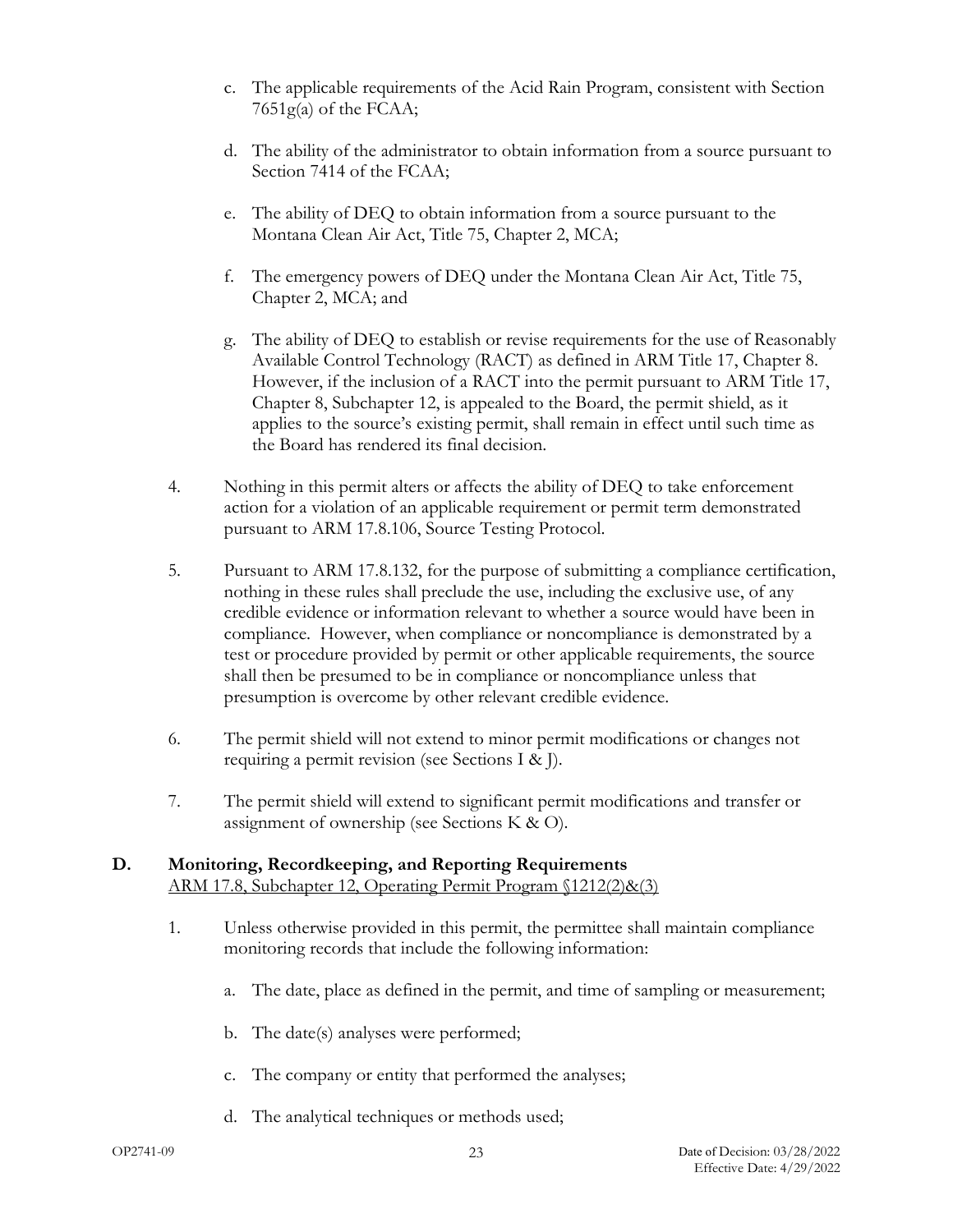- e. The results of such analyses; and
- f. The operating conditions at the time of sampling or measurement.
- 2. The permittee shall retain records of all required monitoring data and support information for a period of at least 5 years from the date of the monitoring sample, measurement, report, or application. Support information includes all calibration and maintenance records and all original strip-chart recordings for continuous monitoring instrumentation, and copies of all reports required by the permit. All monitoring data, support information, and required reports and summaries may be maintained in computerized form at the plant site if the information is made available to Department personnel upon request, which may be for either hard copies or computerized format. Strip-charts must be maintained in their original form at the plant site and shall be made available to Department personnel upon request.
- 3. The permittee shall submit to DEQ, at the addresses located in the Notification Addresses Appendix of this permit, reports of any required monitoring by February 15 and August 15 of each year, or more frequently if otherwise specified in an applicable requirement or elsewhere in the permit. The monitoring report submitted on February 15 of each year must include the required monitoring information for the period of July 1 through December 31 of the previous year. The monitoring report submitted on August 15 of each year must include the required monitoring information for the period of January 1 through June 30 of the current year. All instances of deviations from the permit requirements must be clearly identified in such reports. All required reports must be certified by a responsible official, consistent with ARM 17.8.1207.

# <span id="page-27-0"></span>**E. Prompt Deviation Reporting**

ARM 17.8, Subchapter 12, Operating Permit Program §1212(3)(b)

The permittee shall promptly report deviations from permit requirements, including those attributable to upset conditions as defined in the permit, the probable cause of such deviations, and any corrective actions or preventive measures taken. To be considered prompt, deviations shall be reported to DEQ within the following timeframes (unless otherwise specified in an applicable requirement):

- 1. For deviations which may result in emissions potentially in violation of permit limitations:
	- a. An initial phone notification (or faxed or electronic notification) describing the incident within 24 hours (or the next business day) of discovery; and,
	- b. A follow-up written, faxed, or electronic report within 30 days of discovery of the deviation that describes the probable cause of the reported deviation and any corrective actions or preventative measures taken.
- 2. For deviations attributable to malfunctions, deviations shall be reported to DEQ in accordance with the malfunction reporting requirements under ARM 17.8.110; and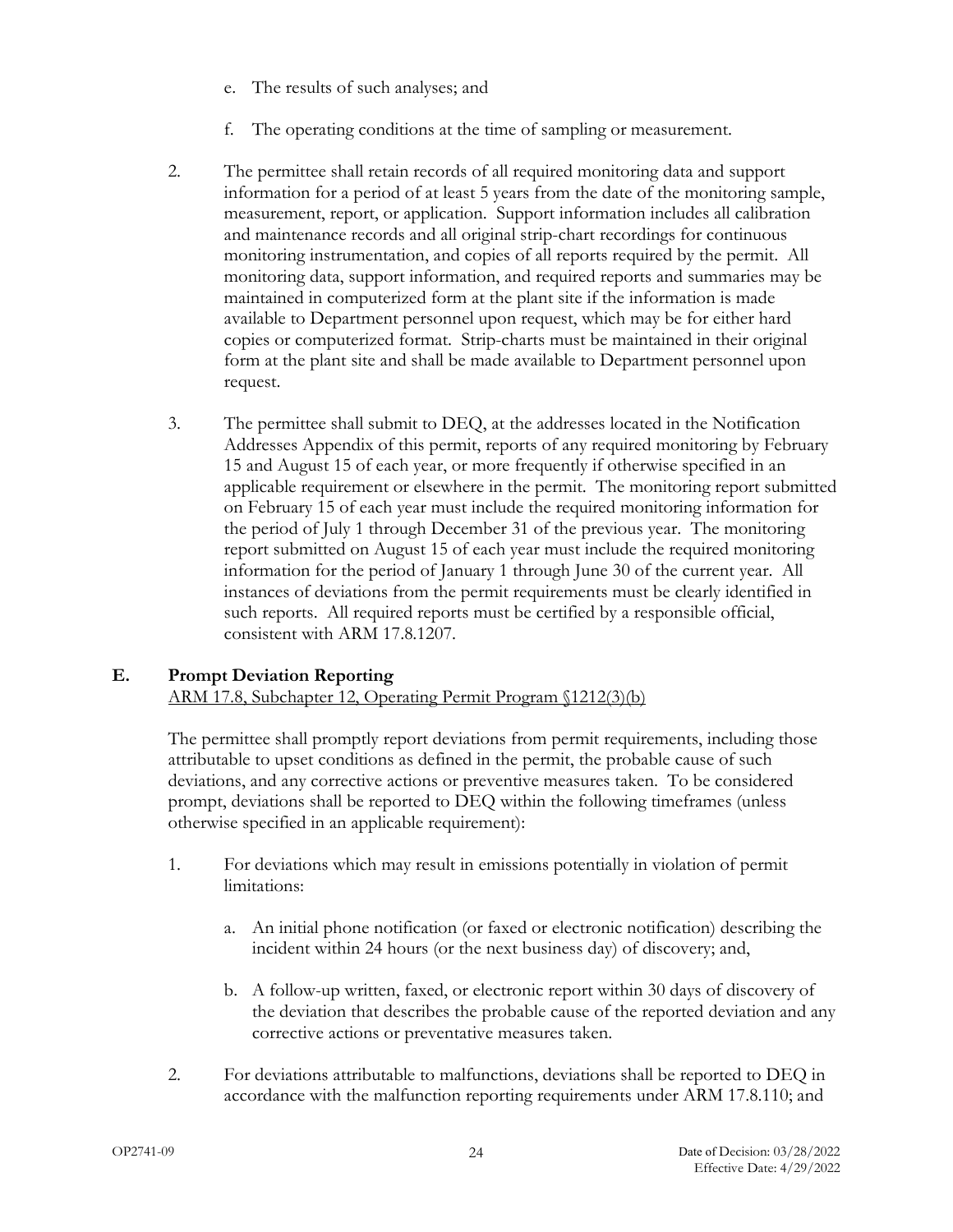3. For all other deviations, deviations shall be reported to DEQ via a written, faxed, or electronic report within 90 days of discovery (as determined through routine internal review by the permittee).

Prompt deviation reports do not need to be resubmitted with regular semiannual (or other routine) reports but may be referenced by the date of submittal.

# <span id="page-28-0"></span>**F. Emergency Provisions**

ARM 17.8, Subchapter 12, Operating Permit Program §1201(13) and §1214(5), (6)&(8)

- 1. An "emergency" means any situation arising from sudden and reasonably unforeseeable events beyond the control of the source, including acts of God, which situation requires immediate corrective action to restore normal operation and causes the source to exceed a technology-based emission limitation under this permit due to the unavoidable increases in emissions attributable to the emergency. An emergency shall not include noncompliance to the extent caused by improperly designed equipment, lack of reasonable preventive maintenance, careless or improper operation, or operator error.
- 2. An emergency constitutes an affirmative defense to an action brought for noncompliance with a technology-based emission limitation if the permittee demonstrates through properly signed, contemporaneous logs, or other relevant evidence, that:
	- a. An emergency occurred and the permittee can identify the cause(s) of the emergency;
	- b. The permitted facility was at the time being properly operated;
	- c. During the period of the emergency the permittee took all reasonable steps to minimize levels of emissions that exceeded the emission standards or other requirements in the permit; and
	- d. The permittee submitted notice of the emergency to DEQ within two working days of the time when emission limitations were exceeded due to the emergency. This notice fulfills the requirements of ARM 17.8.1212(3)(b). This notice must contain a description of the emergency, any steps taken to mitigate emissions, and corrective actions taken.
- 3. These emergency provisions are in addition to any emergency, malfunction or upset provision contained in any applicable requirement.

# <span id="page-28-1"></span>**G. Inspection and Entry**

ARM 17.8, Subchapter 12, Operating Permit Program §1213(3)&(4)

1. Upon presentation of credentials and other requirements as may be required by law, the permittee shall allow DEQ, the administrator, or an authorized representative (including an authorized contractor acting as a representative of DEQ or the administrator) to perform the following: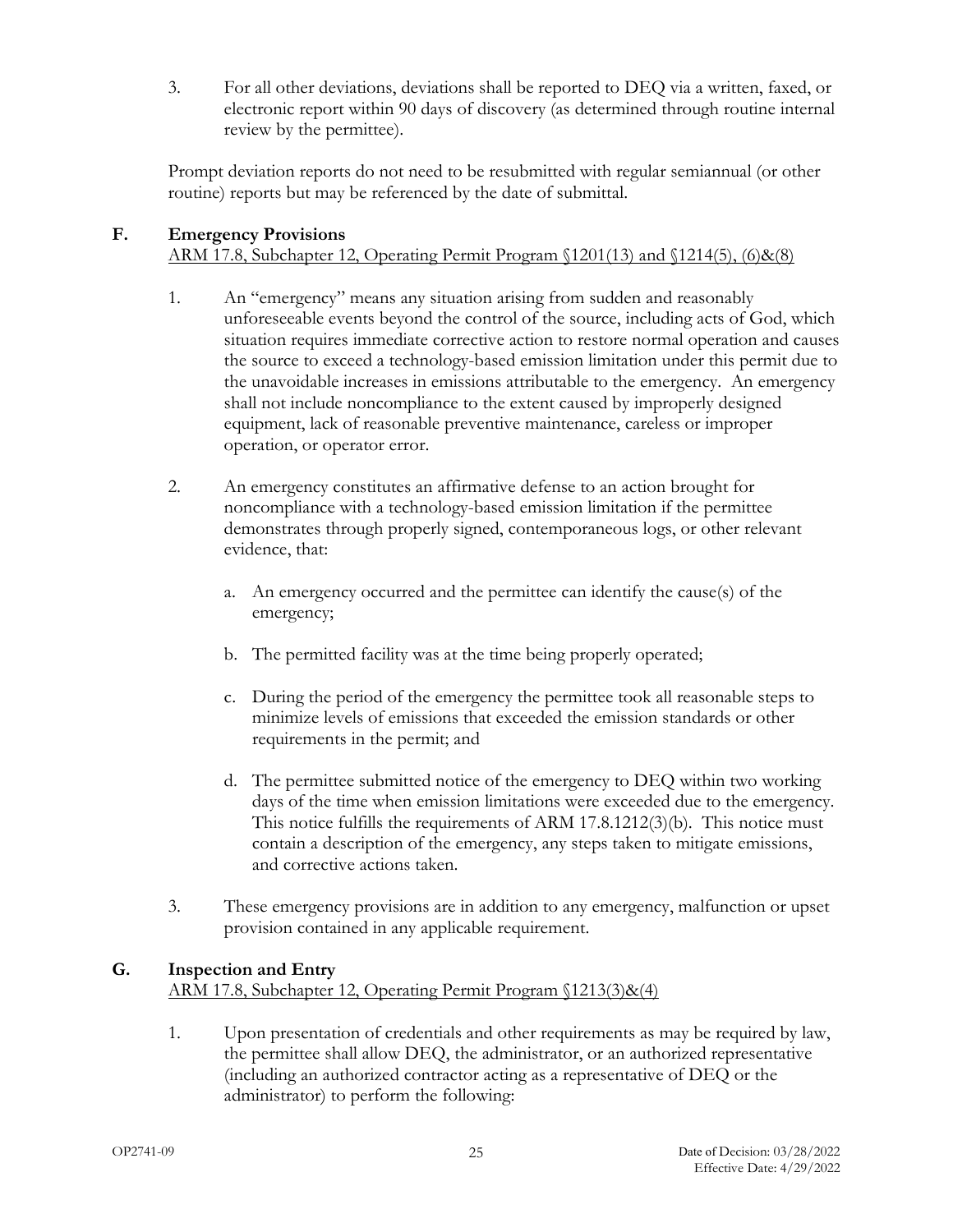- a. Enter the premises where a source required to obtain a permit is located or emissions-related activity is conducted, or where records must be kept under the conditions of the permit;
- b. Have access to and copy, at reasonable times, any records that must be kept under the conditions of the permit;
- c. Inspect at reasonable times any facilities, emission units, equipment (including monitoring and air pollution control equipment), practices, or operations regulated or required under the permit; and
- d. As authorized by the Montana Clean Air Act and rules promulgated thereunder, sample or monitor, at reasonable times, any substances, or parameters at any location for the purpose of assuring compliance with the permit or applicable requirements.
- 2. The permittee shall inform the inspector of all workplace safety rules or requirements at the time of inspection. This section shall not limit in any manner DEQ's statutory right of entry and inspection as provided for in 75-2-403, MCA.

# <span id="page-29-0"></span>**H. Fee Payment**

ARM 17.8, Subchapter 12, Operating Permit Program §1210(2)(f) and ARM 17.8, Subchapter 5, Air Quality Permit Application, Operation, and Open Burning Fees §505(3)- (5) (STATE ONLY)

- 1. The permittee must pay application and operating fees, pursuant to ARM Title 17, Chapter 8, Subchapter 5.
- 2. Annually, DEQ shall provide the permittee with written notice of the amount of the fee and the basis for the fee assessment. The air quality operation fee is due 30 days after receipt of the notice unless the fee assessment is appealed pursuant to ARM 17.8.511. If any portion of the fee is not appealed, that portion of the fee that is not appealed is due 30 days after receipt of the notice. Any remaining fee, which may be due after the completion of an appeal, is due immediately upon issuance of the Board's decision or upon completion of any judicial review of the Board's decision.
- 3. If the permittee fails to pay the required fee (or any required portion of an appealed fee) within 90 days of the due date of the fee, DEQ may impose an additional assessment of 15% of the fee (or any required portion of an appealed fee) or \$100, whichever is greater, plus interest on the fee (or any required portion of an appealed fee), computed at the interest rate established under 15-31-510(3), MCA.

# <span id="page-29-1"></span>**I. Minor Permit Modifications**

# ARM 17.8, Subchapter 12, Operating Permit Program §1226(3)&(11)

1. An application for a minor permit modification need only address in detail those portions of the permit application that require revision, updating, supplementation, or deletion, and may reference any required information that has been previously submitted.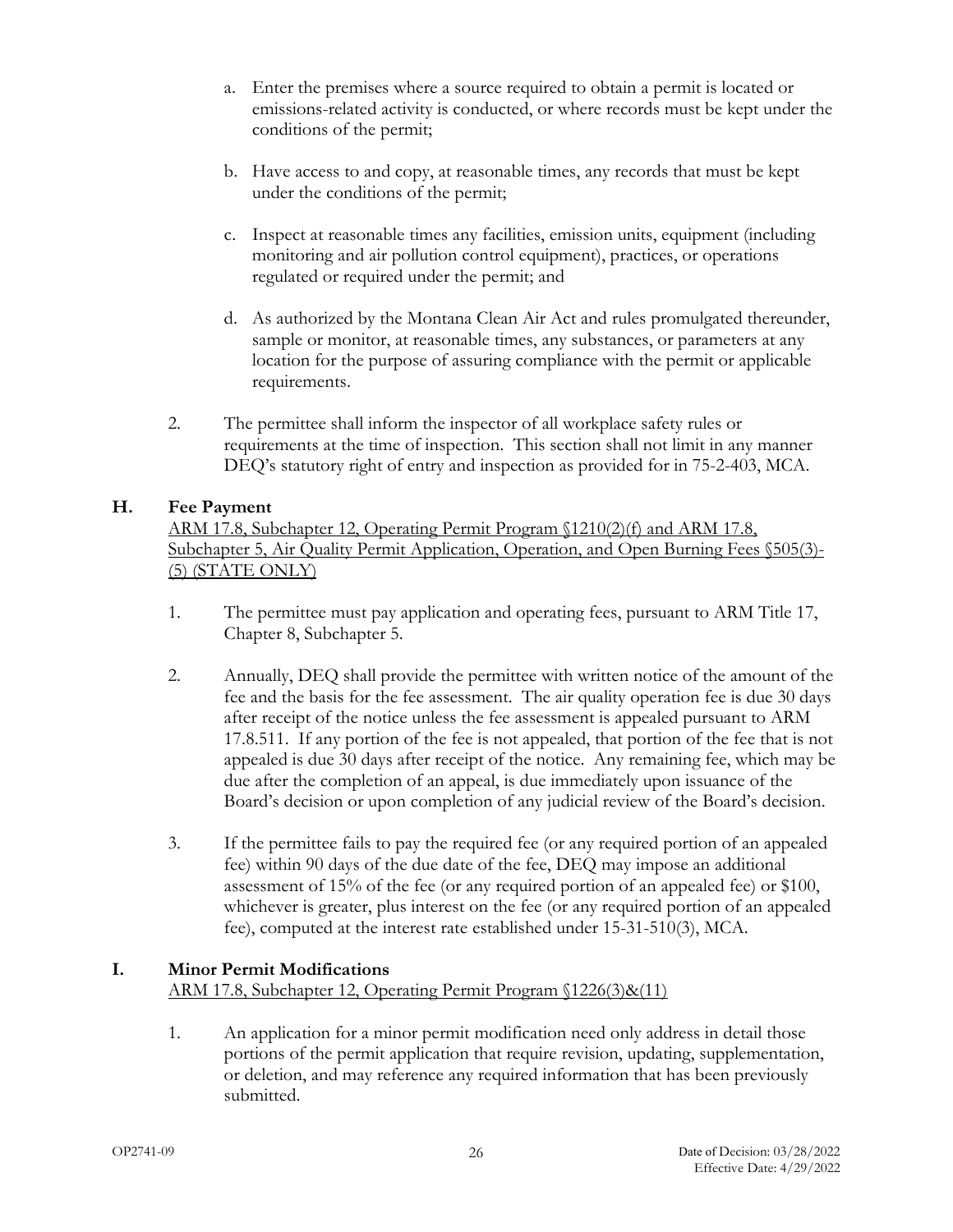2. The permit shield under ARM 17.8.1214 will not extend to any minor modifications processed pursuant to ARM 17.8.1226.

# <span id="page-30-0"></span>**J. Changes Not Requiring Permit Revision**

ARM 17.8, Subchapter 12, Operating Permit Program §1224(1)-(3), (5)&(6)

- 1. The permittee is authorized to make changes within the facility as described below, provided the following conditions are met:
	- a. The proposed changes do not require the permittee to obtain a Montana Air Quality permit under ARM Title 17, Chapter 8, Subchapter 7;
	- b. The proposed changes are not modifications under Title I of the FCAA, or as defined in ARM Title 17, Chapter 8, Subchapters 8, 9, or 10;
	- c. The emissions resulting from the proposed changes do not exceed the emissions allowable under this permit, whether expressed as a rate of emissions or in total emissions;
	- d. The proposed changes do not alter permit terms that are necessary to enforce applicable emission limitations on emission units covered by the permit; and
	- e. The facility provides the administrator and DEQ with written notification at least seven days prior to making the proposed changes.
- 2. The permittee and DEQ shall attach each notice provided pursuant to 1.e above to their respective copies of this permit.
- 3. Pursuant to the conditions above, the permittee is authorized to make Section 502(b)(10) changes, as defined in ARM 17.8.1201(30), without a permit revision. For each such change, the written notification required under 1.e above shall include a description of the change within the source, the date on which the change will occur, any change in emissions, and any permit term or condition that is no longer applicable due to the change.
- 4. The permittee may make a change not specifically addressed or prohibited by the permit terms and conditions without requiring a permit revision, provided the following conditions are met:
	- a. Each proposed change does not weaken the enforceability of any existing permit conditions;
	- b. DEQ has not objected to such change;
	- c. Each proposed change meets all applicable requirements and does not violate any existing permit term or condition; and
	- d. The permittee provides contemporaneous written notice to DEQ and the administrator of each change that is above the level for insignificant emission units as defined in ARM 17.8.1201(22) and 17.8.1206(3), and the written notice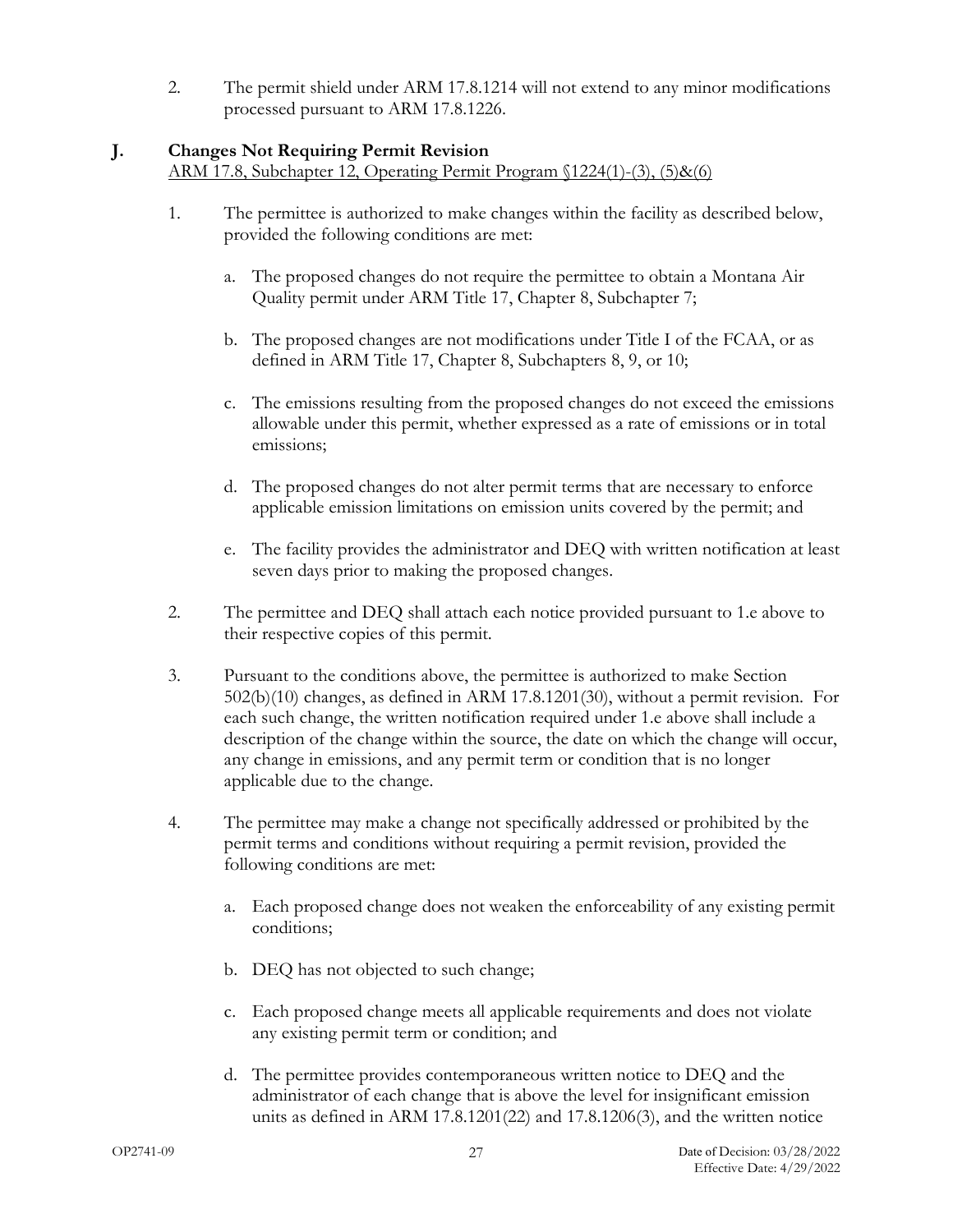describes each such change, including the date of the change, any change in emissions, pollutants emitted, and any applicable requirement that would apply due to the change.

5. The permit shield authorized by ARM 17.8.1214 shall not apply to changes made pursuant to ARM 17.8.1224(3) and (5) but is applicable to terms and conditions that allow for increases and decreases in emissions pursuant to ARM 17.8.1224(4).

# <span id="page-31-0"></span>**K. Significant Permit Modifications**

ARM 17.8, Subchapter 12, Operating Permit Program §1227(1), (3)&(4)

- 1. The modification procedures set forth in 2 below must be used for any application requesting a significant modification of this permit. Significant modifications include the following:
	- a. Any permit modification that does not qualify as either a minor modification or as an administrative permit amendment;
	- b. Every significant change in existing permit monitoring terms or conditions;
	- c. Every relaxation of permit reporting or recordkeeping terms or conditions that limit DEQ's ability to determine compliance with any applicable rule, consistent with the requirements of the rule; or
	- d. Any other change determined by DEQ to be significant.
- 2. Significant modifications shall meet all requirements of ARM Title 17, Chapter 8, including those for applications, public participation, and review by affected states and the administrator, as they apply to permit issuance and renewal, except that an application for a significant permit modification need only address in detail those portions of the permit application that require revision, updating, supplementation or deletion.
- 3. The permit shield provided for in ARM 17.8.1214 shall extend to significant modifications.

# <span id="page-31-1"></span>**L. Reopening for Cause**

ARM 17.8, Subchapter 12, Operating Permit Program §1228(1)&(2)

This permit may be reopened and revised under the following circumstances.

1. Additional applicable requirements under the FCAA become applicable to the facility when the permit has a remaining term of 3 or more years. Reopening and revision of the permit shall be completed not later than 18 months after promulgation of the applicable requirement. No reopening is required under ARM 17.8.1228(1)(a) if the effective date of the applicable requirement is later than the date on which the permit is due to expire, unless the original permit or any of its terms or conditions have been extended pursuant to ARM 17.8.1220(12) or 17.8.1221(2);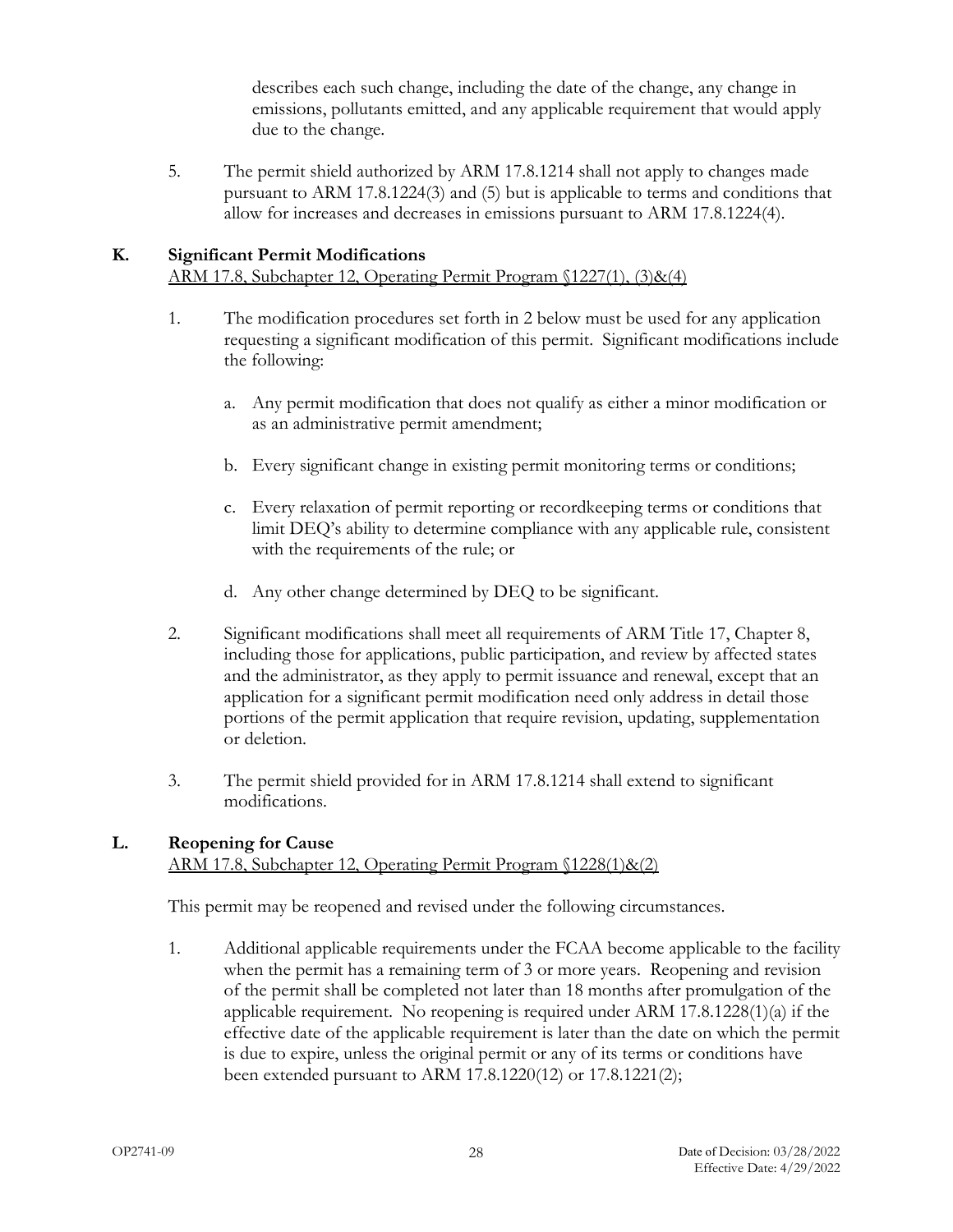- 2. Additional requirements (including excess emission requirements) become applicable to an affected source under the Acid Rain Program. Upon approval by the administrator, excess emission offset plans shall be deemed incorporated into the permit;
- 3. DEQ or the administrator determines that the permit contains a material mistake or that inaccurate statements were made in establishing the emission standards or other terms or conditions of the permit, or
- 4. The administrator or DEQ determines that the permit must be revised or revoked and reissued to ensure compliance with the applicable requirements.

# <span id="page-32-0"></span>**M. Permit Expiration and Renewal**

# ARM 17.8, Subchapter 12, Operating Permit Program  $(1210(2)(g), (1220(11)\&(12),$  and  $$1205(2)(d)$

- 1. This permit is issued for a fixed term of 5 years;
- 2. Renewal of this permit is subject to the same procedural requirements that apply to permit issuance, including those for application, content, public participation, and affected state and administrator review;
- 3. Expiration of this permit terminates the permittee's right to operate unless a timely and administratively complete renewal application has been submitted consistent with ARM 17.8.1221 and 17.8.1205(2)(d). If a timely and administratively complete application has been submitted, all terms and conditions of the permit, including the application shield, remain in effect after the permit expires until the permit renewal has been issued or denied;
- 4. For renewal, the permittee shall submit a complete air quality operating permit application to DEQ not later than six months prior to the expiration of this permit, unless otherwise specified. If necessary to ensure that the terms of the existing permit will not lapse before renewal, DEQ may specify, in writing to the permittee, a longer period for submission of the renewal application. Such written notification must be provided at least one year before the renewal application due date established in the existing permit.

#### <span id="page-32-1"></span>**N. Severability Clause** ARM 17.8, Subchapter 12, Operating Permit Program §1210(2)(i)&(l)

- 1. The administrative appeal or subsequent judicial review of the issuance by DEQ of an initial permit under this subchapter shall not impair in any manner the underlying applicability of all applicable requirements, and such requirements continue to apply as if a final permit decision had not been reached by DEQ.
- 2. If any provision of a permit is found to be invalid, all valid parts that are severable from the invalid part remain in effect. If a provision of a permit is invalid in one or more of its applications, the provision remains in effect in all valid applications that are severable from the invalid applications.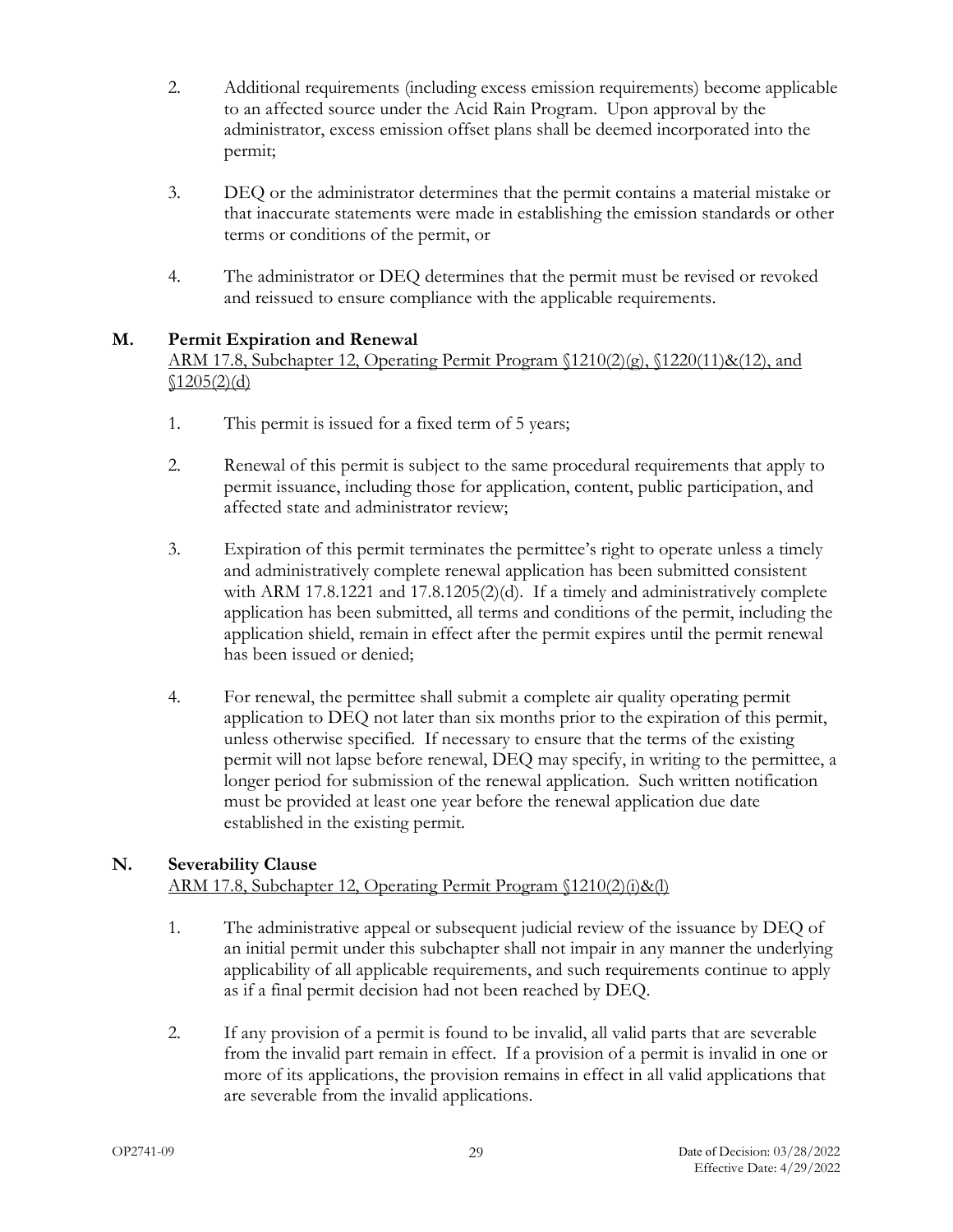# <span id="page-33-0"></span>**O. Transfer or Assignment of Ownership** ARM 17.8, Subchapter 12, Operating Permit Program §1225(2)&(4)

- 1. If an administrative permit amendment involves a change in ownership or operational control, the applicant must include in its request to DEQ a written agreement containing a specific date for the transfer of permit responsibility, coverage, and liability between the current and new permittee.
- 2. The permit shield provided for in ARM 17.8.1214 shall not extend to administrative permit amendments.

#### <span id="page-33-1"></span>**P. Emissions Trading, Marketable Permits, Economic Incentives** ARM 17.8, Subchapter 12, Operating Permit Program §1226(2)

Notwithstanding ARM 17.8.1226(1) and (7), minor air quality operating permit modification procedures may be used for permit modifications involving the use of economic incentives, marketable permits, emissions trading, and other similar approaches, to the extent that such minor permit modification procedures are explicitly provided for in the Montana State Implementation Plan or in applicable requirements promulgated by the administrator.

<span id="page-33-2"></span>**Q. No Property Rights Conveyed** ARM 17.8, Subchapter 12, Operating Permit Program §1210(2)(d)

This permit does not convey any property rights of any sort, or any exclusive privilege.

<span id="page-33-3"></span>**R. Testing Requirements** ARM 17.8, Subchapter 1, General Provisions §105

The permittee shall comply with ARM 17.8.105.

<span id="page-33-4"></span>**S. Source Testing Protocol** ARM 17.8, Subchapter 1, General Provisions §106

The permittee shall comply with ARM 17.8.106.

<span id="page-33-5"></span>**T. Malfunctions** ARM 17.8, Subchapter 1, General Provisions §110

The permittee shall comply with ARM 17.8.110.

<span id="page-33-6"></span>**U. Circumvention** ARM 17.8, Subchapter 1, General Provisions §111

The permittee shall comply with ARM 17.8.111.

<span id="page-33-7"></span>**V. Motor Vehicles** ARM 17.8, Subchapter 3, Emission Standards §325

The permittee shall comply with ARM 17.8.325.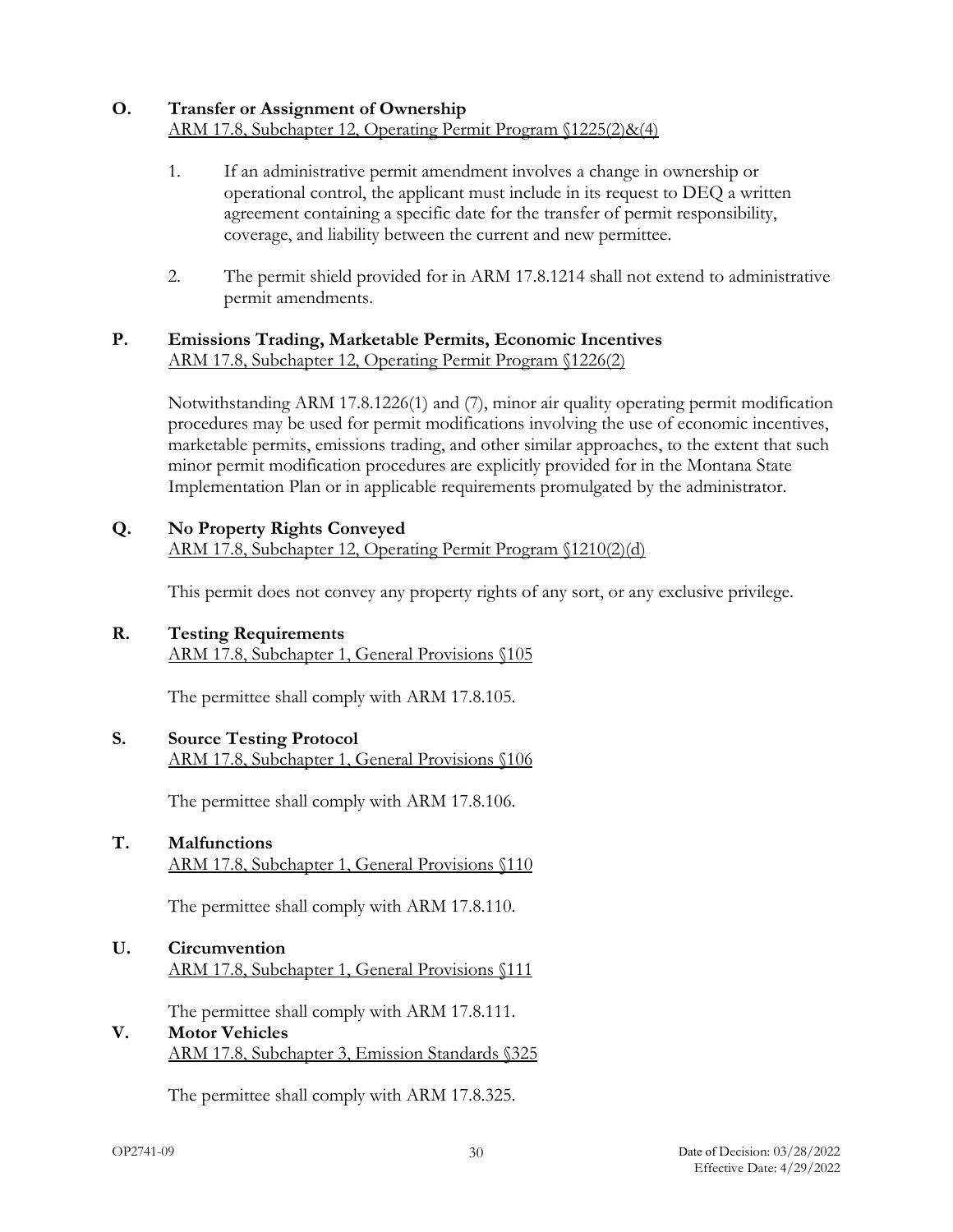#### <span id="page-34-0"></span>**W. Annual Emissions Inventory**

# ARM 17.8, Subchapter 5, Air Quality Permit Application, Operation and Open Burning Fees §505 (STATE ONLY)

The permittee shall supply DEQ with annual production and other information for all emission units necessary to calculate actual or estimated actual amount of air pollutants emitted during each calendar year. Information shall be gathered on a calendar-year basis and submitted to DEQ by the date required in the emission inventory request, unless otherwise specified in this permit. Information shall be in the units required by DEQ.

#### <span id="page-34-1"></span>**X. Open Burning**

ARM 17.8, Subchapter 6, Open Burning §604, 605 and 606

The permittee shall comply with ARM 17.8.604, 605 and 606.

#### <span id="page-34-2"></span>**Y. Montana Air Quality Permits**

ARM 17.8, Subchapter 7, Permit, Construction and Operation of Air Contaminant Sources §745, and 764

- 1. Except as specified, no person shall construct, install, modify, or use any air contaminant source or stack associated with any source without first obtaining a permit from DEQ or Board. A permit is not required for those sources or stacks as specified by ARM  $17.8.744(1)(a)-(k)$ .
- 2. The permittee shall comply with ARM 17.8.743, 744, 745, 748, and 764.
- 3. ARM 17.8.745(1) specifies de minimis changes as construction or changed conditions of operation at a facility holding a Montana air quality permit issued under Chapter 8 that does not increase the facility's potential to emit by more than five tons per year of any pollutant, except:
	- a. Any construction or changed condition that would violate any condition in the facility's existing Montana air quality permit, or any applicable rule contained in Chapter 8 is prohibited, except as provided in ARM 17.8.745(2);
	- b. Any construction or changed conditions of operation that would qualify as a major modification under Subchapters 8, 9 or 10 of Chapter 8;
	- c. Any construction or changed condition of operation that would affect the plume rise or dispersion characteristic of emissions that would cause or contribute to a violation of an ambient air quality standard or ambient air increment as defined in ARM 17.8.804;
	- d. Any construction or improvement project with a potential to emit more than five tons per year may not be artificially split into smaller projects to avoid Montana air quality permitting; or
	- e. Emission reductions obtained through offsetting within a facility are not included when determining the potential emission increase from construction or changed conditions of operation unless such reductions are made federally enforceable.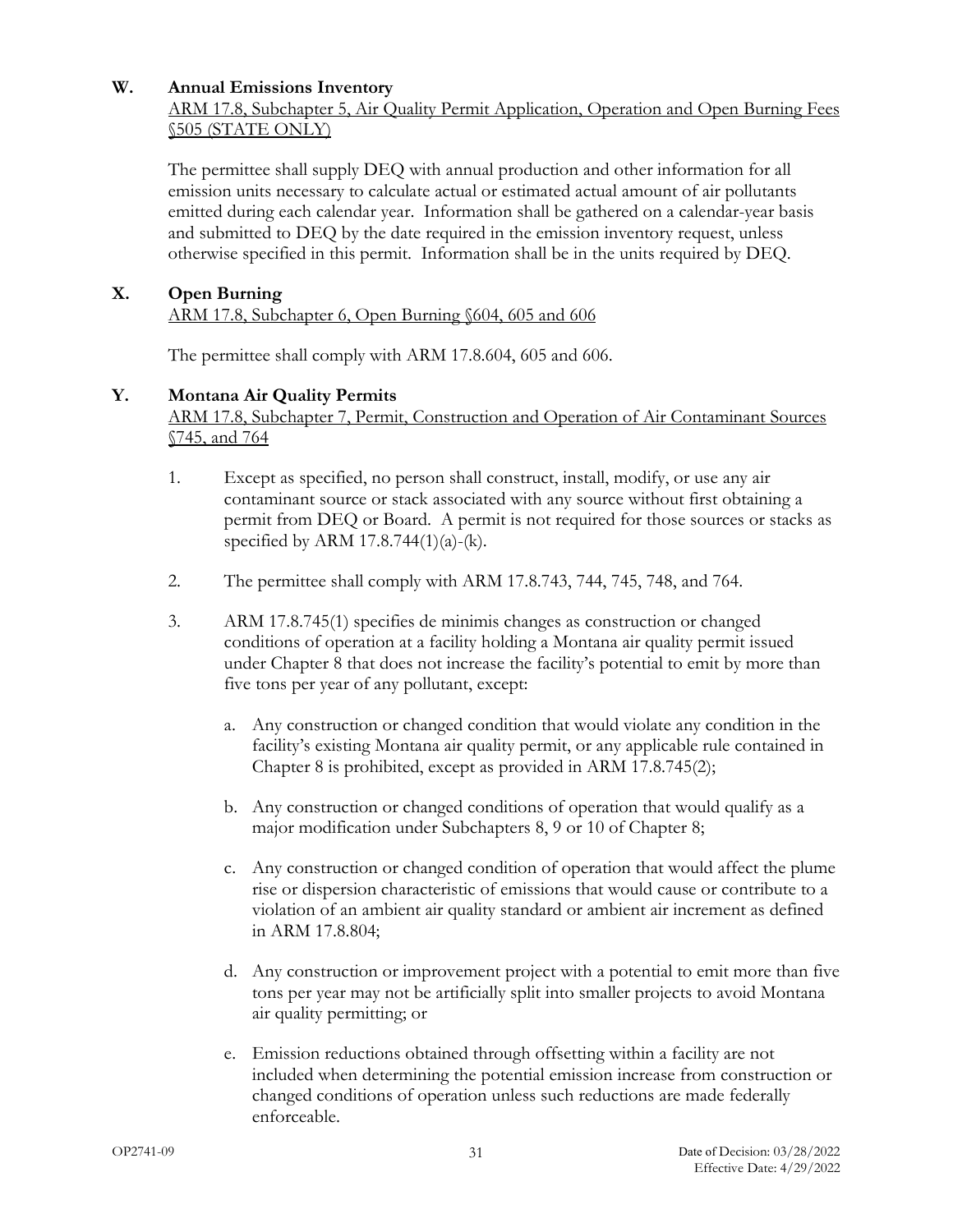4. Any facility making a de minimis change pursuant to ARM 17.8.745(1) shall notify DEQ if the change would include a change in control equipment, stack height, stack diameter, stack gas temperature, source location or fuel specifications, or would result in an increase in source capacity above its permitted operation or the addition of a new emission unit. The notice must be submitted, in writing, 10 days prior to start up or use of the proposed de minimis change, or as soon as reasonably practicable in the event of an unanticipated circumstance causing the de minimis change and must include the information requested in ARM 17.8.745(1).

#### <span id="page-35-0"></span>**Z. National Emission Standard for Asbestos** 40 CFR, Part 61, Subpart M

The permittee shall not conduct any asbestos abatement activities except in accordance with 40 CFR 61, Subpart M (National Emission Standard for Hazardous Air Pollutants for Asbestos).

# <span id="page-35-1"></span>**AA. Asbestos**

ARM 17.74, Subchapter 3, General Provisions and Subchapter 4, Fees

The permittee shall comply with ARM 17.74.301, *et seq*., and ARM 17.74.401, *et seq*. (State only).

#### <span id="page-35-2"></span>**BB. Stratospheric Ozone Protection – Servicing of Motor Vehicle Air Conditioners** 40 CFR, Part 82, Subpart B

If the permittee performs a service on motor vehicles and this service involves ozonedepleting substance/refrigerant in the motor vehicle air conditioner (MVAC), the permittee is subject to all the applicable requirements as specified in 40 CFR 82, Subpart B.

# <span id="page-35-3"></span>**CC. Stratospheric Ozone Protection – Recycling and Emission Reductions** 40 CFR, Part 82, Subpart F

The permittee shall comply with the standards for recycling and emission reductions in 40 CFR 82, Subpart F, except as provided for MVACs in Subpart B:

# <span id="page-35-4"></span>**DD. Emergency Episode Plan**

The permittee shall comply with the requirements contained in Chapter 9.7 of the State of Montana Air Quality Control Implementation Plan.

Each major source emitting 100 tons per year located in a Priority I Air Quality Control Region, shall submit to DEQ a legally enforceable Emergency Episode Action Plan (EEAP) that details how the source will curtail emissions during an air pollutant emergency episode. The industrial EEAP shall be in accordance with DEQ's EEAP and shall be submitted according to a timetable developed by DEQ, following Priority I reclassification.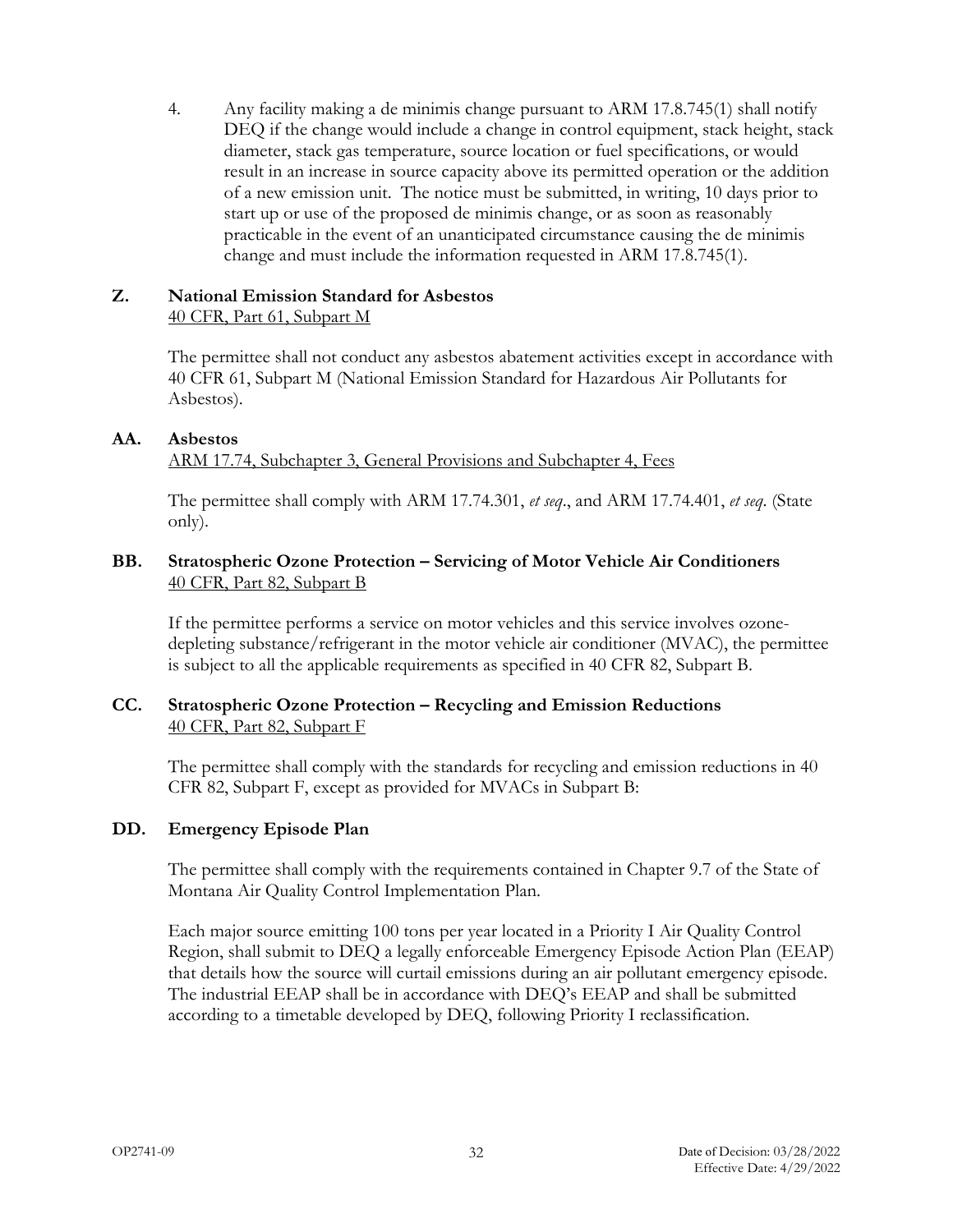# <span id="page-36-0"></span>**EE. Definitions**

Terms not otherwise defined in this permit or in the Definitions and Abbreviations Appendix of this permit, shall have the meaning assigned to them in the referenced regulations.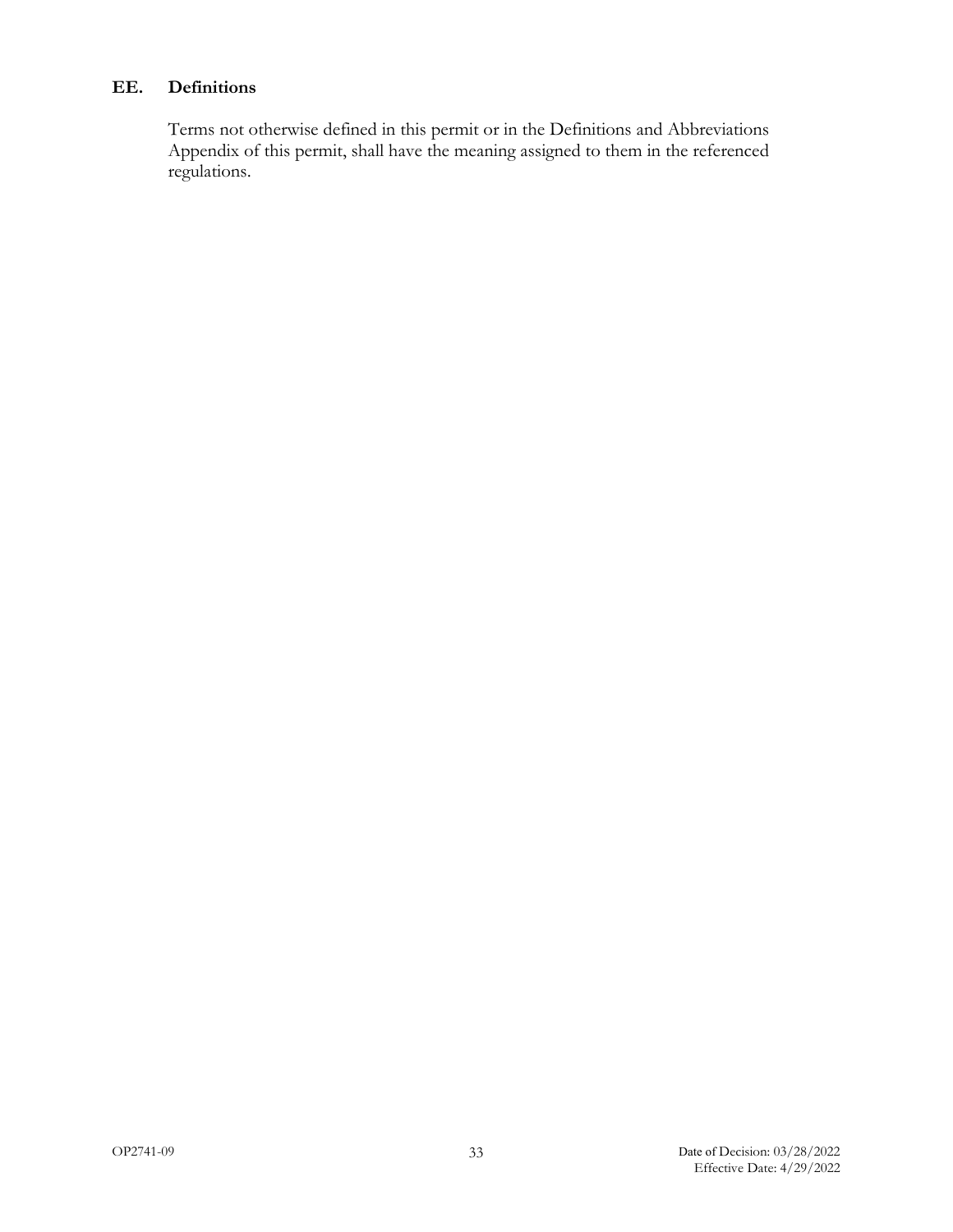**APPENDICES**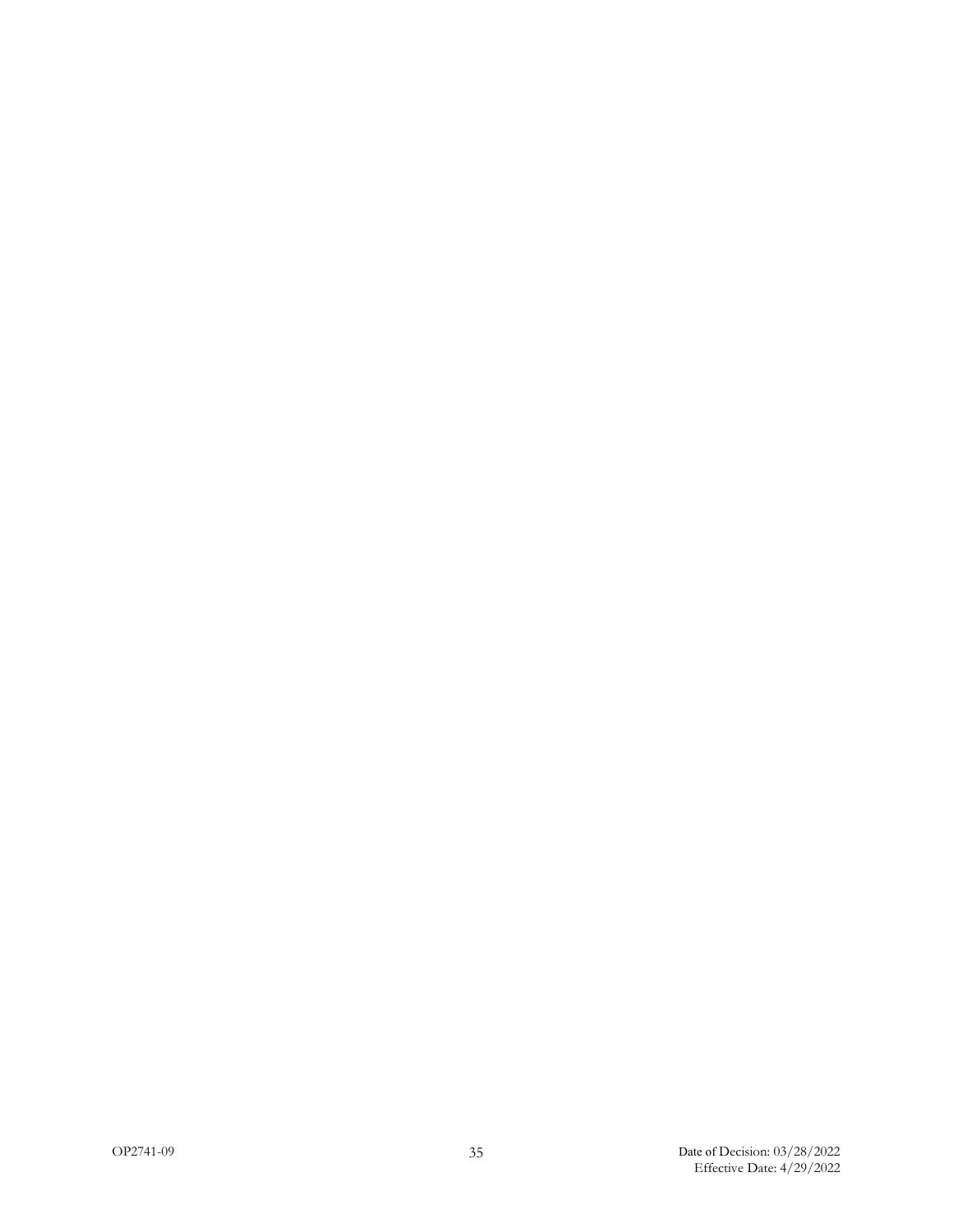# **Appendix A INSIGNIFICANT EMISSION UNITS**

<span id="page-39-0"></span>**Disclaimer:** The information in this appendix is not State or Federally enforceable, but is presented to assist WBI, the permitting authority, inspectors, and the public.

Pursuant to ARM 17.8.1201(22)(a), an insignificant emissions unit means any activity or emissions unit located within a source that: (i) has a potential to emit less than 5 tons per year of any regulated pollutant; (ii) has a potential to emit less than 500 pounds per year of lead; (iii) has a potential to emit less than 500 pounds per year of hazardous air pollutants listed pursuant to Section 7412 (b) of the FCAA; and (iv) is not regulated by an applicable requirement, other than a generally applicable requirement that applies to all emission units subject to Subchapter 12.

# **List of Insignificant Activities:**

| <b>Emissions Unit ID</b>                                                    | Description            |
|-----------------------------------------------------------------------------|------------------------|
| Natural Gas-Fired Space Heaters, Water Heaters, and other Gas-Fired Sources |                        |
| Fugitive and glycol dehy vent emissions                                     |                        |
| Weil McLain Boiler                                                          | $1.95$ MMBtu/hr        |
| AO Smith Recirculating Water Tank Heater                                    | $0.160$ MMBtu/hr       |
| AO Smith Water Heater                                                       | $0.065$ MMBtu/hr       |
| Carrier Space Heater                                                        | $0.060$ MMBtu/hr       |
| <b>Empire Space Heater</b>                                                  | $0.050$ MMBtu/hr       |
| <b>Sterling Space Heater</b>                                                | $0.075$ MMBtu/hr       |
| AO Smith Recirculating-Water Tank Heater                                    | $0.160$ MMBtu/hr       |
| In-Plant Vehicle Traffic                                                    |                        |
| Tanks                                                                       |                        |
| Used Oil                                                                    | 1000-gallon Fiberglass |
| Wastewater                                                                  | 1000-gallon Steel      |
| E-glycol                                                                    | 500-gallon Fiberglass  |
| E-glycol                                                                    | 1500-gallon Fiberglass |
| E-glycol                                                                    | 340-gallon Steel       |
| Solvent                                                                     | 300-gallon Steel       |
| Odorant                                                                     | 200-gallon Steel       |
| New Oil                                                                     | 1000-gallon Steel      |
| New Oil                                                                     | 1000-gallon Steel      |
| Water                                                                       | 16000-gallon Steel     |
| Water                                                                       | 16000-gallon Steel     |
| Diesel Fuel                                                                 | 1000-gallon Steel      |
| Gasoline                                                                    | 300-gallon Steel       |
| Methanol                                                                    | 560-gallon             |

The following table of insignificant sources and/or activities was provided by WBI.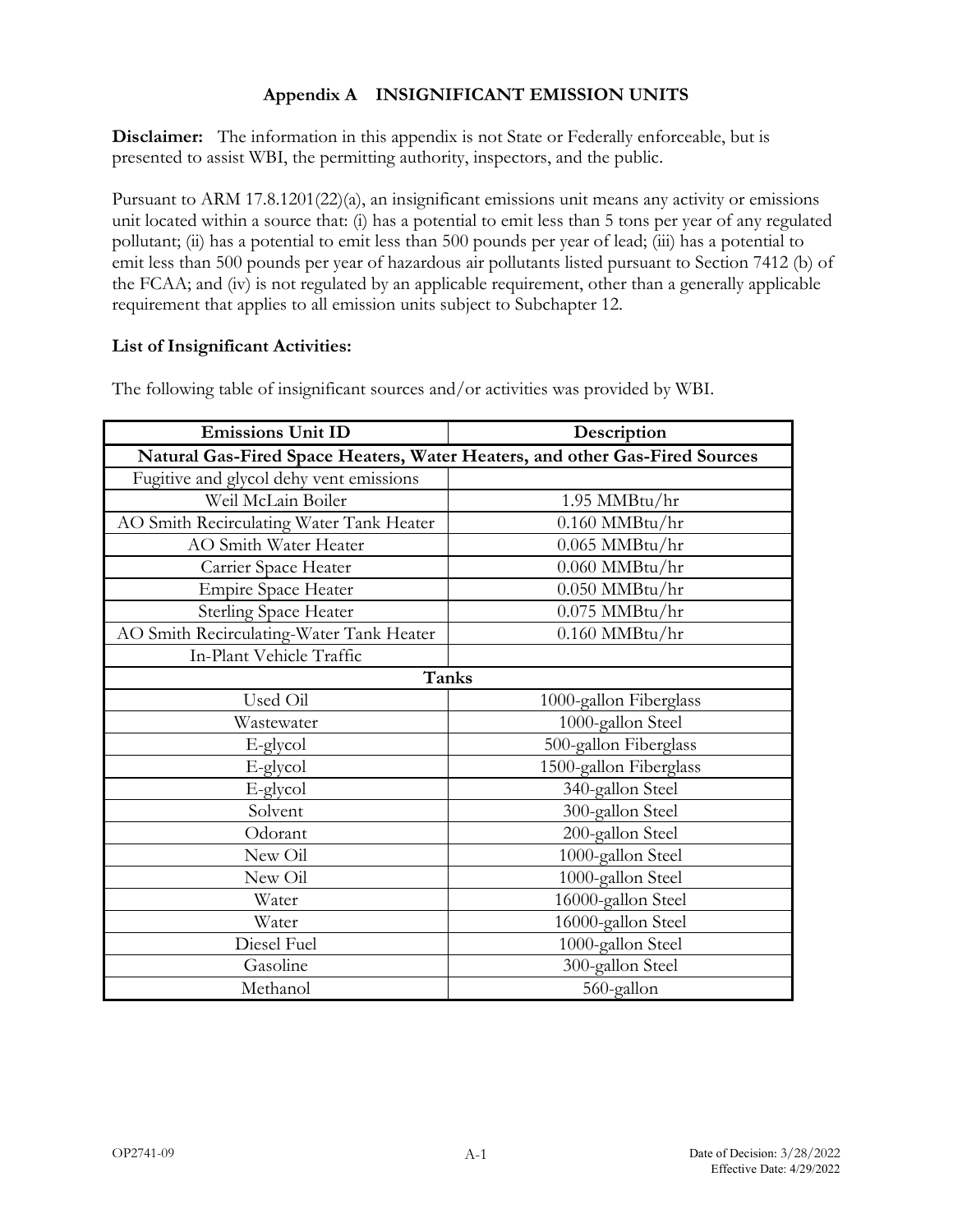# **Appendix B DEFINITIONS and ABBREVIATIONS**

<span id="page-40-0"></span>**"Act"** means the Clean Air Act, as amended, 42 U.S. 7401, *et seq*.

**"Administrative permit amendment"** means an air quality operating permit revision that:

- (a) corrects typographical errors;
- (b) identifies a change in the name, address or phone number of any person identified in the air quality operating permit, or identifies a similar minor administrative change at the source;
- (c) requires more frequent monitoring or reporting by WBI;
- (d) requires changes in monitoring or reporting requirements that DEQ deems to be no less stringent than current monitoring or reporting requirements;
- (e) allows for a change in ownership or operational control of a source if DEQ has determined that no other change in the air quality operating permit is necessary, consistent with ARM 17.8.1225; or
- (f) incorporates any other type of change that DEQ has determined to be similar to those revisions set forth in (a)-(e), above.

**"Applicable requirement"** means all of the following as they apply to emission units in a source requiring an air quality operating permit (including requirements that have been promulgated or approved by DEQ or the administrator through rule making at the time of issuance of the air quality operating permit, but have future-effective compliance dates, provided that such requirements apply to sources covered under the operating permit):

- (a) any standard, rule, or other requirement, including any requirement contained in a consent decree or judicial or administrative order entered into or issued by DEQ, that is contained in the Montana state implementation plan (SIP) approved or promulgated by the administrator through rule making under Title I of the FCAA;
- (b) any federally enforceable term, condition or other requirement of any Montana air quality permit issued by DEQ under Subchapters 7, 8, 9 and 10 of this chapter, or pursuant to regulations approved or promulgated through rule making under Title I of the FCAA, including parts C and D;
- (c) any standard or other requirement under Section 7411 of the FCAA, including Section 7411(d);
- (d) any standard or other requirement under Section 7412 of the FCAA, including any requirement concerning accident prevention under Section 7412(r)(7), but excluding the contents of any risk management plan required under Section 7412(r);
- (e) any standard or other requirement of the acid rain program under Title IV of the FCAA or regulations promulgated thereunder;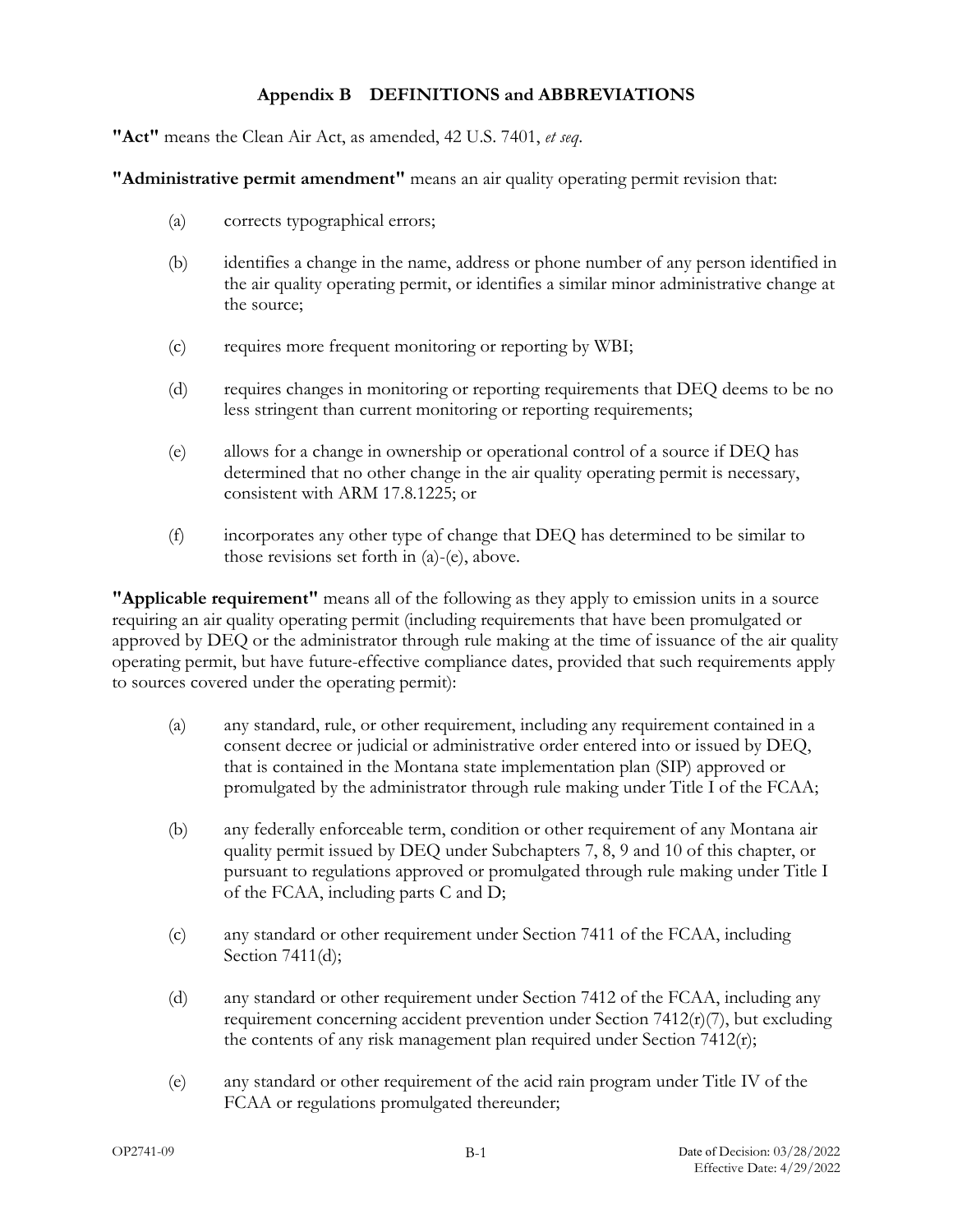- (f) any requirements established pursuant to Section 7661c(b) or Section 7414(a)(3) of the FCAA;
- (g) any standard or other requirement governing solid waste incineration, under Section 7429 of the FCAA;
- (h) any standard or other requirement for consumer and commercial products, under Section 7511b(e) of the FCAA;
- (i) any standard or other requirement for tank vessels, under Section 7511b(f) of the FCAA;
- (j) any standard or other requirement of the regulations promulgated to protect stratospheric ozone under Title VI of the FCAA, unless the administrator determines that such requirements need not be contained in an air quality operating permit;
- (k) any national ambient air quality standard or increment or visibility requirement under part C of Title I of the FCAA, but only as it would apply to temporary sources permitted pursuant to Section 7661c(e) of the FCAA; or
- (l) any federally enforceable term or condition of any air quality open burning permit issued by DEQ under Subchapter 6.

**"Department"** means the Montana Department of Environmental Quality.

**"Excess emissions"** means any visible emissions from a stack or source, viewed during the visual surveys, that meets or exceeds 15% opacity (or 30% opacity if associated with a 40% opacity limit) during normal operating conditions.

**"Emissions unit"** means any part or activity of a stationary source that emits or has the potential to emit any regulated air pollutant, or any pollutant listed under Section 7412(b) of the FCAA. This term is not meant to alter or affect the definition of the term "unit" for purposes of Title IV of the FCAA.

**"FCAA"** means the Federal Clean Air Act, as amended.

**"Federally enforceable"** means all limitations and conditions which are enforceable by the administrator, including those requirements developed pursuant to 40 CFR Parts 60 and 61, requirements within the Montana SIP, and any permit requirement established pursuant to 40 CFR 52.21 or under regulations approved pursuant to 40 CFR 51, Subpart I, including operating permits issued under an EPA approved program that is incorporated into the Montana SIP and expressly requires adherence to any permit issued under such program.

**"Fugitive emissions"** means those emissions that could not reasonably pass through a stack, chimney, vent, or other functionally equivalent opening.

**"General air quality operating permit"** or **"general permit"** means an air quality operating permit that meets the requirements of ARM 17.8.1222, covers multiple sources in a source category, and is issued in lieu of individual permits being issued to each source.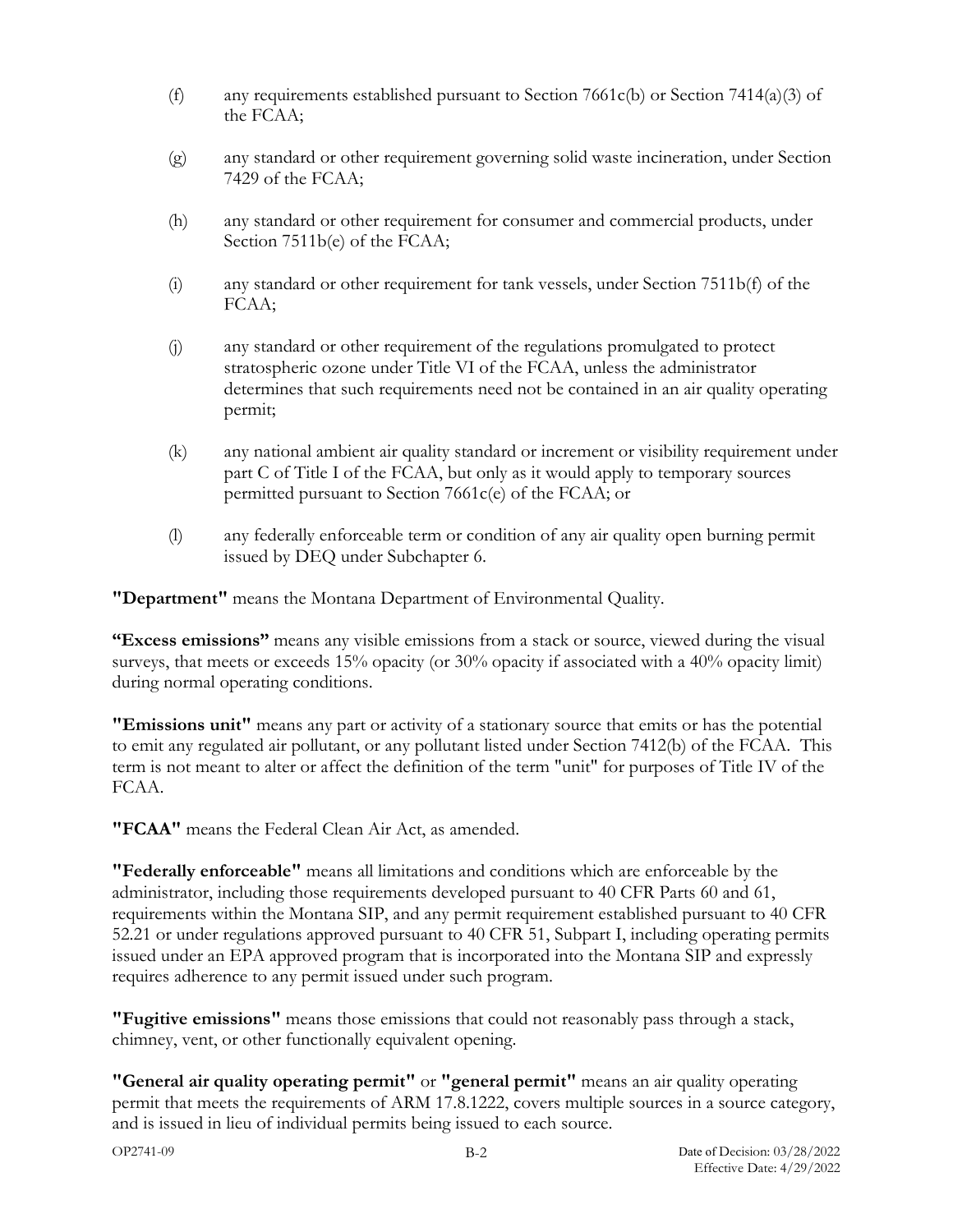**"Hazardous air pollutant"** means any air pollutant listed as a hazardous air pollutant pursuant to Section 112(b) of the FCAA.

**"Non-federally enforceable requirement"** means the following as they apply to emission units in a source requiring an air quality operating permit:

- (a) any standard, rule, or other requirement, including any requirement contained in a consent decree, or judicial or administrative order entered into or issued by DEQ, that is not contained in the Montana SIP approved or promulgated by the administrator through rule making under Title I of the FCAA;
- (b) any term, condition or other requirement contained in any Montana Air Quality permit issued by DEQ under Subchapters 7, 8, 9 and 10 of this chapter that is not federally enforceable;
- (c) does not include any Montana ambient air quality standard contained in Subchapter 2 of this chapter.

**"Permittee"** means the owner or operator of any source subject to the permitting requirements of this subchapter, as provided in ARM 17.8.1204, that holds a valid air quality operating permit or has submitted a timely and complete permit application for issuance, renewal, amendment, or modification pursuant to this subchapter.

**"Regulated air pollutant"** means the following:

- (a) nitrogen oxides or any volatile organic compounds;
- (b) any pollutant for which a national ambient air quality standard has been promulgated;
- (c) any pollutant that is subject to any standard promulgated under Section 7411 of the FCAA;
- (d) any Class I or II substance subject to a standard promulgated under or established by Title VI of the FCAA; or
- (e) any pollutant subject to a standard or other requirement established or promulgated under Section 7412 of the FCAA, including but not limited to the following:
	- (i) any pollutant subject to requirements under Section 7412(j) of the FCAA. If the administrator fails to promulgate a standard by the date established in Section 7412(e) of the FCAA, any pollutant for which a subject source would be major shall be considered to be regulated on the date 18 months after the applicable date established in Section 7412(e) of the FCAA;
	- (ii) any pollutant for which the requirements of Section 7412(g)(2) of the FCAA have been met but only with respect to the individual source subject to Section  $7412(g)(2)$  requirement.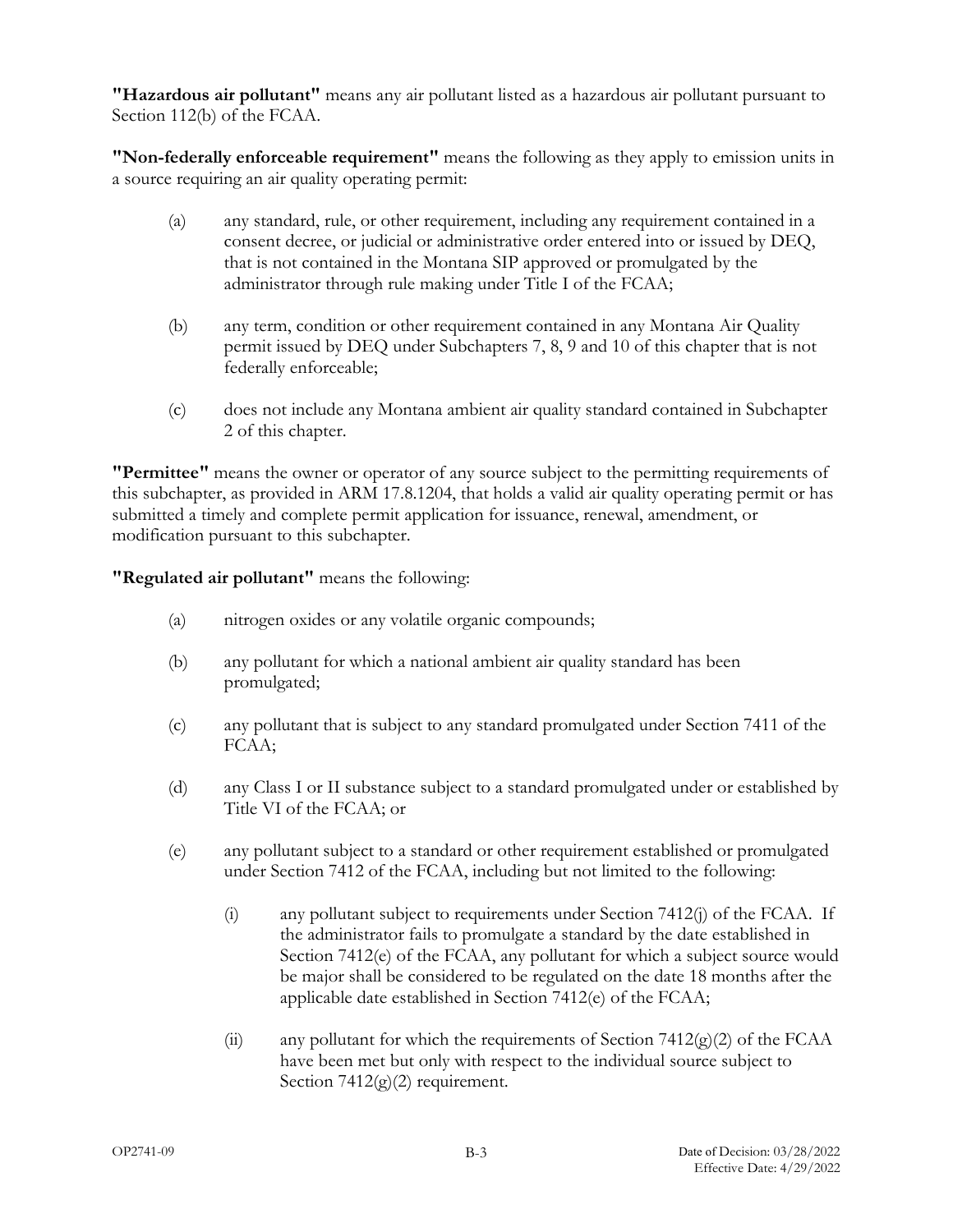# **"Responsible official"** means one of the following:

- (a) for a corporation: a president, secretary, treasurer, or vice-president of the corporation in charge of a principal business function, or any other person who performs similar policy or decision-making functions for the corporation, or a duly authorized representative of such person if the representative is responsible for the overall operation of one or more manufacturing, production, or operating facilities applying for or subject to a permit and either:
	- (i) the facilities employ more than 250 persons or have gross annual sales or expenditures exceeding \$25 million (in second quarter 1980 dollars); or
	- (ii) the delegation of authority to such representative is approved in advance by DEQ.
- (b) for a partnership or sole proprietorship: a general partner or the proprietor, respectively.
- (c) for a municipality, state, federal, or other public agency: either a principal executive officer or ranking elected official. For the purposes of this part, a principal executive officer of a federal agency includes the chief executive officer having responsibility for the overall operations of a principal geographic unit of the agency (e.g., a regional administrator of the environmental protection agency).
- (d) for affected sources: the designated representative in so far as actions, standards, requirements, or prohibitions under Title IV of the FCAA or the regulations promulgated thereunder are concerned, and the designated representative for any other purposes under this subchapter.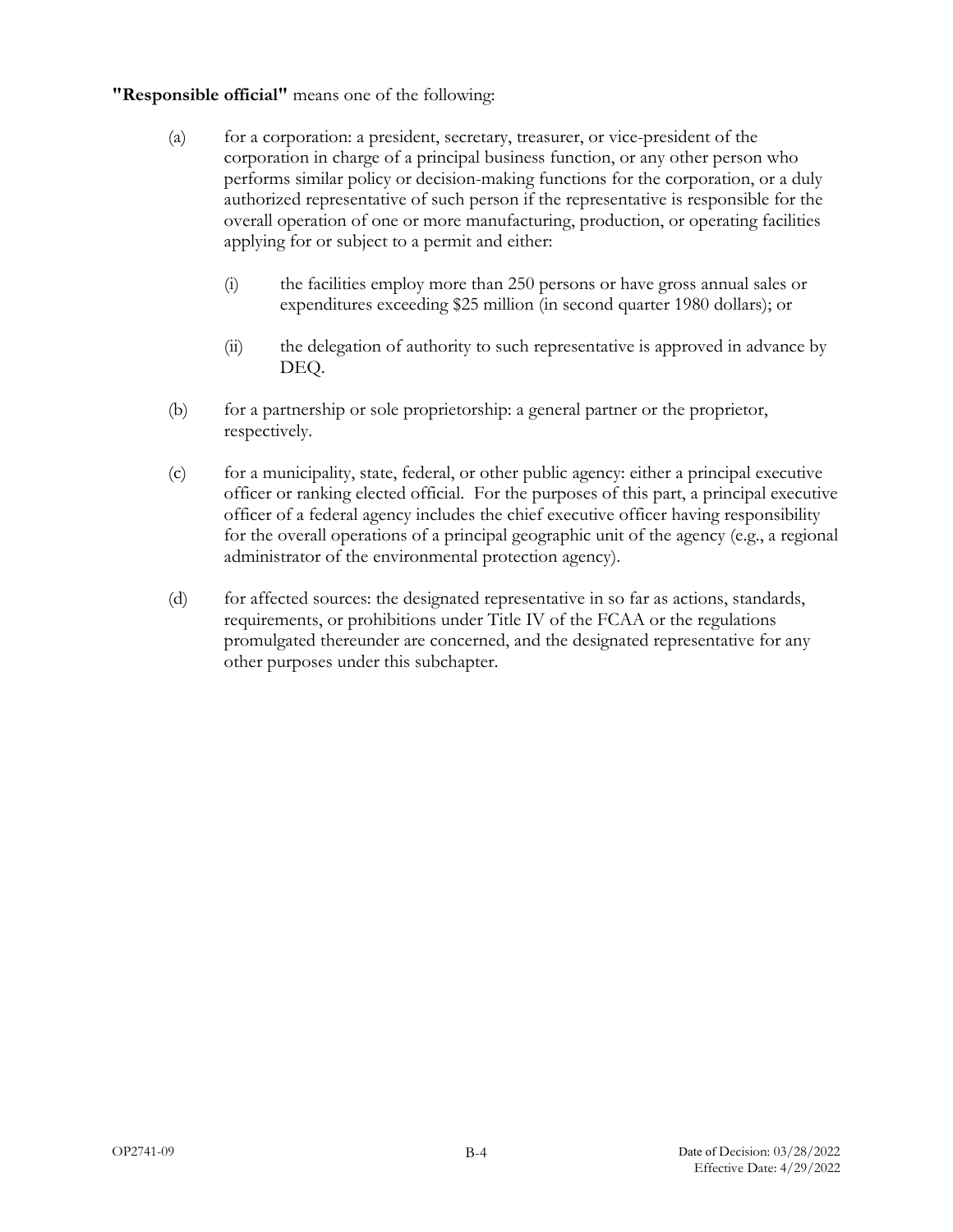# **Abbreviations:**

| <b>ARM</b>        | Administrative Rules of Montana                 |
|-------------------|-------------------------------------------------|
| <b>ASTM</b>       | American Society of Testing Materials           |
| <b>BACT</b>       | Best Available Control Technology               |
| <b>BDT</b>        | bone dry tons                                   |
| BTU               | British Thermal Unit                            |
| <b>CFR</b>        | Code of Federal Regulations                     |
| CO                | carbon monoxide                                 |
| DEQ               | Department of Environmental Quality             |
| dscf              | dry standard cubic foot                         |
| dscfm             | dry standard cubic foot per minute              |
| <b>EEAP</b>       | Emergency Episode Action Plan                   |
| EPA               | U.S. Environmental Protection Agency            |
| <b>EPA</b> Method | Test methods contained in 40 CFR 60, Appendix A |
| EU                | emissions unit                                  |
| <b>FCAA</b>       | Federal Clean Air Act                           |
| gr                | grains                                          |
| <b>HAP</b>        | hazardous air pollutant                         |
| IEU               | insignificant emissions unit                    |
| Mbdft             | thousand board feet                             |
| Method 5          | 40 CFR 60, Appendix A, Method 5                 |
| Method 9          | 40 CFR 60, Appendix A, Method 9                 |
| MMbdft            | million board feet                              |
| <b>MMBTU</b>      | million British Thermal Units                   |
| NO <sub>x</sub>   | oxides of nitrogen                              |
| NO <sub>2</sub>   | nitrogen dioxide                                |
| O <sub>2</sub>    | oxygen                                          |
| Pb                | lead                                            |
| PM                | particulate matter                              |
| $PM_{10}$         | particulate matter less than 10 microns in size |
| psi               | pounds per square inch                          |
| scf               | standard cubic feet                             |
| <b>SIC</b>        | Source Industrial Classification                |
| SO <sub>2</sub>   | sulfur dioxide                                  |
| $SO_{x}$          | oxides of sulfur                                |
| tpy               | tons per year                                   |
| U.S.C.            | United States Code                              |
| VE                | visible emissions                               |
| <b>VOC</b>        | volatile organic compound                       |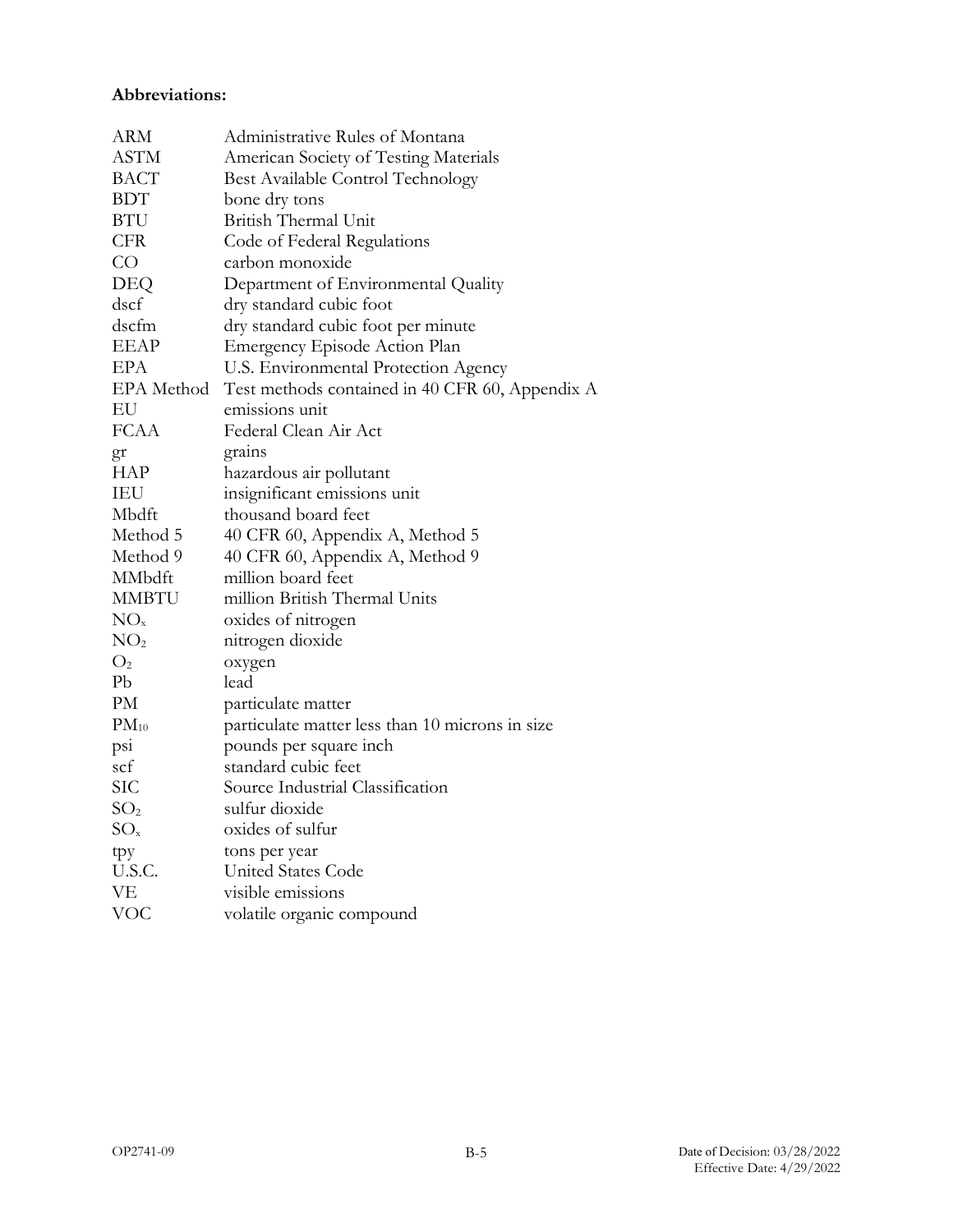# **Appendix C NOTIFICATION ADDRESSES**

<span id="page-45-0"></span>Compliance Notifications:

Montana Department of Environmental Quality Air, Energy & Mining Division Air Quality Bureau P.O. Box 200901 Helena, MT 59620-0901

United States EPA Air Program Coordinator Region VIII, Montana Office 10 W. 15<sup>th</sup> Street, Suite 3200 Helena, MT 59626

Permit Modifications:

Montana Department of Environmental Quality Air, Energy & Mining Division Air Quality Bureau P.O. Box 200901 Helena, MT 59620-0901

Office of Partnerships and Regulatory Assistance Air and Radiation Program US EPA Region VIII 8P-AR 1595 Wynkoop Street Denver, CO 80202-1129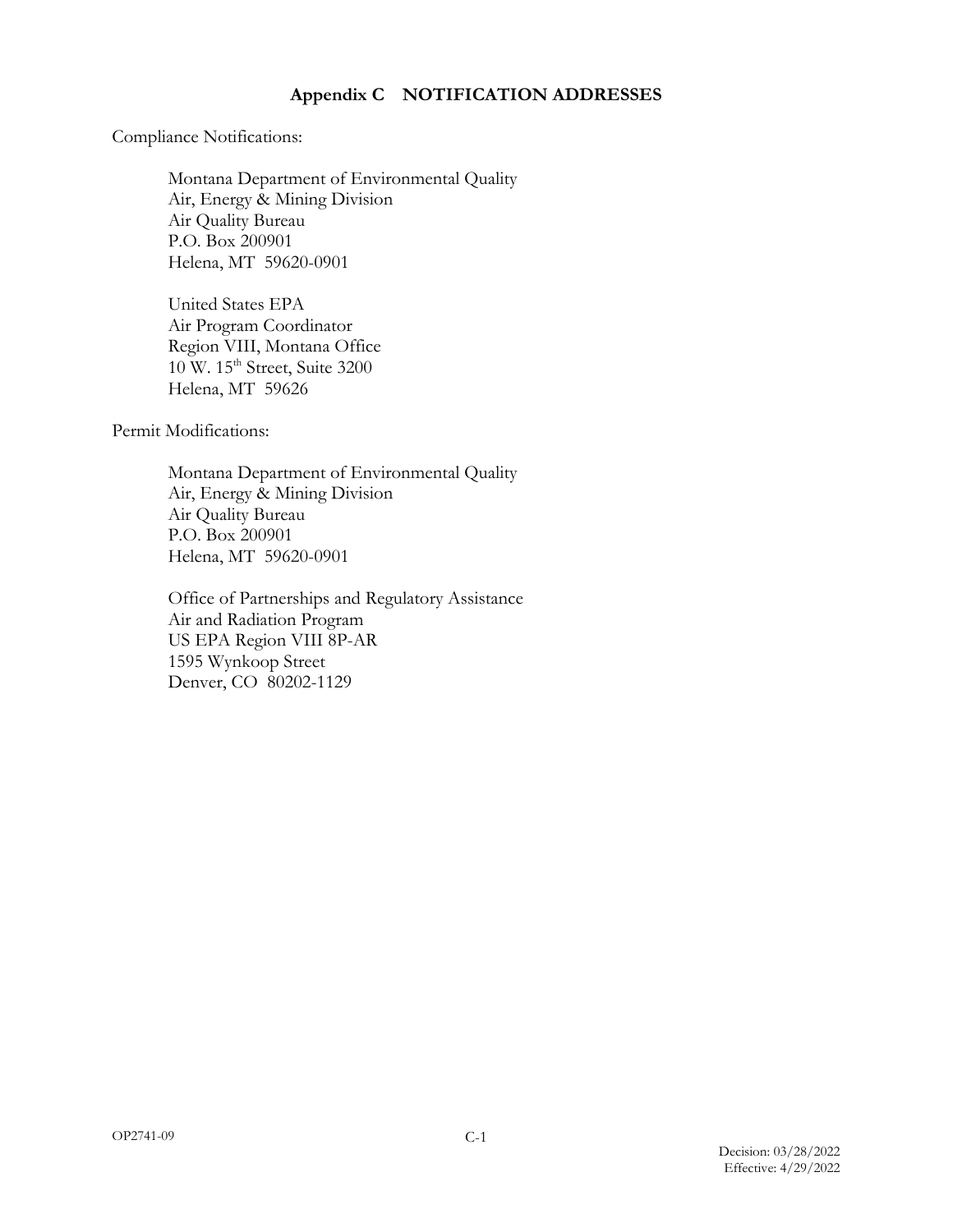# **Appendix D AIR QUALITY INSPECTOR INFORMATION**

- <span id="page-46-0"></span>**Disclaimer:** The information in this appendix is not State or Federally enforceable, but is presented to assist WBI, permitting authority, inspectors, and the public.
- **1. Direction to Plant:** 22 miles southeast of Baker, Montana.
- **2. Safety Equipment Required:** Hard-hat, steel-toed shoes/boots, and hearing protection (ear plugs will be provided by WBI) are required at the facility. A detailed safety manual is available at the site, and a WBI employee will conduct a safety briefing for any inspector prior to entering the plant area.
- **3. Facility Plot Plan:** The facility plot plan was submitted as part of the renewal application on November 11, 2002.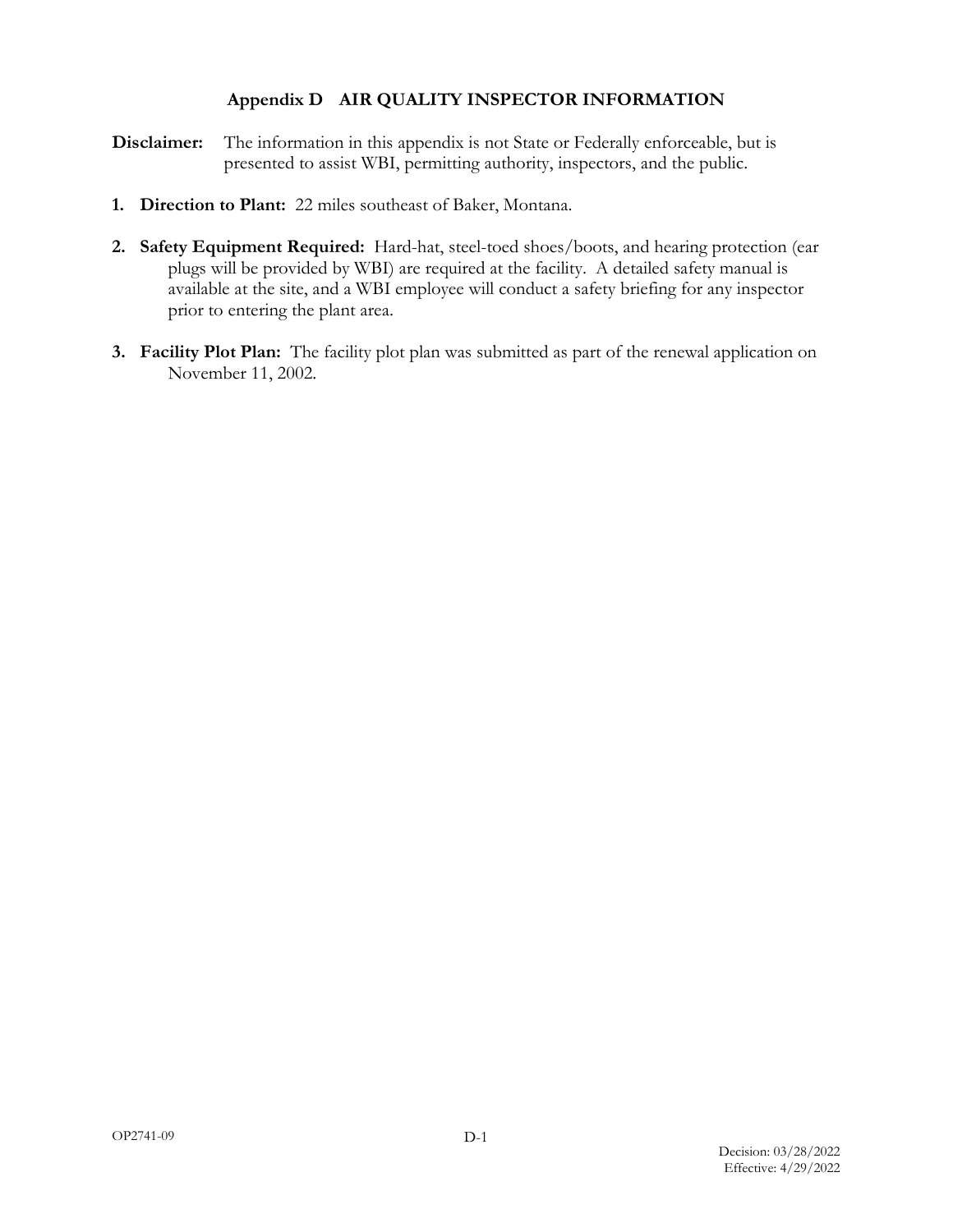# **Appendix E CAM PLAN**

# <span id="page-47-0"></span>**Little Beaver Compressor Station Unit #9 (EU9) and Unit #11 (EU11) Compliance Assurance Monitoring (CAM) Plan**

#### **I. Background**

#### **Emissions Unit**

Description: Unit #9 (EU)) – Ingersoll Rand 48 KVG, 4-Stroke Rich Burn (880 hp) Natural Gas Compressor Engine

> Unit #11 (EU11) – Waukesha 7044 GSI, 4-Stroke Rich Burn (1680 hp) Natural Gas Compressor Engine

Facility: Little Beaver Compressor Station

#### **Applicable Requirements, Emission Limits, and Monitoring Requirements**

Requirement: Montana Air Quality Title V Operating Permit Number OP2741-09

Emission Limits: Unit #9:  $NO_x$ : 5.82 lb/hr (3.0 g/bhp-hr)

Unit #11: NOx: 3.70 lb/hr (1.0 g/bhp-hr) CO: 7.41 lb/hr (2.0 g/bhp-hr)

#### **Control Technology**

Both engines use Non-Selective Catalytic Reduction with Air/Fuel Ratio Control (NSCR w/AFRC)

#### **II. Monitoring Approach**

#### **Indicator #1: Pressure drop across the catalyst**

**Measurement Approach**: Pressure drop across the catalyst is used as an indicator because a change in pressure drop can indicate that the catalyst is becoming fouled or channeled, slowing gas flow through the catalyst and lowering its effectiveness. Pressure readings are taken pre and post catalyst and the differential is figured. Pressure measurements are taken monthly using a manometer.

**Indicator Range:**  $+/-2$  inches of water from the benchmark pressure difference.

The baseline pressure difference will be established at a reasonably high load condition and the conditions recorded. These load conditions will be matched for all subsequent measurements of pressure difference across the catalyst.

It may be necessary to set a new baseline pressure differential across the catalyst for reasons such as, including but not limited to, catalyst change out, reinstallation, or new load conditions are encountered. Records will be kept of such instances in which a new baseline is set, and the reasons for the new baseline.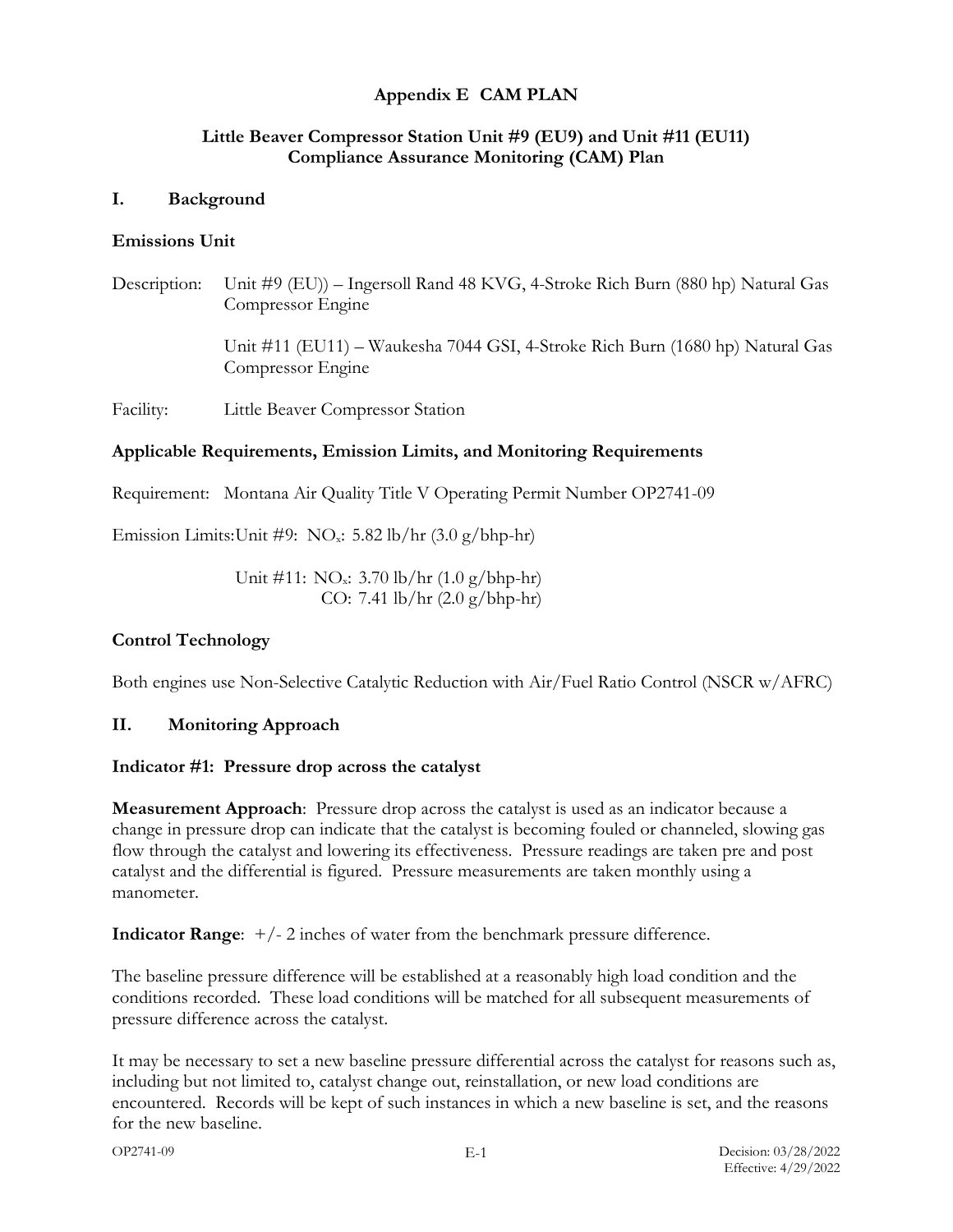The presumptively acceptable monitoring range for this indicator as established in 40 CFR Part 63 is a difference of more than  $+/- 2$  inches of water from the baseline pressure differential. A differential outside this range indicates the catalyst may be damaged or fouled and no long effective.

# **Data Representativeness**:

Pressure measurements are taken in the exhaust piping at the catalyst inlet and outlet and the difference between the two values is determined. For this measurement, engine load and speed conditions from the baseline will be matched.

# **Q/A and Q/C Practices**:

Calibrate manometer once a year. Pressure measurements are accurate within  $+/-0.25$  in. water.

# **Monitoring Frequency**:

Monthly measurement of pressure drop is considered presumptively acceptable monitoring per 40 CFR 63 so pressure readings will be taken monthly on this unit while it is operating. If the unit is not operating, it will not be started for the purpose of taking monthly pressure readings for this CAM plan. If, upon starting the engine, pressure readings have not been taken for the current month, they will be taken the day the engine is started.

# **Averaging Period**:

None, not to exceed  $+/-2$  inches of water pressure difference across the catalyst from the baseline differential.

# **Data Collection Procedures**:

Records are maintained on a log sheet to document monthly readings and any required maintenance.

# **Indicator #2: Temperature of exhaust gas into catalyst**

# **Measurement Approach**:

Catalyst inlet temperature is measured as an indicator since sintering can occur if the catalyst is operated at a temperature that is too high. Damage to the catalyst from sintering would lower or eliminate its effectiveness. Also, if the temperature at the catalyst inlet is too low, the chemical reactions required to remove pollutants from the exhaust stream may not occur. Exhaust gas temperature is measured daily using an in-line thermocouple.

**Indicator Range**: Range is above 750°F, but lower than 1250°F.

This is the presumptively acceptable range for this indicator based on 40 CFR Part 63, for four stroke rich-burn stationary RICE's.

# **Data Representativeness**:

Temperature is measured at the inlet of the catalyst using an inline thermocouple.

# **Q/A and Q/C Practices**:

Thermocouple is calibrated annually. The thermocouple has an accuracy of  $+/-5$ °F.

# **Monitoring Frequency**:

The exhaust temperature at the catalyst inlet is measured once daily while the engine is operating.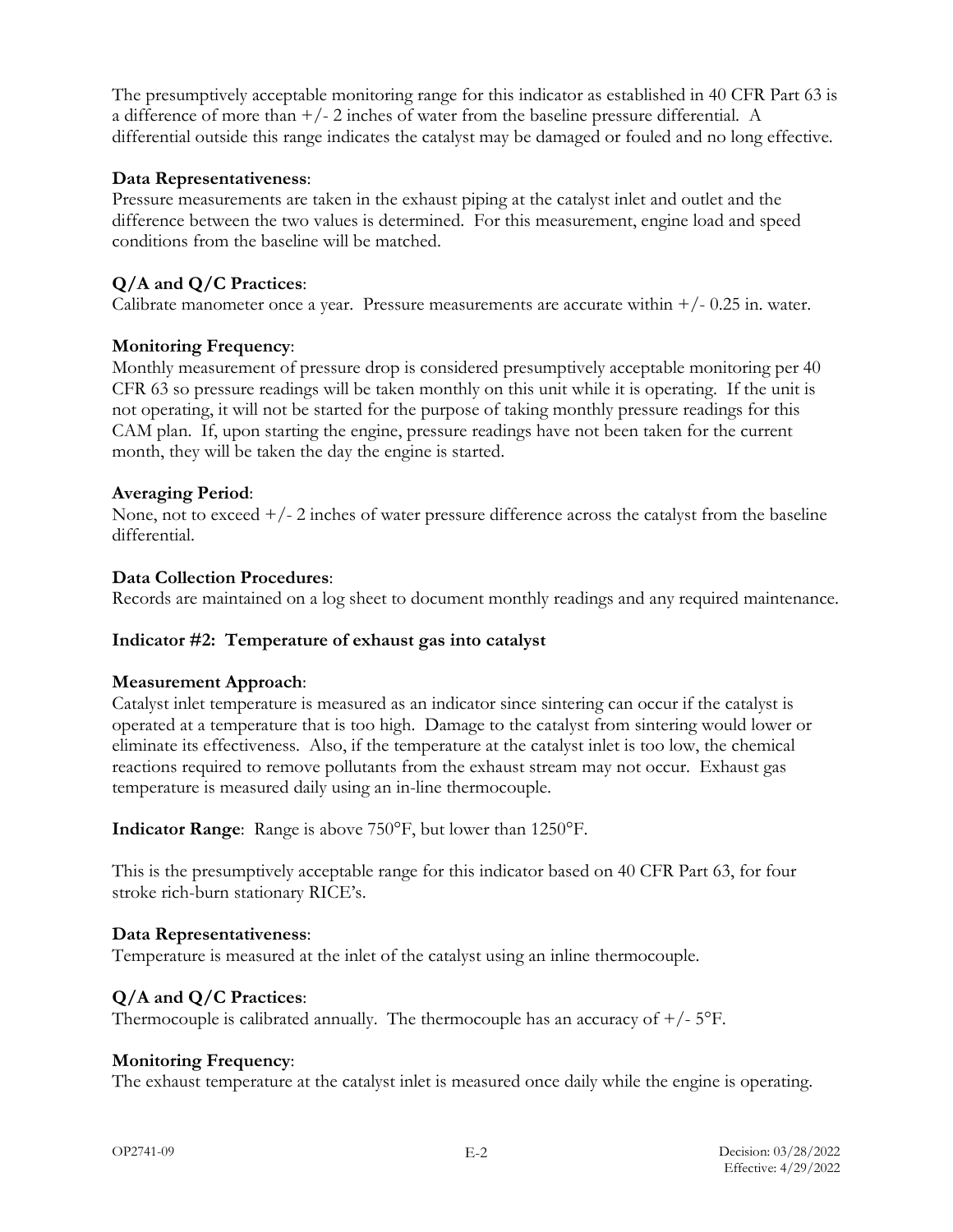This unit has controlled emissions of less than 100 TPY so CAM regulations require temperatures to be measured once every 24 hours.

# **Averaging Period**:

None, temperature is to remain within range.

#### **Data Collection Procedures**:

Temperature at the catalyst inlet is recorded and stored electronically once daily using the SCADA system in place at this facility. Records of daily temperature readings will be reviewed by facility personnel on a daily basis Monday through Friday when the facility is manned. On weekends when the facility is unmanned, an alarm system is set up to shut down the engine in the event temperatures rise or fall outside of the range. High and low temperature readings for the month will be recorded with the pressure differential on a separate log sheet.

# **Indicator #3: Semi-annual Portable Analyzer Tests for NOx and CO**

#### **Measurement Approach**:

A direct measurement of pollutants in the exhaust stream is taken, post catalyst, to determine compliance with permit limits. Portable analyzer test results will also validate Indicators #1 and #2 when these measurements are taken at time of portable analyzer test.

Portable analyzer tests are performed semi-annually using the equipment and methods specified in the Periodic Monitoring Protocol – Determination of Nitrogen Oxides and Carbon Monoxide at Affected Source Units Operated by Williston Basin Interstate Pipeline Company (Protocol) approved by the Montana Department of Environmental Quality on January 12, 2007 in accordance with the Montana Source Test Protocol and Procedures Manual.

#### **Indicator Range**:

Designated conditions for this indicator are the permit limits for  $NO<sub>x</sub>$  and CO stated above.

#### **Data Representativeness**:

Analyzer probe removes exhaust sample from a point downstream of the catalyst and upstream of the gas discharge to the atmosphere.

# **Q/A and Q/C Practices**:

Refer to Section 5.0 of the Protocol approved by the Montana Department of Environmental Quality on January 12, 2007.

# **Monitoring Frequency**:

Portable Analyzer tests are performed semi-annually as required by Montana Air Quality Title V Operating Permit #OP2741-05.

# **Averaging Period**:

None, not to exceed permit limits.

#### **Data Collection Procedures**:

Refer to Section 4.0 of the Protocol approved by the Montana Department of Environmental Quality on January 12, 2007.